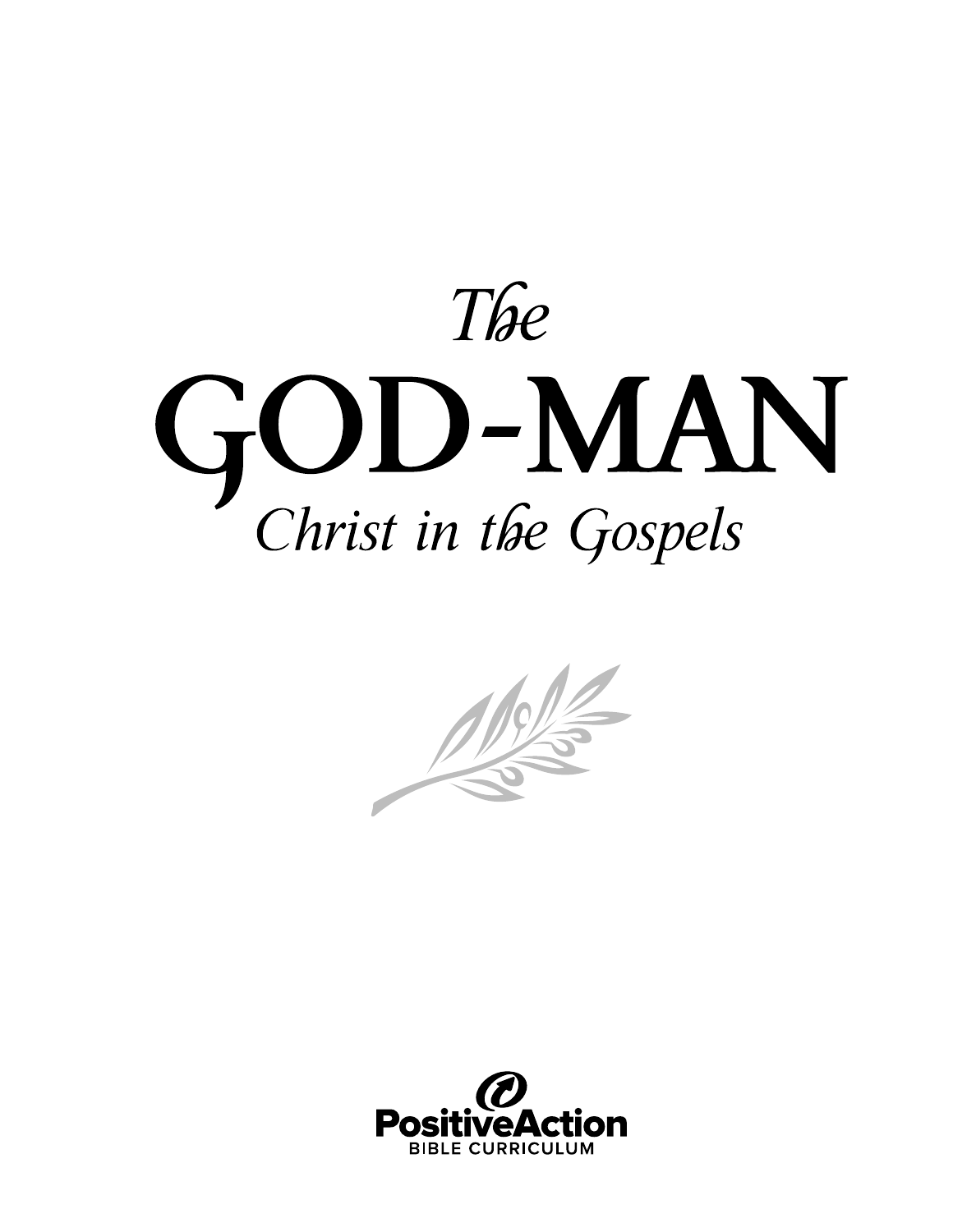#### **THE GOD-MAN: CHRIST IN THE GOSPELS**

Written by Cherie Noel

Copyright © 1993, 2015 by Positive Action for Christ, Inc., P.O. Box 700, 502 West Pippen Street, Whitakers, NC 27891. www.positiveaction.org

All rights reserved. No part may be reproduced in any manner without permission in writing from the publisher.

Second Edition 2015

2016 Printing

Printed in the United States of America

ISBN: 978-1-59557-191-5

Edited by Steve Braswell and David Gambrell Design by Shannon Brown

Published by

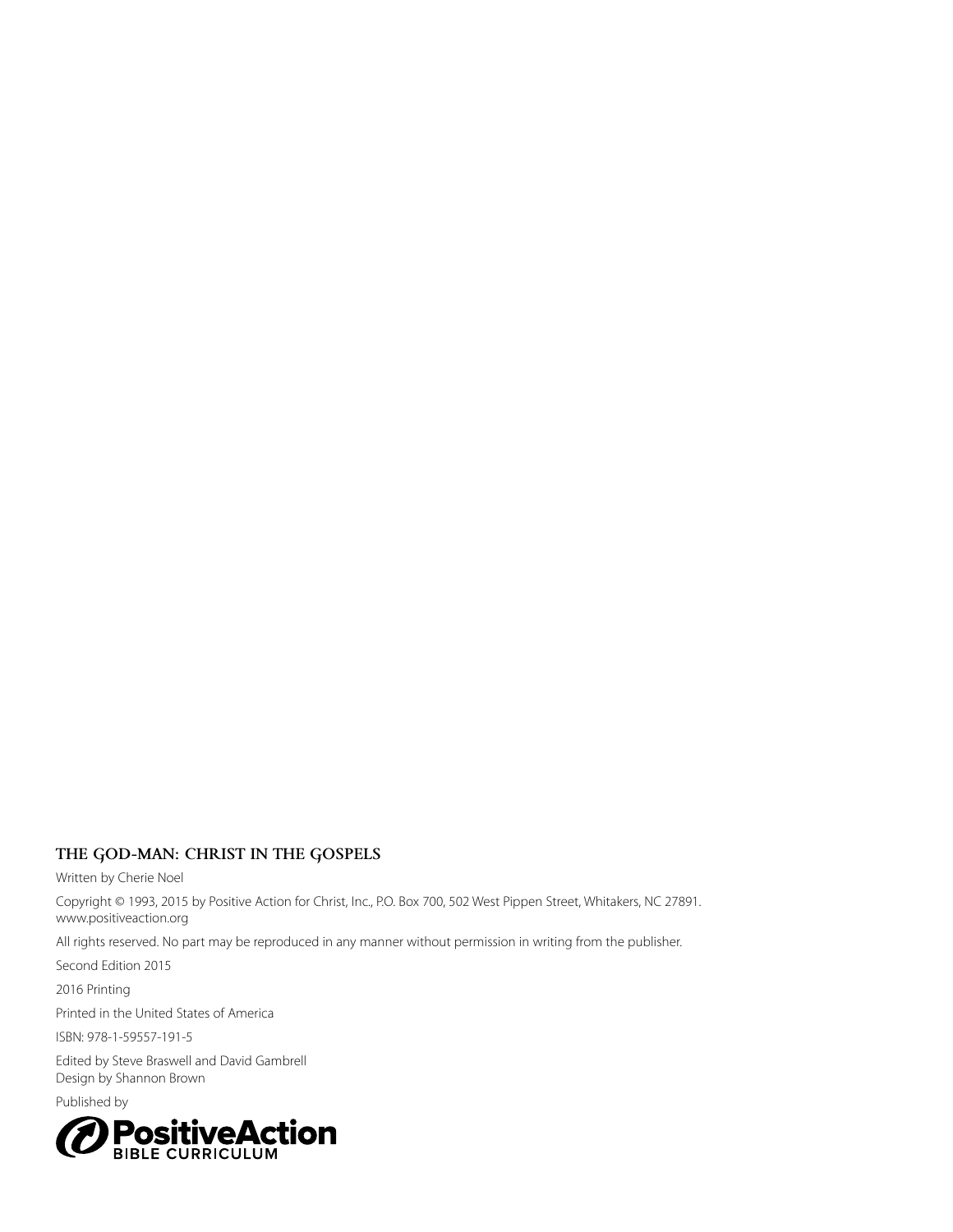# **CONTENTS**

|           | Introduction                               | 4   |
|-----------|--------------------------------------------|-----|
| Lesson 1  | The Eternal Christ                         | 11  |
| Lesson 2  | The Prophetic Christ                       | 22  |
| Lesson 3  | The Birth and Childhood of Christ          | 32  |
| Lesson 4  | John the Baptist, the Forerunner of Christ | 43  |
| Lesson 5  | The Temptation of Christ                   | 53  |
| Lesson 6  | Three Important Firsts                     | 64  |
| Lesson 7  | Nicodemus Finds Jesus                      | 75  |
| Lesson 8  | Judea, Samaria, Galilee                    | 83  |
| Lesson 9  | Jesus Ordains His Disciples                | 94  |
| Lesson 10 | The Year of Popularity                     | 105 |
| Lesson 11 | The Sermon on the Mount (Part 1)           | 116 |
| Lesson 12 | The Sermon on the Mount (Part 2)           | 127 |
| Lesson 13 | Jesus, the Master Teacher                  | 136 |
| Lesson 14 | The Deity of Jesus Christ                  | 146 |
| Lesson 15 | <b>Growing Opposition</b>                  | 156 |
| Lesson 16 | Jesus, the Bread of Life                   | 166 |
| Lesson 17 | Review                                     | 176 |
| Lesson 18 | The Mighty Works of Jesus                  | 184 |
| Lesson 19 | Confusion and Division Concerning Jesus    | 194 |
| Lesson 20 | Lessons on Humility                        | 206 |
| Lesson 21 | Lessons on Forgiveness                     | 215 |
| Lesson 22 | The True Meaning of Love                   | 224 |
| Lesson 23 | Analogies of Christ                        | 235 |
| Lesson 24 | The Raising of Lazarus                     | 245 |
| Lesson 25 | "The Fullness of the Time" Had Come        | 255 |
| Lesson 26 | The Triumphal Entry                        | 267 |
| Lesson 27 | Days of Conflict                           | 278 |
| Lesson 28 | Final Warnings                             | 290 |
| Lesson 29 | The Last Passover                          | 301 |
| Lesson 30 | Last Words and Promises                    | 311 |
| Lesson 31 | Betrayal and Trials                        | 320 |
| Lesson 32 | The Day Christ Died                        | 336 |
| Lesson 33 | The Resurrection                           | 349 |
| Lesson 34 | The Ascension                              | 359 |
| Lesson 35 | Review                                     | 367 |
|           | Quizzes                                    | 373 |
|           | Quiz Answer Keys                           | 409 |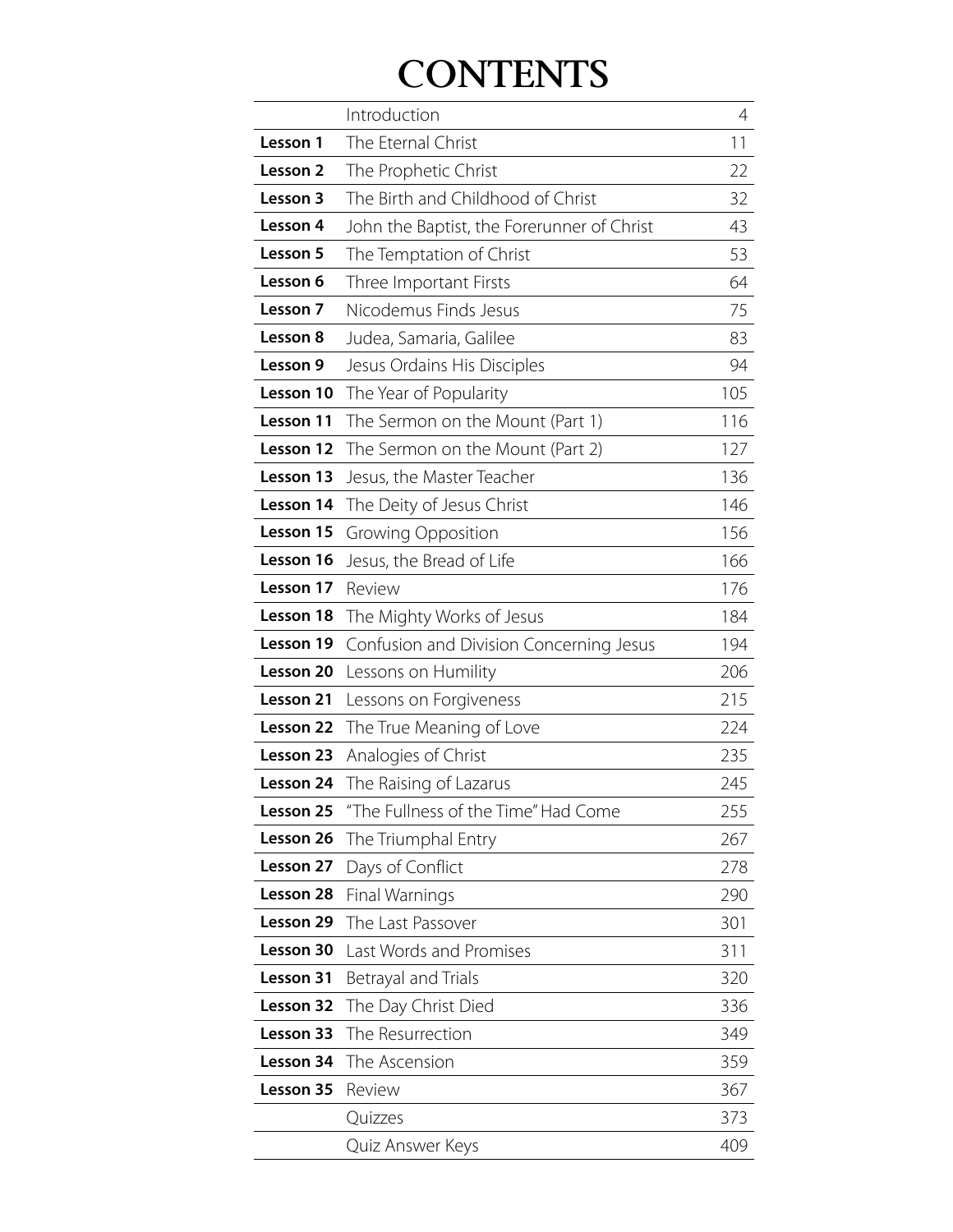# **FROM THE AUTHOR**

The primary goals of this study are to make the Word of God more meaningful and to have a life-changing impact on your students. As a Christian school administrator, I have used a variety of curriculum approaches with my students. Too often, however, I found that my students had mastered a great deal of material and factual knowledge without having seen the truth of Scripture at work in their own lives.

This is particularly true when it comes to the study of our great Savior, the Lord Jesus Christ. It is easy to be satisfied with learning about the miracles He performed and the places He visited—but never accepting who He is and the claims He has placed on our lives.

This study presents Jesus Christ as He is—the unique Son of God who came to Earth, both fully God and fully human. The lessons take us from the preincarnate Christ of eternity to the prophecies of the Old Testament, then to His birth, life, ministry, death, resurrection, and ascension. Although this study focuses much of its attention on the major events of the Gospel of John, the lessons will address accounts from all four Gospels.

*The God-Man* provides adequate material and variety to keep Bible class both interesting and profitable. Focus on the living Word of God, and pray for the privilege of seeing your students walk in its truth.

Cherie Woel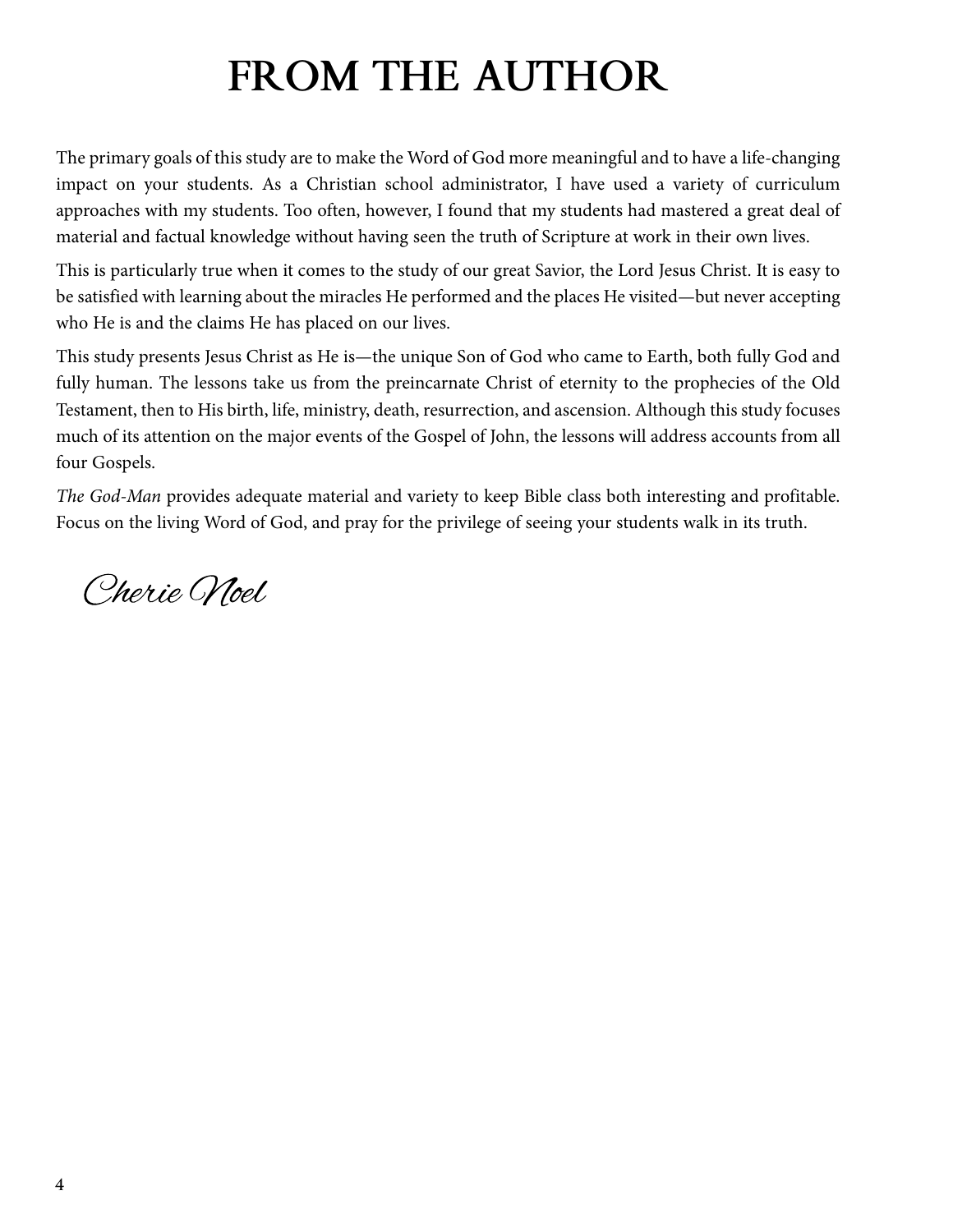# **FEATURES OF THIS STUDY**

As an academic curriculum and a devotional study, *The God-Man* presents both factual content and personal application material. Students should complete this course with an introductory understanding of the life of Christ as presented by the Gospels, with particular emphasis on the major events recorded in the Gospel of John. Most lessons will include discussions of history and theology, as well as a challenge to better reflect the character of Christ.

Lessons should help students progress through deeper levels of thought:

- Knowledge—learning basic facts
- Comprehension—understanding concepts and ideas; recognizing allusions and patterns
- Analysis—thinking through the implications of new information
- Discernment—perceiving truth from revealed facts and concepts
- Evaluation—drawing conclusions; interpreting values to form personal decisions
- Application—using the information learned; applying truth to life

# **TEACHER'S LECTURES**

The lesson content in the Teacher's Manual can help you prepare and present the truths of this study to your students.

### **TARGET TRUTHS**

These serve as learning objectives for each lesson.

## **TEACHING STRATEGY**

Each lesson includes explanatory notes for you, the teacher. This section may also include group activities.

### **ADDITIONAL TEACHING SUGGESTIONS**

These extra activities or discussions may increase student participation, if needed.

### **TEACHER'S LESSON**

This lecture material is presented verbatim—though formatted with headings and bullets in case you prefer to teach from limited notes. Lectures usually highlight one facet of the lesson and examine it in the context of the entire Bible. Some chapters will not include lecture material, but rather group activities and discussion.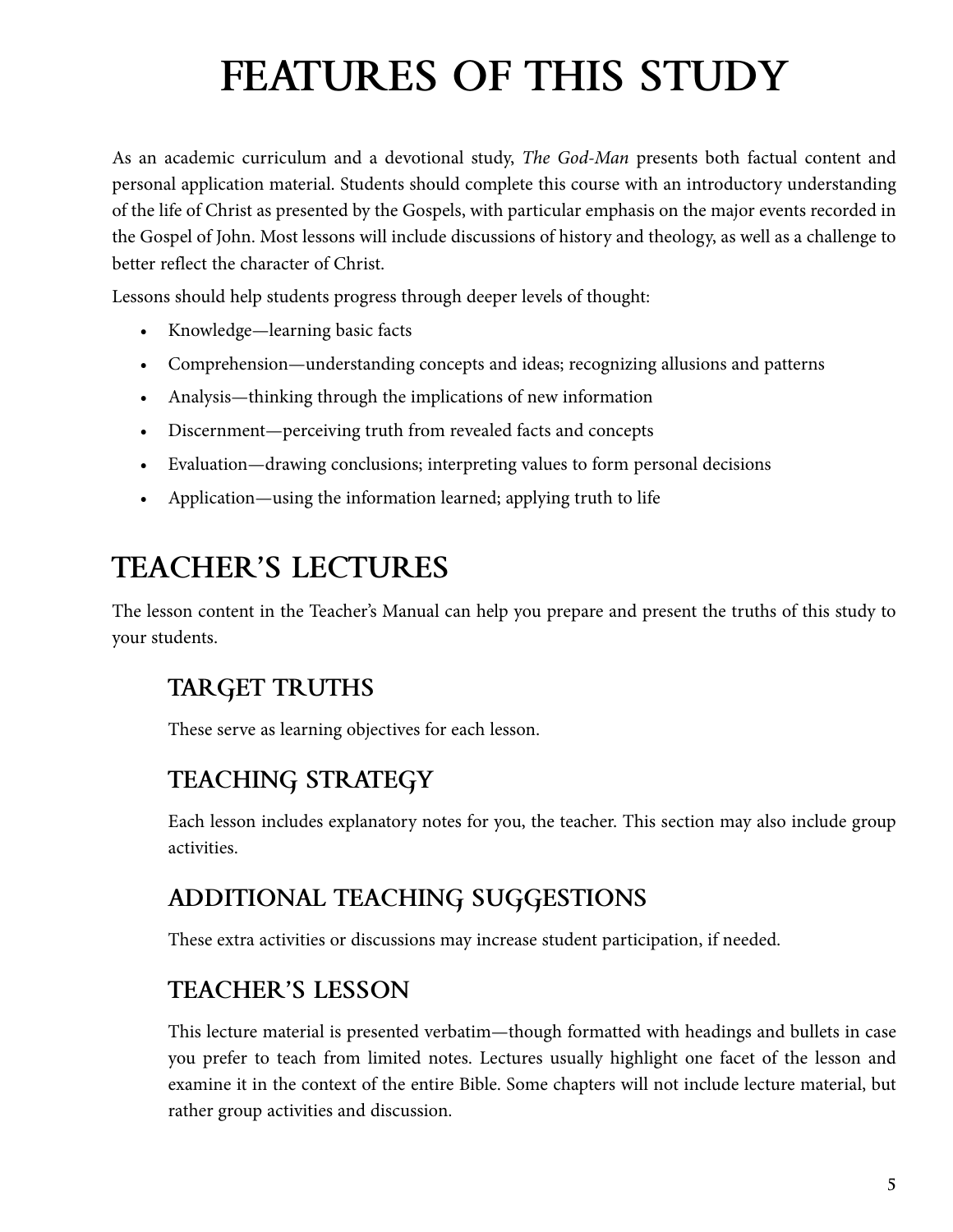### **TEACHER'S LESSON NOTES**

Each lesson in the Student Manual contains a fill-in-the-blank outline of the corresponding teacher's lesson. Students can use this outline as a foundation for their lecture notes, which will help them review for quizzes.

You can find digital presentations with these outlines on the *God-Man* product page at **positiveaction.org**.

We encourage teachers to approach lessons not so much as a fact-finding process, but as a way to strengthen the students' relationship with God. Perfect truth includes love, and perfect love includes truth, so please take care to present this material in a way that both encourages and challenges your students. Make time for discussion, and encourage your students to share their questions with the group.

# **STUDENT EXERCISES**

Almost every lesson in the Student Manual includes exercises that students should complete outside of class. These exercises encourage students to seek God's truth and love on their own. Early in this course, you may wish to complete some exercises together as a group.

The student exercises usually contain at least one section that focuses on personal application, called "My Relationship to Christ." As your students become more comfortable bringing up topics and common problems together, these application sections may spark the best group discussion.

# **TESTING AND EVALUATION**

For courses that require a score or grade, the Teacher's Manual includes a weekly quiz for each lesson, to be taken after students have heard the teacher's lecture and completed the corresponding exercises. Quizzes cover essential themes from both the Teacher's Manual and Student Manual.

Quizzes and answer keys are both at the back of this Teacher's Manual. You can find editable versions of this testing material on the *God-Man* product page at **positiveaction.org**.

Some teachers also grade weekly Scripture memorization, as well as the completion of student exercises and extra activities.

Note that these materials can help you evaluate students' mastery of factual content—not, of course, their spiritual growth. However, throughout this Teacher's Manual, you'll find a number of non-graded selfevaluation quizzes that can encourage students to reflect on their priorities and growth thus far.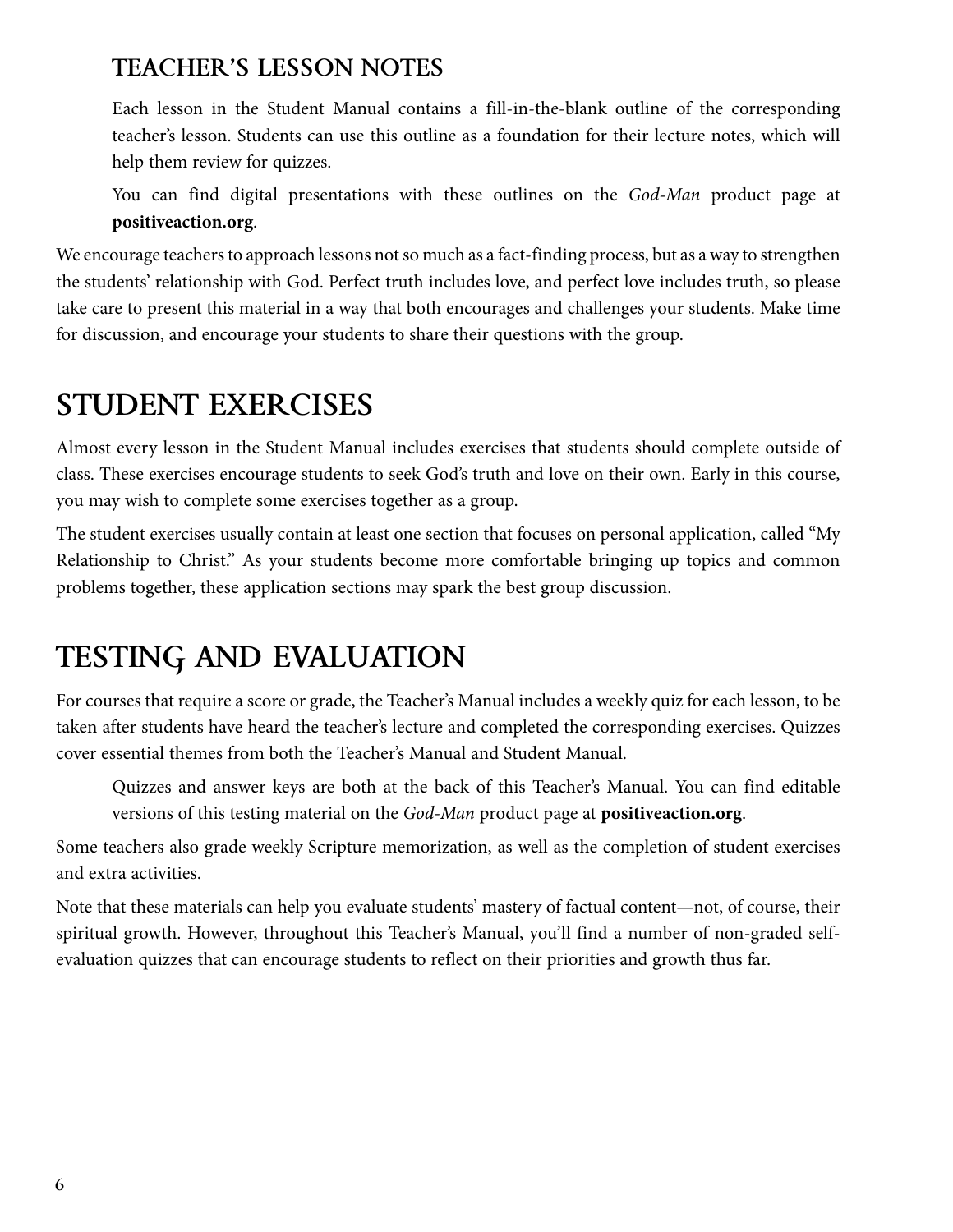# **COMPLETED PAGES FROM THE STUDENT MANUAL**

This Teacher's Manual contains a complete copy of the Student Manual. In each lesson, you can find facsimiles of the Student Manual pages with suggested answers filled in.

A digital version of these facsimiles is available on the *God-Man* product page at **positiveaction.org**. If presented via projector or screen, these pages can help you review exercises with your students.

## **SCRIPTURE MEMORIZATION**

At the end of this introduction, you'll find a Scripture memory program with an assignment for each lesson. In the past, teachers have used this optional component in the following ways:

- 1. Assign verses to be recited or written in a graded quiz, whether weekly, monthly, or once a semester.
- 2. Assign verses to be written on the back of regular lesson quizzes, perhaps as extra credit.
- 3. Evaluate the students' understanding of the verses by offering a fill-in-the-blank verse test, or one that requires students to match the text of each passage with its reference.

You can find printable verse cards on the *God-Man* product page at **positiveaction.org**.

## **FORMAT AND GRADE LEVEL**

Though teachers have successfully adapted and taught this study in grades six through twelve, we recommend this content for the sixth through eighth grade.

As with any other Bible study, your students' background, Scriptural literacy, and reading level will greatly impact their ability to approach this material. Some students may require additional teacher or parent involvement to understand and complete the exercises in the Student Manual.

\_\_\_\_\_\_\_\_\_\_\_\_\_\_\_\_\_\_\_\_\_\_\_\_\_\_\_\_\_\_\_\_\_\_\_\_\_\_\_\_\_\_\_\_\_\_\_\_\_\_\_\_\_\_\_\_\_\_\_\_\_\_\_\_\_\_\_\_\_\_\_\_\_\_\_\_\_\_\_\_\_\_\_\_ \_\_\_\_\_\_\_\_\_\_\_\_\_\_\_\_\_\_\_\_\_\_\_\_\_\_\_\_\_\_\_\_\_\_\_\_\_\_\_\_\_\_\_\_\_\_\_\_\_\_\_\_\_\_\_\_\_\_\_\_\_\_\_\_\_\_\_\_\_\_\_\_\_\_\_\_\_\_\_\_\_\_\_\_ \_\_\_\_\_\_\_\_\_\_\_\_\_\_\_\_\_\_\_\_\_\_\_\_\_\_\_\_\_\_\_\_\_\_\_\_\_\_\_\_\_\_\_\_\_\_\_\_\_\_\_\_\_\_\_\_\_\_\_\_\_\_\_\_\_\_\_\_\_\_\_\_\_\_\_\_\_\_\_\_\_\_\_\_ \_\_\_\_\_\_\_\_\_\_\_\_\_\_\_\_\_\_\_\_\_\_\_\_\_\_\_\_\_\_\_\_\_\_\_\_\_\_\_\_\_\_\_\_\_\_\_\_\_\_\_\_\_\_\_\_\_\_\_\_\_\_\_\_\_\_\_\_\_\_\_\_\_\_\_\_\_\_\_\_\_\_\_\_ \_\_\_\_\_\_\_\_\_\_\_\_\_\_\_\_\_\_\_\_\_\_\_\_\_\_\_\_\_\_\_\_\_\_\_\_\_\_\_\_\_\_\_\_\_\_\_\_\_\_\_\_\_\_\_\_\_\_\_\_\_\_\_\_\_\_\_\_\_\_\_\_\_\_\_\_\_\_\_\_\_\_\_\_ \_\_\_\_\_\_\_\_\_\_\_\_\_\_\_\_\_\_\_\_\_\_\_\_\_\_\_\_\_\_\_\_\_\_\_\_\_\_\_\_\_\_\_\_\_\_\_\_\_\_\_\_\_\_\_\_\_\_\_\_\_\_\_\_\_\_\_\_\_\_\_\_\_\_\_\_\_\_\_\_\_\_\_\_ \_\_\_\_\_\_\_\_\_\_\_\_\_\_\_\_\_\_\_\_\_\_\_\_\_\_\_\_\_\_\_\_\_\_\_\_\_\_\_\_\_\_\_\_\_\_\_\_\_\_\_\_\_\_\_\_\_\_\_\_\_\_\_\_\_\_\_\_\_\_\_\_\_\_\_\_\_\_\_\_\_\_\_\_ \_\_\_\_\_\_\_\_\_\_\_\_\_\_\_\_\_\_\_\_\_\_\_\_\_\_\_\_\_\_\_\_\_\_\_\_\_\_\_\_\_\_\_\_\_\_\_\_\_\_\_\_\_\_\_\_\_\_\_\_\_\_\_\_\_\_\_\_\_\_\_\_\_\_\_\_\_\_\_\_\_\_\_\_ \_\_\_\_\_\_\_\_\_\_\_\_\_\_\_\_\_\_\_\_\_\_\_\_\_\_\_\_\_\_\_\_\_\_\_\_\_\_\_\_\_\_\_\_\_\_\_\_\_\_\_\_\_\_\_\_\_\_\_\_\_\_\_\_\_\_\_\_\_\_\_\_\_\_\_\_\_\_\_\_\_\_\_\_

## **NOTES**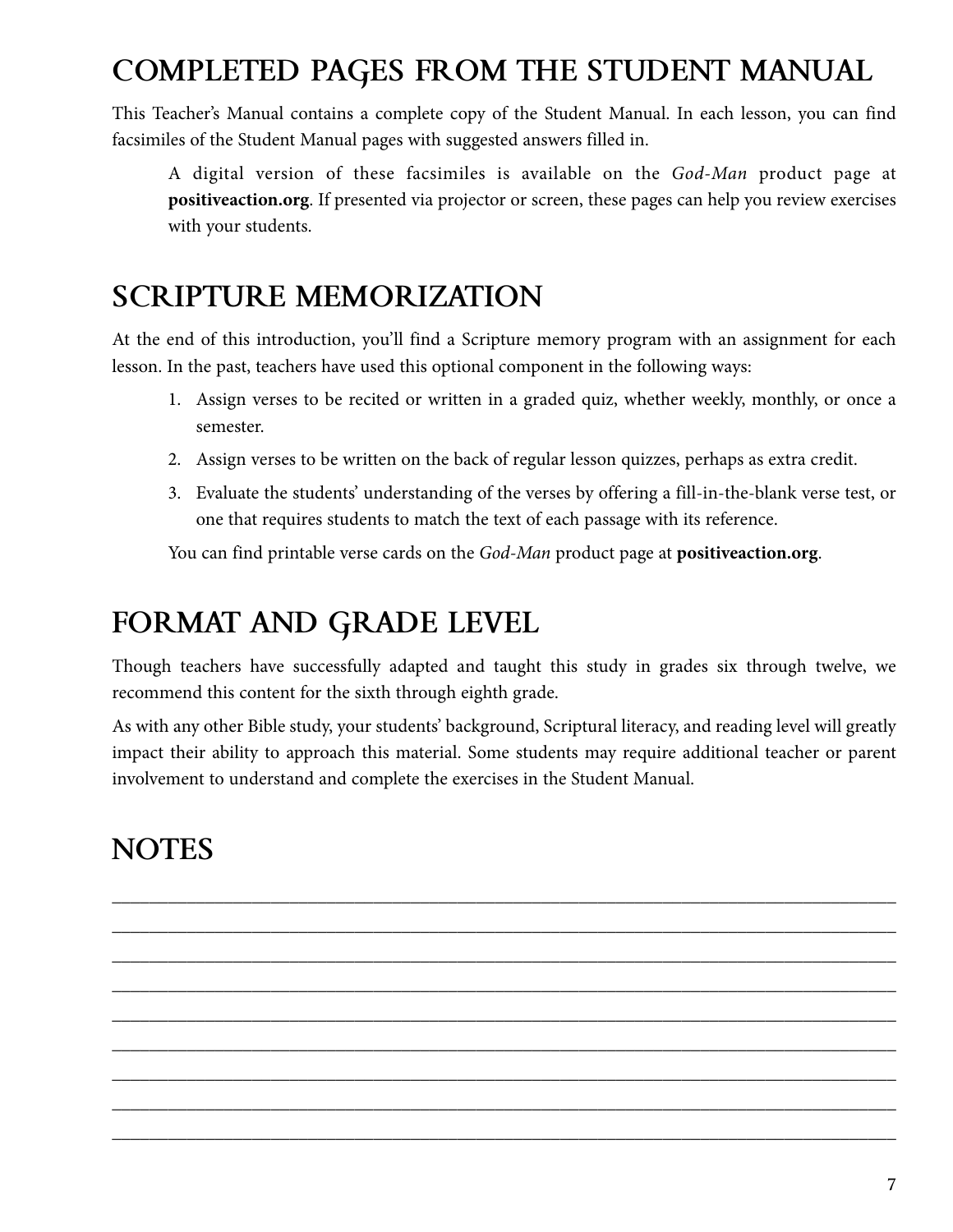# **SUGGESTED WEEKLY SCHEDULE**

This study includes 35 lessons—one for each week in an average academic year. In general, teachers can present the lecture content before or after students complete the corresponding exercises in the Student Manual. However, the lecture and the exercises should both be covered before students take the lesson quiz.

Note that this study likely contains more content than you could cover in depth, especially in a three- or four-day-a-week course. Depending on the needs of your students—and depending on the time you spend in discussion or review—you may need to cover some minor points quickly or not at all.

## **FIVE-DAY OPTION**

| Day One                                                                          | Day Two                                                                        | Day Three                                               | Day Four                                                                          | Day Five                                                                 |
|----------------------------------------------------------------------------------|--------------------------------------------------------------------------------|---------------------------------------------------------|-----------------------------------------------------------------------------------|--------------------------------------------------------------------------|
| Introduce target<br>truths.<br>Begin the teacher's<br>lesson.                    | Finish the<br>teacher's lesson,<br>along with<br>any discussion<br>activities. | Review target<br>truths.<br>Review Scripture<br>memory. | Review lesson<br>material,<br>especially<br>concepts covered<br>in the quiz.      | Administer the<br>quiz and review.<br>Check or quiz<br>Scripture memory. |
| Introduce the<br>Scripture memory<br>verses.<br>Assign the student<br>exercises. | Review Scripture<br>memory.                                                    | Review and<br>discuss the<br>student exercises.         | Review Scripture<br>memory.<br>Assign or discuss<br>any additional<br>activities. | Discuss any<br>student questions<br>or personal<br>application topics.   |

### **FOUR-DAY OPTION**

| Day One                                                                                                                                     | Day Two                                                                                                 | Day Three                                                                                                                                                                  | Day Four                                                                                                                                        |
|---------------------------------------------------------------------------------------------------------------------------------------------|---------------------------------------------------------------------------------------------------------|----------------------------------------------------------------------------------------------------------------------------------------------------------------------------|-------------------------------------------------------------------------------------------------------------------------------------------------|
| Introduce target truths.<br>Begin the teacher's<br>lesson.<br>Introduce the Scripture<br>memory verses.<br>Assign the student<br>exercises. | Finish the teacher's<br>lesson, along with any<br>discussion activities.<br>Review Scripture<br>memory. | Review target truths<br>and lesson material,<br>especially concepts<br>covered in the quiz.<br>Review and discuss the<br>student exercises.<br>Review Scripture<br>memory. | Administer the quiz and<br>review.<br>Check or quiz Scripture<br>memory.<br>Discuss any student<br>questions or personal<br>application topics. |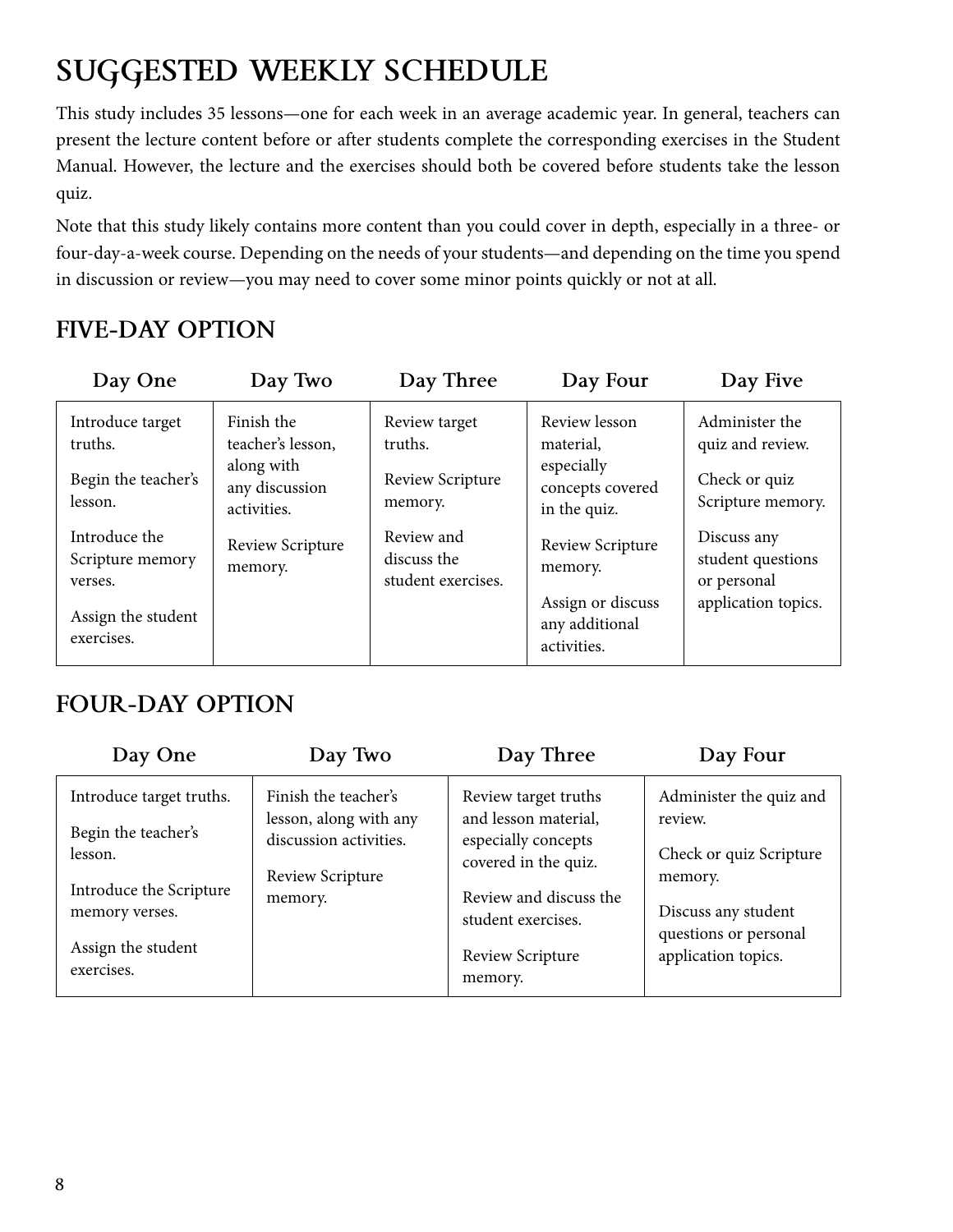### **THREE-DAY OPTION**

| Day One                        | Day Two                            | Day Three                        |
|--------------------------------|------------------------------------|----------------------------------|
| Introduce target truths.       | Finish the teacher's lesson, along | Administer the quiz and review.  |
| Begin the teacher's lesson.    | with any discussion activities.    | Check or quiz Scripture memory.  |
| Introduce the Scripture memory | Review the student exercises.      | Discuss any student questions or |
| verses.                        | Review Scripture memory.           | personal application topics.     |
| Assign the student exercises.  |                                    |                                  |

## **FEEDBACK**

As a non-profit publishing ministry, we consider teachers our co-laborers in the faith. Each of our curricula remains a work in progress, and the people who teach these studies have a great impact on the scope and format of each new edition. If you have any comments, questions, or concerns, please don't hesitate to contact us—we'd love to hear from you.

> info@positiveaction.org Positive Action for Christ P.O. Box 700 Whitakers, NC 27891-0700 800-688-3008 **www.positiveaction.org**

# **A FINAL WORD**

It's our prayer that this study helps you and your students know God's glory, grow in that knowledge, and share it with others. To see the most from this study, we'd encourage you to do the following:

- Spend time each day in the Word. Use the material in this study to guide your devotional reading so that you can present God's truth and love from the heart. Spend time also marking and adjusting the lecture content to suit your students' needs.
- Pray for your students, and ask God to grow you, as well.
- Be vulnerable to your students, expressing questions and confidence in equal measure. Encourage them to explore Scripture with you.
- Be the love and truth you want to see from your students. Maintain an atmosphere of kindness and openness in your group.
- Depend on God's strength and grace, even in your weakness.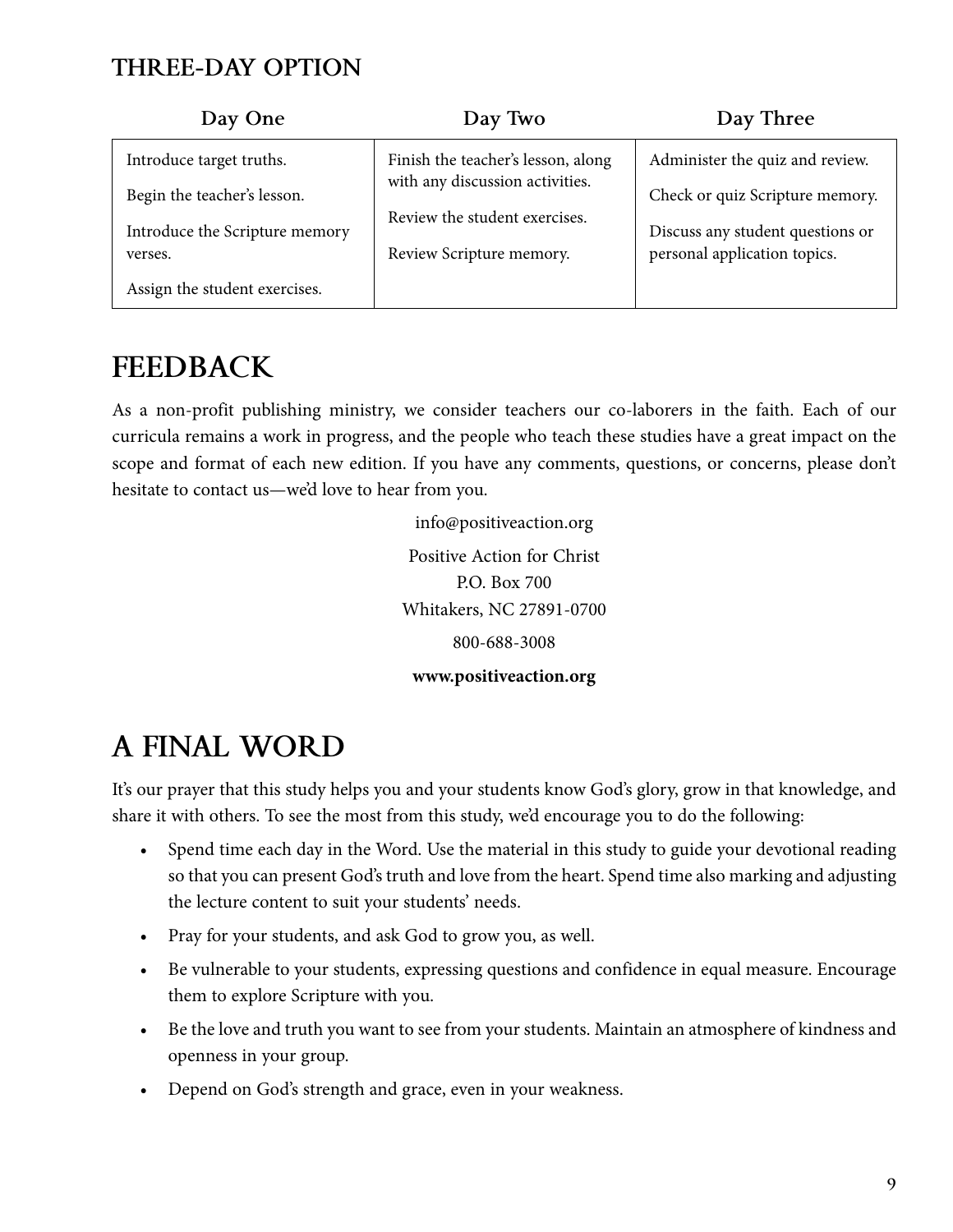## **THE GOD-MAN SCRIPTURE MEMORIZATION REPORT SHEET**

| Week           | Scripture          | Due Date | Parent's Signature |  |
|----------------|--------------------|----------|--------------------|--|
| $\mathbf{1}$   | John $1:1-2$       |          |                    |  |
| $\overline{2}$ | John 1:3-5         |          |                    |  |
| $\overline{3}$ | John 1:6-7         |          |                    |  |
| $\overline{4}$ | John 1:8-10        |          |                    |  |
| 5              | John 1:11-12       |          |                    |  |
| 6              | John 1:13-14       |          |                    |  |
| 7              | John $1:1-14$      |          |                    |  |
| 8              | Proverbs 3:1-2     |          |                    |  |
| 9              | Proverbs 3:3-4     |          |                    |  |
| 10             | Proverbs 3:5-6     |          |                    |  |
| 11             | Proverbs 3:7-8     |          |                    |  |
| 12             | Proverbs 3:9-10    |          |                    |  |
| 13             | Proverbs 3:11-13   |          |                    |  |
| 14             | Proverbs 3:1-13    |          |                    |  |
| 15             | Galatians 6:1-3    |          |                    |  |
| 16             | Galatians 6:4-6    |          |                    |  |
| 17             | Galatians 6:7-8    |          |                    |  |
| 18             | Galatians 6:9-10   |          |                    |  |
| 19             | Galatians 6:1-10   |          |                    |  |
| 20             | Ephesians 3:14-15  |          |                    |  |
| 21             | Ephesians 3:16-17  |          |                    |  |
| 22             | Ephesians 3:18-19  |          |                    |  |
| 23             | Ephesians 3:20-21  |          |                    |  |
| 24             | Ephesians 3:14-21  |          |                    |  |
| 25             | Philippians 2:2-3  |          |                    |  |
| 26             | Philippians 2:4-6  |          |                    |  |
| 27             | Philippians 2:7-8  |          |                    |  |
| 28             | Philippians 2:9-11 |          |                    |  |
| 29             | Philippians 2:1-11 |          |                    |  |
| 30             | Psalm $1:1-2$      |          |                    |  |
| 31             | Psalm 1:3-4        |          |                    |  |
| 32             | Psalm 1:5-6        |          |                    |  |
| 33             | Psalm 1:1-6        |          |                    |  |
| 34             | Matthew 22:36-38   |          |                    |  |
| 35             | Matthew 22:39-40   |          |                    |  |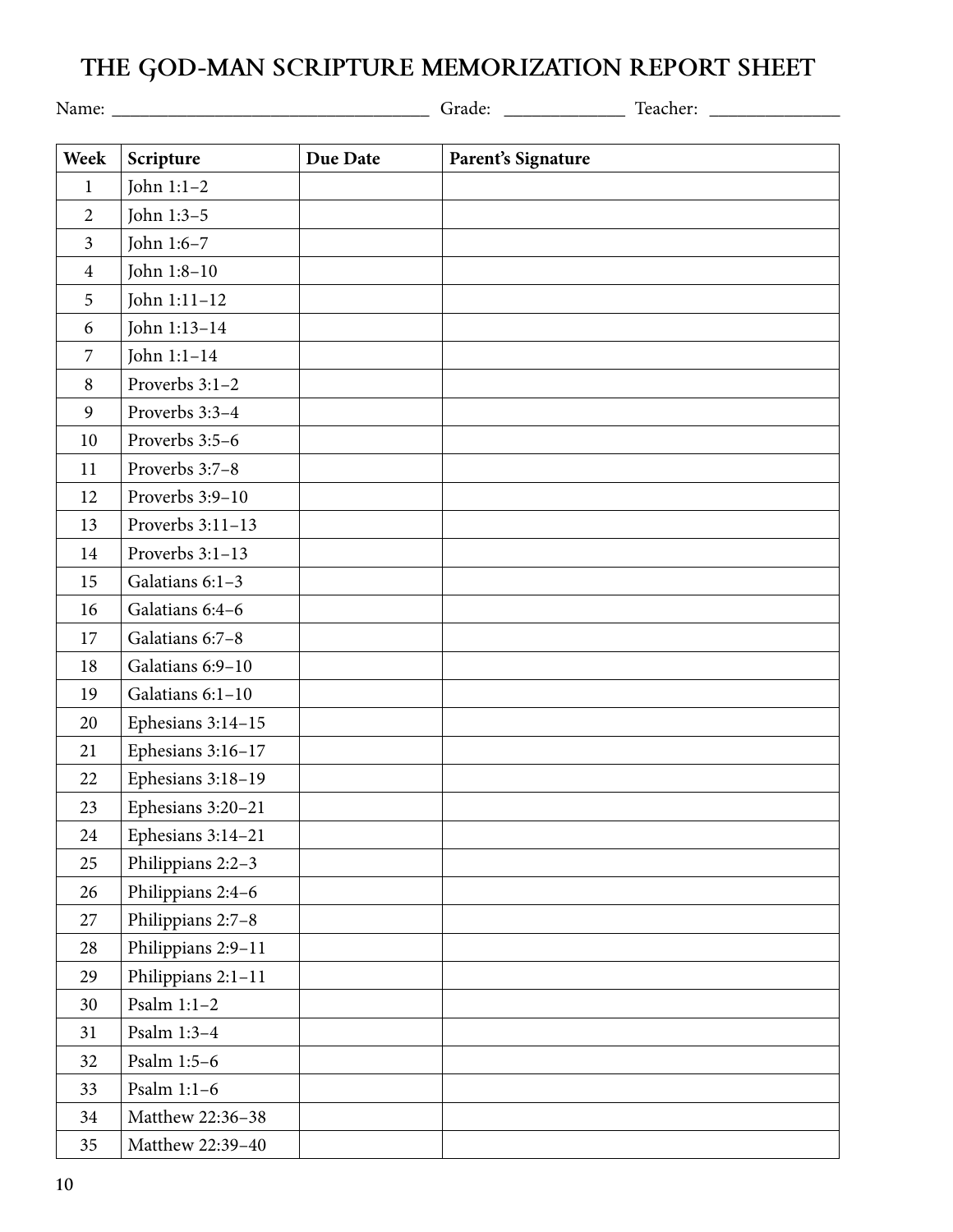# *LESSON ONE* **THE ETERNAL CHRIST**

## **TARGET TRUTHS**

- Jesus is God.
- Jesus has always existed.
- Jesus created all things.
- Jesus is the Word of God.
- We are each very important to God.
- We need to learn to hear His voice.

# **TEACHING STRATEGY-**

## **WHO IS JESUS CHRIST?**

Work through this introductory lesson together as a class, discussing the following as it fits into the lesson.

Have your students turn to 1 Corinthians 8:6 and Ephesians 3:9. Read and discuss together these two verses to relate the idea of the mystery of Jesus being God. There is one God, but as we have also established above, Jesus is the true God. This is a mystery that we will never completely understand with our finite minds until we are with Jesus in heaven one day. Then all things will be made clear to us. In a moment we will understand. For now we accept the teachings from the Word of God. The third Person of the Godhead, the Holy Spirit, is just as integral to the Godhead as is Jesus. We will discuss Him in more detail later.

Question four needs to be discussed thoroughly. Similar to the likeness of the triune Godhead, we have three different but integral aspects: body, soul, and spirit. (See 1 Thess. 5:23.)

It is our body (likened to plant life) that needs food for nourishment, grows, feels pain, grows old, and eventually dies.

It is our soul that is the core of our mind, our emotions, and our will. With our soul, we think and feel and make choices. Animals can think and feel and make choices on a much lower level. They nurture their young; they know to go after food and nurture themselves and store food for the future.

But what sets humans apart from all other living things (plants and animals) is our spirit. Neither plants nor animals can ever know God or understand His existence. We are not animals, nor should we ever allow ourselves to think on that level. It is our spirit that gives us a consciousness of God. It is our spirit that cries out to God before we receive Him as Savior. It is our spirit that understands the things from the Word of God.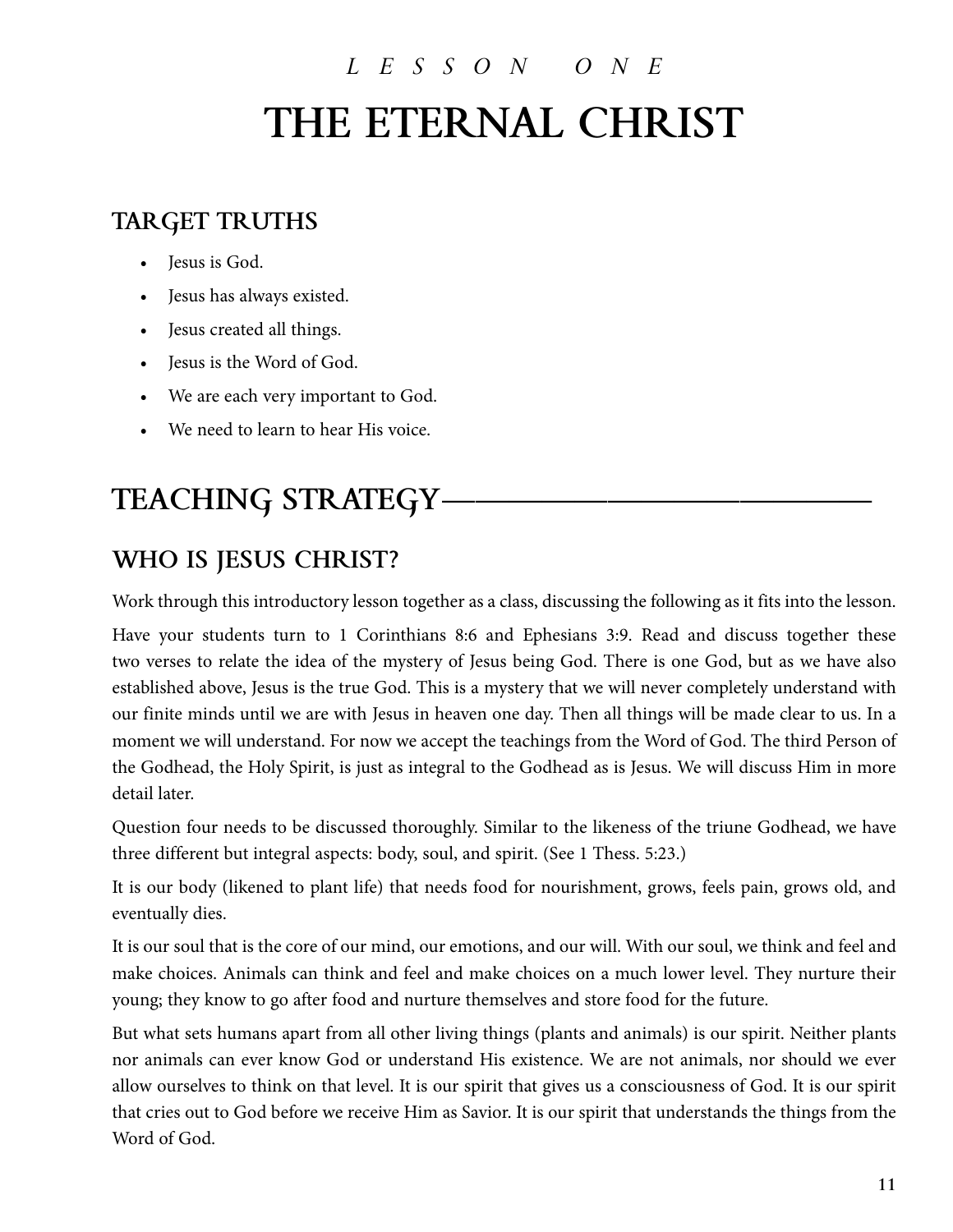If you have time and it seems appropriate, briefly discuss the problems with the theory of evolution from the viewpoint just discussed. Ask students to explain how the concept of being made in the image of God disputes evolution.

- Plants: have a body
- Animals: have a body, have mind, emotion, will
- People: have a body, have a soul, have a spirit

## **TWO IMPORTANT TRUTHS**

The fact that Jesus was with God in the beginning means that He is not a created being as we are. Jesus has always existed. There is no beginning and no ending with Him. If Jesus had a beginning as we do, He would be no different than any other person; and He could not be our Savior, for no person can save another person. But He did not have a beginning—He has always existed as God. Again, this is a fact that we do not understand, but we accept it as true because it is a scriptural fact.

The second truth says that Jesus is eternal life. This is of key importance to our salvation because when we become a Christian, we are given a new life in Jesus that is eternal. God does not simply extend our earthly, fleshly life in heaven but gives us an entirely different quality of life—eternal (unending) life.

## **"I AM"**

The term "I am'' is used to describe the eternal existence of Jesus as God. Since both God and Jesus use the same term to describe themselves, they are one and the same person.

Also notice the way Jesus makes His statement "Before Abraham was, I am.'' Such a statement may not sound grammatically correct to us since He is talking in the past (was) and the present (am) at the same time. Though the statement may not sound grammatically correct, it is factually correct. Jesus was making a statement about His eternal existence in the past and the present.

The Jews tried to stone Jesus for using this term because they understood that Jesus was claiming to be God, and they believed He was blaspheming God. They had not accepted who this man was.

## **NAMES OF CHRIST**

Depending on the amount of time you have, instruct each student to look up every verse or divide the verses among the class to save time. Perhaps the girls could look up the first half and the boys the second. As you go over the names of Christ together, discuss the meanings, if necessary, to make sure students understand how each term is used. Many of the concepts will be further discussed throughout the year.

# **MY RELATIONSHIP TO CHRIST—**

This lesson has focused on the eternality of Christ and shows that Jesus is the Creator God. Discuss the importance of this fact to each individual who has been created by God to live on this earth. The Creator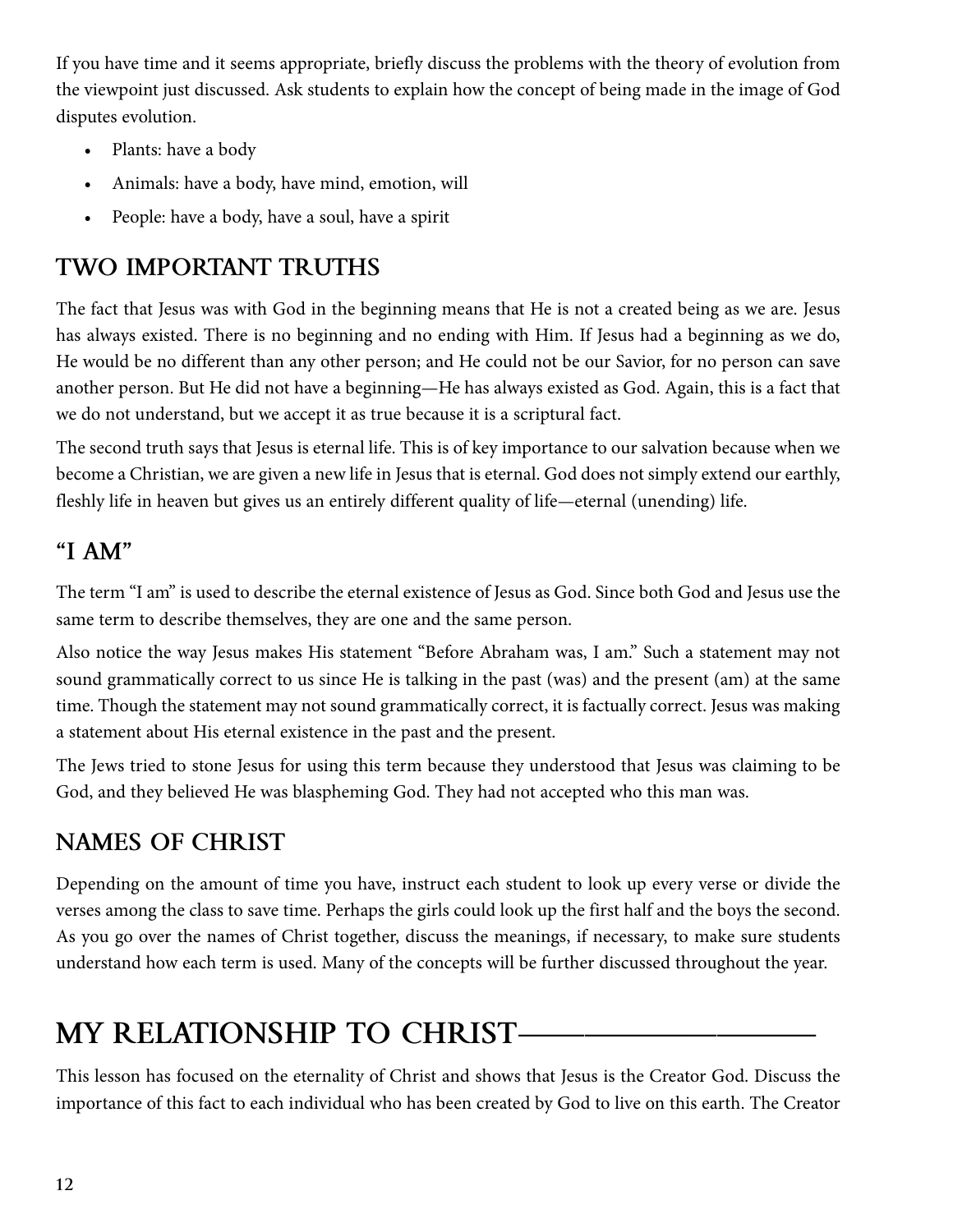God who made all the earth and everything within the earth with care made all of these things for each of us. All of the earth was created for us to use and care for and enjoy.

In creating each one of us, God took care to design us perfectly and uniquely. Just as no two aspects of creation are the same, neither are any two people. Each of us is a unique and beautiful creation of Almighty God. Our physical characteristics, our families, our abilities and lack of abilities, our special talents and lack of talents, our personality—every aspect of who we are was planned by a loving God. With these things in mind, have students consider carefully the questions asked in this section. The Creator God who created us has a great plan. He deserves to be heard, and we need to know Him and listen to His words carefully.

## **ADDITIONAL TEACHING SUGGESTIONS-**

#### **A PERSONAL LETTER FROM GOD**

With the last section of the student's lesson in mind, have students compose a personal letter from God to themselves. This should be a unique experience for each of them and may be difficult for them at first. Have them think of themselves as the unique creation of the loving, Creator God we have studied about this week. Just as God spoke personally in the Garden of Eden to Adam and Eve, consider how He might speak to us as a loving Father who is proud of His workmanship. In their letter they should discuss their physical attributes, family, special abilities, etc. from God's point of view. Such an exercise is not meant to "puff up'' a student's pride but to focus on an eternal relationship with God. You might read the following to help them understand the concept.

*Dear Jane,*

*I love you and am so proud of you. I planned for you to have those beautiful green eyes and red hair. You will not grow very tall, but your height will be perfect for you. You will never be very good at sports or science because I have other plans for you. Instead, you are going to be wonderful at English and especially at writing. I have given you a very sensitive and caring heart as a strong part of your personality. Sometimes this will hurt deeply, but you will learn to use your feelings to help others in many ways. You have a wonderful family that is perfect to help you develop those areas that will be important for your life. I can't tell you now everything that I have planned for you, but be assured that you will have a wonderful, purposeful life. Learn to listen to Me, and I will show you the way. Always remember how much I love you. I will be guiding you and caring for you each step of your life.*

*All My love,*

*God*

## **TEACHER'S LESSON —————————————**

We have seen that when Jesus used the phrase, "Before Abraham was, I am," many of the Jews who heard Him tried to stone Him for blasphemy. As we continue our study of Jesus' life on Earth, you will see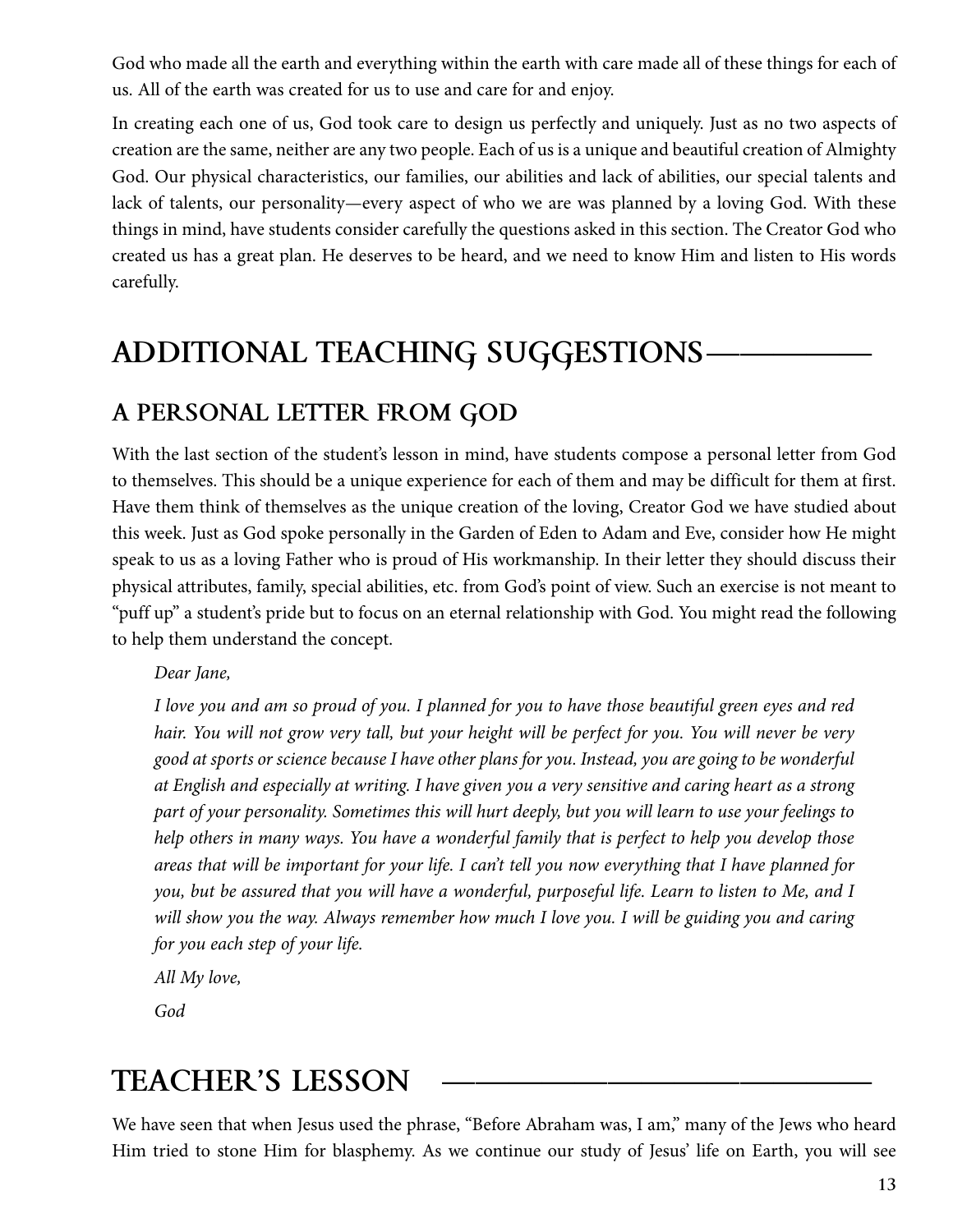many instances of people responding similarly to Jesus. We will look at three different ways that people responded to Jesus when He lived on the earth. Even today, people respond to Him much in the same ways. Times change, but people never really change. When John wrote about Jesus, he told us from the very beginning how people throughout the ages would respond to His teachings.

## **JESUS' PURPOSE ON EARTH**

"And we have seen and do testify that the Father sent the Son to be the Savior of the world'' (1 John 4:14).

Jesus was the true God. He came from eternity to live for 33 years on Earth to die for our sins. He came to be our Savior.

## **RESPONSES TO CHRIST**

John 1:10–12 tells about three responses to Christ when He lived on Earth. These same three responses are seen among people today.

### **Many Did Not Know Him (John 1:10)**

Even though Jesus created the world and every man, woman, and child who has ever lived, many of those He created do not know of His existence. The Bible teaches that we can know of His existence through the things He created if we have a heart desire to know (Rom. 1). But most people in the world do not have the heart or desire to truly know God.

### **Many Did Not Receive Him (John 1:11)**

Many people have been told about Jesus and who He is. They have heard the gospel and know all about Jesus. But because their hearts are filled with pride and self-centeredness, they do not accept Him into their lives. They do not truly believe that they have a need to be saved because they do not accept the fact of the sin that is in their lives. They deliberately reject Him.

### **Some Did Receive Him, and They Were Given Eternal Life (John 1:12)**

Many hear about Jesus and who He is and believe that He is truly the one true God who can save their souls. They do not ignore Him or reject Him; they receive Him.

## **GOD WANTS TO SPEAK TO US**

One of the most important reasons that God refers to Himself as the Word is because He is very interested in communicating with those who belong to Him. He speaks to us in different ways.

### **Through the Word of God**

The most important way that God speaks to us is through the Scriptures. The Word of God is the completed work of God's words for our lives. The words in the Bible are all we need to live a life glorifying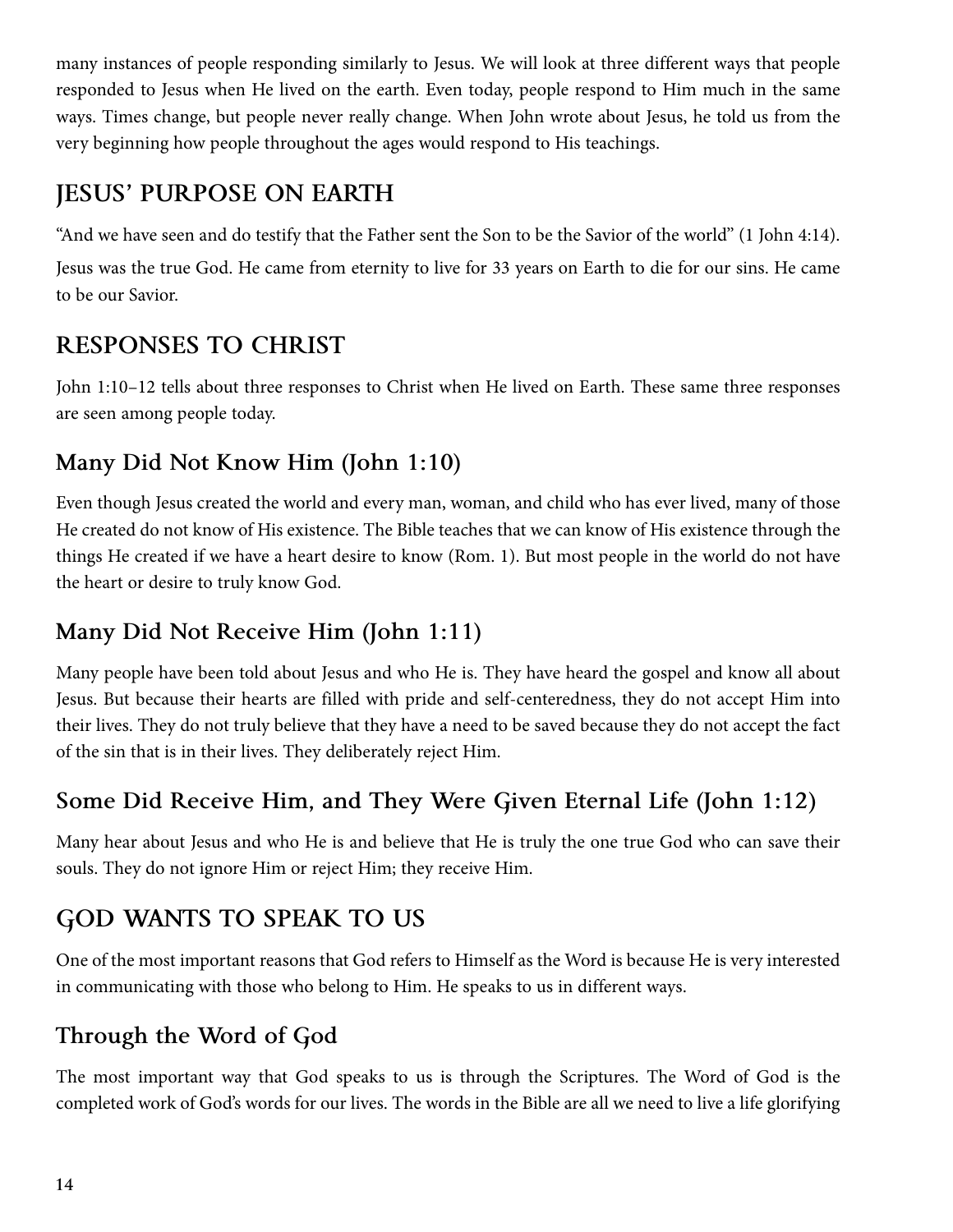to Jesus. They show us the way of salvation, doctrines important to our faith, and the principles and commandments of how to live a successful and purposeful life.

#### **By the Holy Spirit Within the Believer**

The Holy Spirit indwells the believer to convict us of sin, to teach us the truth of the Scriptures, and to comfort and help us live our lives.

#### **Through Those He Has Placed as Authorities in Our Lives**

God also speaks to us through those He has placed as authorities in our lives. For example, our parents, teachers, pastors, and grandparents are all used of God to instruct and teach us in the right way.

#### **God Wants Us to Listen to His Words**

We can know His voice: " . . . and the sheep follow him: for they know his voice" (John 10:4). We can understand His words: "incline your ear and come unto me: hear, and your soul shall live" (Isa. 55:3). Only Christians can truly understand God's voice and words; the unsaved cannot understand. "But the natural man receiveth not the things of the Spirit of God: for they are foolishness unto him: neither can he know them, because they are spiritually discerned'' (1 Cor. 2:14).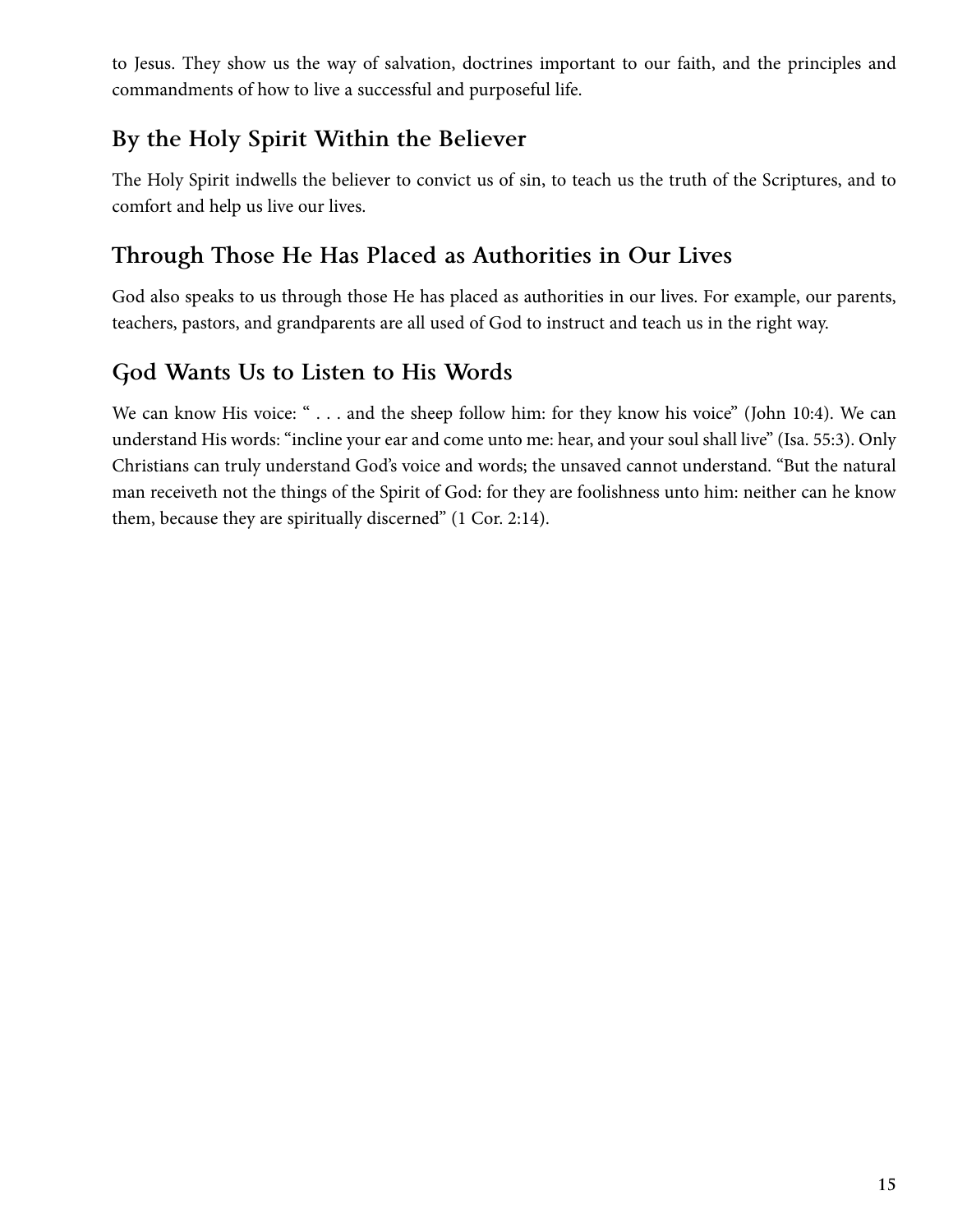#### *LESSON ONE*

# **THE ETERNAL CHRIST**



Most people in the world do not really understand who Jesus Christ is. Many think that He was a prophet, a very wise and good man sent from God. Others think He was the Son of God but came into existence when He was born in Bethlehem.

The truth is that Jesus was not simply a great man or prophet, nor did He have His "beginning'' when He came as a little baby to be born in the manger at Bethlehem. It is true, as the books of Matthew and Luke tell us, that Jesus was born in Bethlehem; but God says that Jesus has always existed.

#### **WHO IS JESUS CHRIST?**

- As you look up each of the following verses, answer the questions below:
	- 1. Who created the heavens and Earth, according to Genesis 1:1? \_\_\_\_\_\_\_\_\_\_\_\_\_\_\_\_ **God**
	- 2. Who is the Word that was "in the beginning'' with God and "was made flesh'' to dwell among us? (John 1:1, 14) \_\_\_\_\_\_\_\_\_\_\_\_\_\_\_\_\_\_\_\_\_\_\_\_\_\_\_\_\_\_\_\_\_\_\_\_\_\_ **Jesus Christ**
	- 3. By whom were all things created according to John 1:3 and Hebrews 1:2? Jesus
	- 4. Read Genesis 1:26a and look carefully at the following: "And God (singular) said, Let us (plural) make man in our image, after our likeness.'' What is this verse telling you about who God is?

God is both plural (Father, Son, Spirit) and singular (one God). \_\_\_\_\_\_\_\_\_\_\_\_\_\_\_\_\_\_\_\_\_\_\_\_\_\_\_\_\_\_\_\_\_\_\_\_\_\_\_\_\_\_\_\_\_\_\_\_\_\_\_\_\_\_\_\_\_\_\_\_\_\_\_ **Jesus is one of the Persons of the Godhead.**

\_\_\_\_\_\_\_\_\_\_\_\_\_\_\_\_\_\_\_\_\_\_\_\_\_\_\_\_\_\_\_\_\_\_\_\_\_\_\_\_\_\_\_\_\_\_\_\_\_\_\_\_\_\_\_\_\_\_\_\_\_\_\_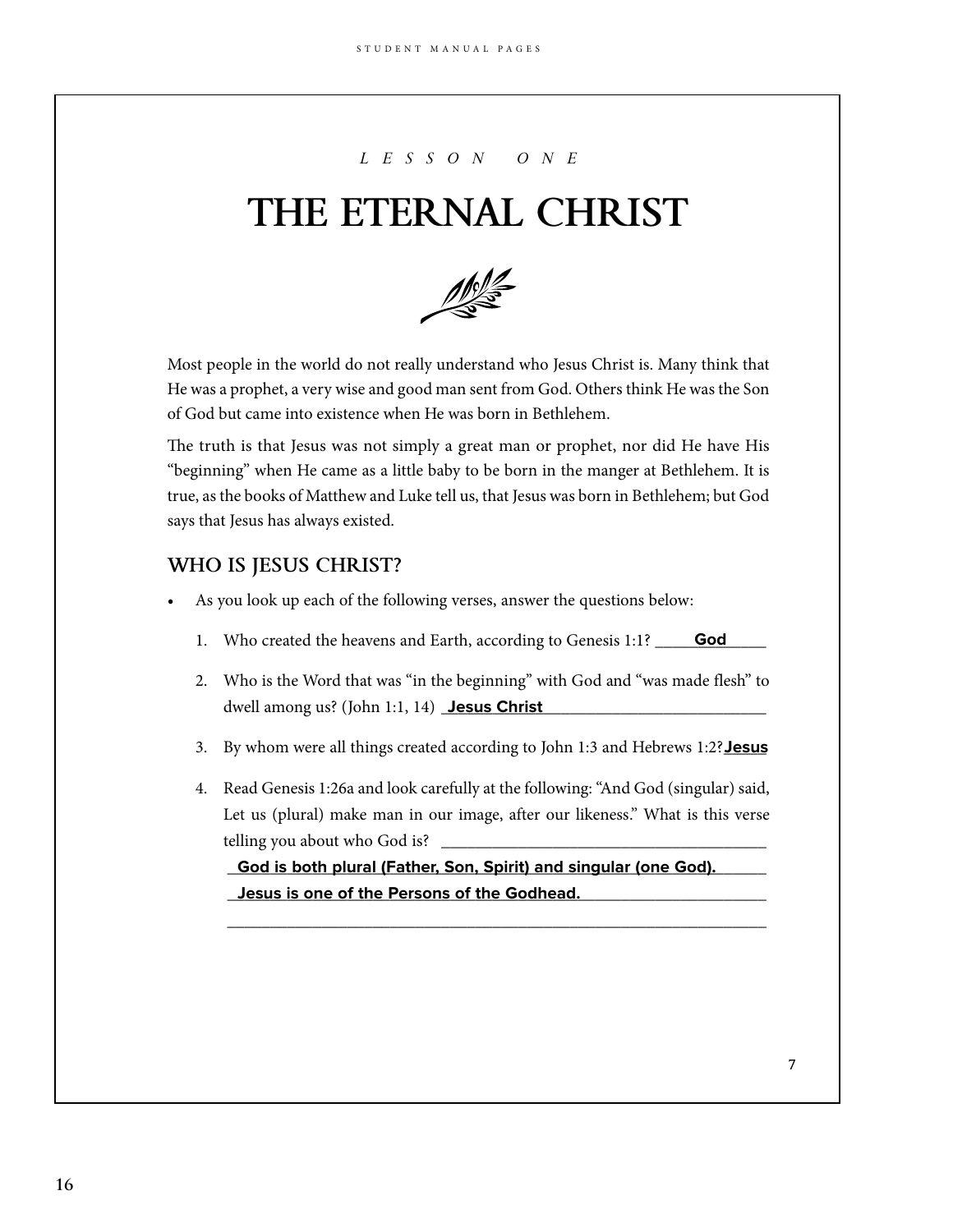Explain how we were made in His image after His likeness.

#### \_\_\_\_\_\_\_\_\_\_\_\_\_\_\_\_\_\_\_\_\_\_\_\_\_\_\_\_\_\_\_\_\_\_\_\_\_\_\_\_\_\_\_\_\_\_\_\_\_\_\_\_\_\_\_\_\_\_\_\_\_\_\_ **We were made in the image and likeness of God as triune**  \_\_\_\_\_\_\_\_\_\_\_\_\_\_\_\_\_\_\_\_\_\_\_\_\_\_\_\_\_\_\_\_\_\_\_\_\_\_\_\_\_\_\_\_\_\_\_\_\_\_\_\_\_\_\_\_\_\_\_\_\_\_\_ **beings—body, soul, and spirit.**

5. First John 5:20 describes Jesus Christ in two ways. According to this verse, who is Jesus Christ? La the true God and eternal life.

\_\_\_\_\_\_\_\_\_\_\_\_\_\_\_\_\_\_\_\_\_\_\_\_\_\_\_\_\_\_\_\_\_\_\_\_\_\_\_\_\_\_\_\_\_\_\_\_\_\_\_\_\_\_\_\_\_\_\_\_\_\_\_

6. Explain the extent of the creation by Jesus Christ according to Colossians 1:16. **All things were created by Him—including all things in heaven**  \_\_\_\_\_\_\_\_\_\_\_\_\_\_\_\_\_\_\_\_\_\_\_\_\_\_\_\_\_\_\_\_\_\_\_\_\_\_\_\_\_\_\_\_\_\_\_\_\_\_\_\_\_\_\_\_\_\_\_\_\_\_\_ **and earth—visible and invisible, whether thrones, dominions,**  \_\_\_\_\_\_\_\_\_\_\_\_\_\_\_\_\_\_\_\_\_\_\_\_\_\_\_\_\_\_\_\_\_\_\_\_\_\_\_\_\_\_\_\_\_\_\_\_\_\_\_\_\_\_\_\_\_\_\_\_\_\_\_ **principalites, or powers.**

\_\_\_\_\_\_\_\_\_\_\_\_\_\_\_\_\_\_\_\_\_\_\_\_\_\_\_\_\_\_\_\_\_\_\_\_\_\_\_\_\_\_\_\_\_\_\_\_\_\_\_\_\_\_\_\_\_\_\_\_\_\_\_

#### **TWO IMPORTANT TRUTHS**

- For what reasons are the following concepts concerning Jesus extremely important for your life in regards to salvation and understanding who Jesus is?
	- 1. Genesis 1:1 and John 1:1 both use the phrases "in the beginning.'' What is important about this? \_

\_\_\_\_\_\_\_\_\_\_\_\_\_\_\_\_\_\_\_\_\_\_\_\_\_\_\_\_\_\_\_\_\_\_\_\_\_\_\_\_\_\_\_\_\_\_\_\_\_\_\_\_\_\_\_\_\_\_\_\_\_\_\_ **Jesus was not a created being; He has always existed.**

2. First John 5:20 says that Jesus is "eternal life.'' What is important about this? \_\_\_\_\_\_\_\_\_\_\_\_\_\_\_\_\_\_\_\_\_\_\_\_\_\_\_\_\_\_\_\_\_\_\_\_\_\_\_\_\_\_\_\_\_\_\_\_\_\_\_\_\_\_\_\_\_\_\_\_\_\_\_ **His life will never end, unlike our physical, earthly life.**

\_\_\_\_\_\_\_\_\_\_\_\_\_\_\_\_\_\_\_\_\_\_\_\_\_\_\_\_\_\_\_\_\_\_\_\_\_\_\_\_\_\_\_\_\_\_\_\_\_\_\_\_\_\_\_\_\_\_\_\_\_\_\_

#### **"I AM''**

It is very important to God that you understand the principle that Jesus Christ is truly God. God found several different ways to help you know the truth of this concept even though He knows your mind will not completely understand it. For further proof, God showed in different ways that Jesus is the one true God.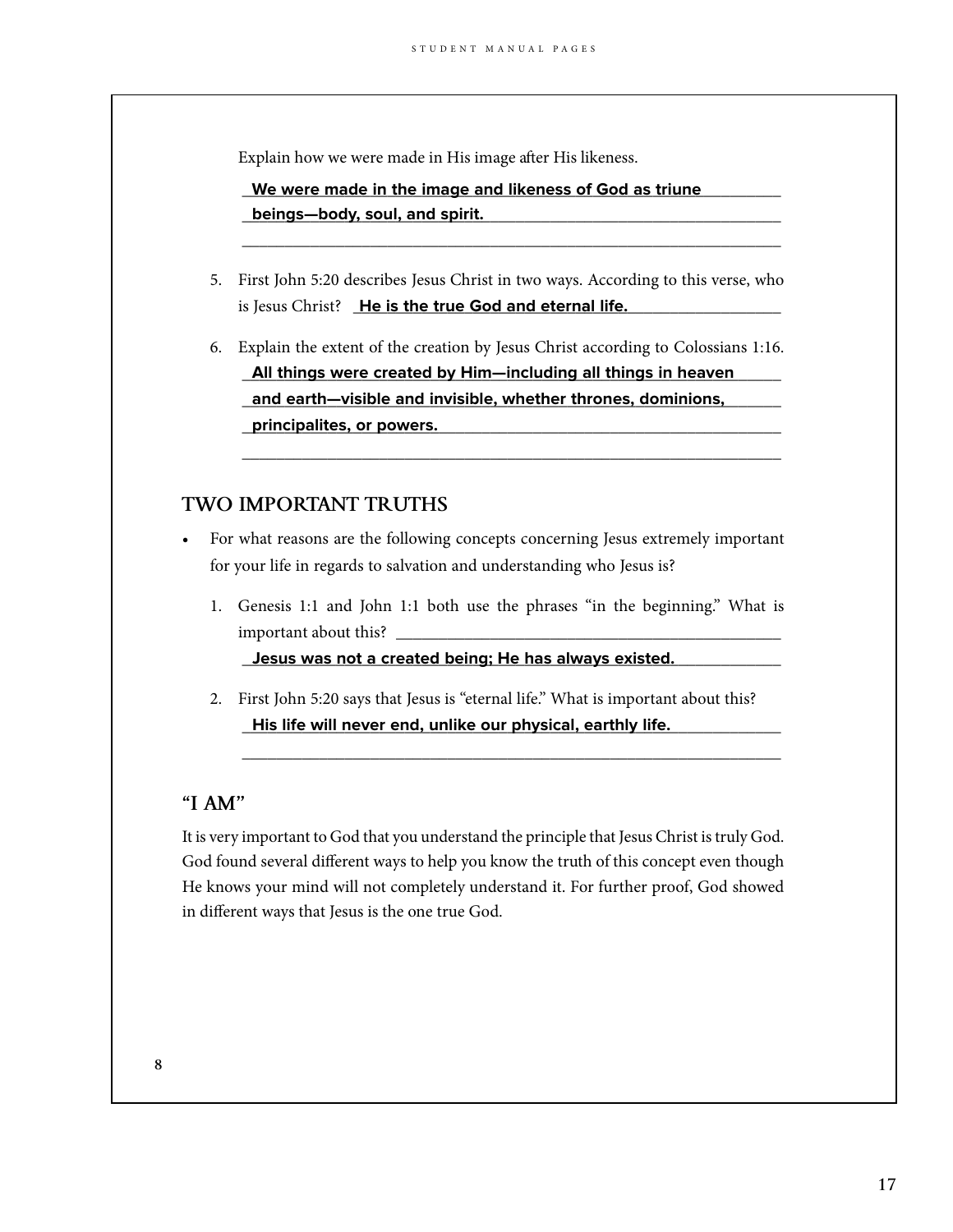• Compare Exodus 3:14 with John 8:58. In each situation, who is talking, and what does He say about Himself?

God said, "I AM that I AM." Jesus said, "Before Abraham was, I am." **Both times the name I am is used of Himself by a Person of the** \_\_\_\_\_\_\_\_\_\_\_\_\_\_\_\_\_\_\_\_\_\_\_\_\_\_\_\_\_\_\_\_\_\_\_\_\_\_\_\_\_\_\_\_\_\_\_\_\_\_\_\_\_\_\_\_\_\_\_\_\_\_\_\_\_\_ **Godhead.**

• What do you think this term means, and what is important about its meaning?

It tells us that Jesus (God) has always existed. It means that the past, present, and future are all the same to God. He lives in the eternal \_\_\_\_\_\_\_\_\_\_\_\_\_\_\_\_\_\_\_\_\_\_\_\_\_\_\_\_\_\_\_\_\_\_\_\_\_\_\_\_\_\_\_\_\_\_\_\_\_\_\_\_\_\_\_\_\_\_\_\_\_\_\_\_\_\_ **present.**

\_\_\_\_\_\_\_\_\_\_\_\_\_\_\_\_\_\_\_\_\_\_\_\_\_\_\_\_\_\_\_\_\_\_\_\_\_\_\_\_\_\_\_\_\_\_\_\_\_\_\_\_\_\_\_\_\_\_\_\_\_\_\_\_\_\_

Jesus is saying that, as God, He has no past or future. His life is not involved in the sphere of time as we know it. It is true that Jesus lived on the earth for approximately 33 years of time, but His life in eternity has no time limits whatsoever.

• Now look at John 8:59. What did the Jews try to do to Jesus because of what He said?

#### \_\_\_\_\_\_\_\_\_\_\_\_\_\_\_\_\_\_\_\_\_\_\_\_\_\_\_\_\_\_\_\_\_\_\_\_\_\_\_\_\_\_\_\_\_\_\_\_\_\_\_\_\_\_\_\_\_\_\_\_\_\_\_\_\_\_ **stone Him**

Why do you think they did this?

They did not believe Him and thought that He was blaspheming God. \_\_\_\_\_\_\_\_\_\_\_\_\_\_\_\_\_\_\_\_\_\_\_\_\_\_\_\_\_\_\_\_\_\_\_\_\_\_\_\_\_\_\_\_\_\_\_\_\_\_\_\_\_\_\_\_\_\_\_\_\_\_\_\_\_\_

To truly understand how this phrase helps us to understand that Jesus has always existed, look up the following two verses and find the part of the verse that explains more fully the phrase, "I am."

- **•** Revelation 1:8 **He is the Alpha and Omega, the beginning and ending,** \_\_\_\_\_\_\_\_\_\_\_\_\_\_\_\_\_\_\_\_\_\_\_\_\_\_\_\_\_\_\_\_\_\_\_\_\_\_\_\_\_\_\_\_\_\_\_\_\_\_\_\_\_\_\_\_\_\_\_\_\_\_\_\_\_\_ **who is, was, and is to come.**
- Revelation 1:17 \_\_\_\_\_\_\_\_\_\_\_\_\_\_\_\_\_\_\_\_\_\_\_\_\_\_\_\_\_\_\_\_\_\_\_\_\_\_\_\_\_\_\_\_\_\_\_\_\_\_\_\_\_\_\_\_\_\_\_\_\_\_\_\_\_\_ **He is the first and the last.**
- How do these verses further support what has already been discussed concerning the person of Jesus Christ?

\_\_\_\_\_\_\_\_\_\_\_\_\_\_\_\_\_\_\_\_\_\_\_\_\_\_\_\_\_\_\_\_\_\_\_\_\_\_\_\_\_\_\_\_\_\_\_\_\_\_\_\_\_\_\_\_\_\_\_\_\_\_\_\_\_\_ **They show He has always existed.**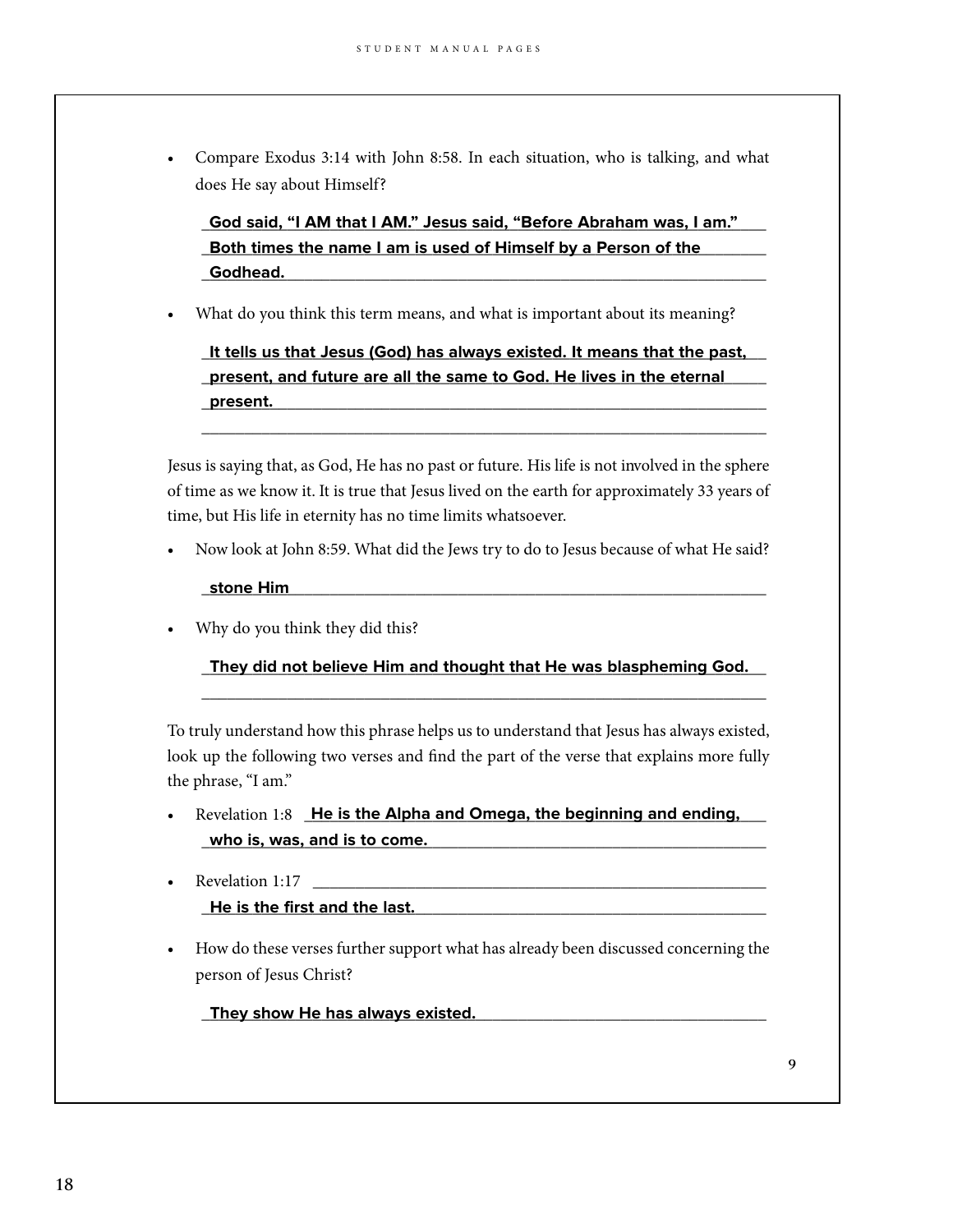#### **NAMES OF CHRIST**

The Bible refers to Jesus in many different ways to show the many, many ways He meets our needs. Only a few of His many titles are given below. Look up each verse and write the term(s) given in each verse that explain who Jesus is.

| <b>Verse</b>       | <b>Who Jesus Is</b>                                                             |
|--------------------|---------------------------------------------------------------------------------|
| Psalm 118:22       | The head stone of the corner; cornerstone                                       |
| Isaiah 7:14        | <b>Immanuel</b>                                                                 |
| Isaiah 9:6         | Wonderful, Counselor, Mighty God,<br><b>Everlasting Father, Prince of Peace</b> |
| John 1:29          | The Lamb of God                                                                 |
| John 6:32          | The true bread                                                                  |
| John 8:12          | The light of the world                                                          |
| John 10:11         | The good shepherd                                                               |
| John 11:25         | The resurrection and the life                                                   |
| Acts 3:14          | Holy One and the Just; Holy and Righteous One                                   |
| 1 Corinthians 10:4 | <b>The Rock</b>                                                                 |
| 1 Timothy 6:15     | The only Potentate (Ruler, Sovereign),<br>King of kings, and Lord of lords      |
| Hebrews 4:14       | High priest; Son of God                                                         |
| Hebrews 12:2       | The author and finisher (perfecter) of our faith                                |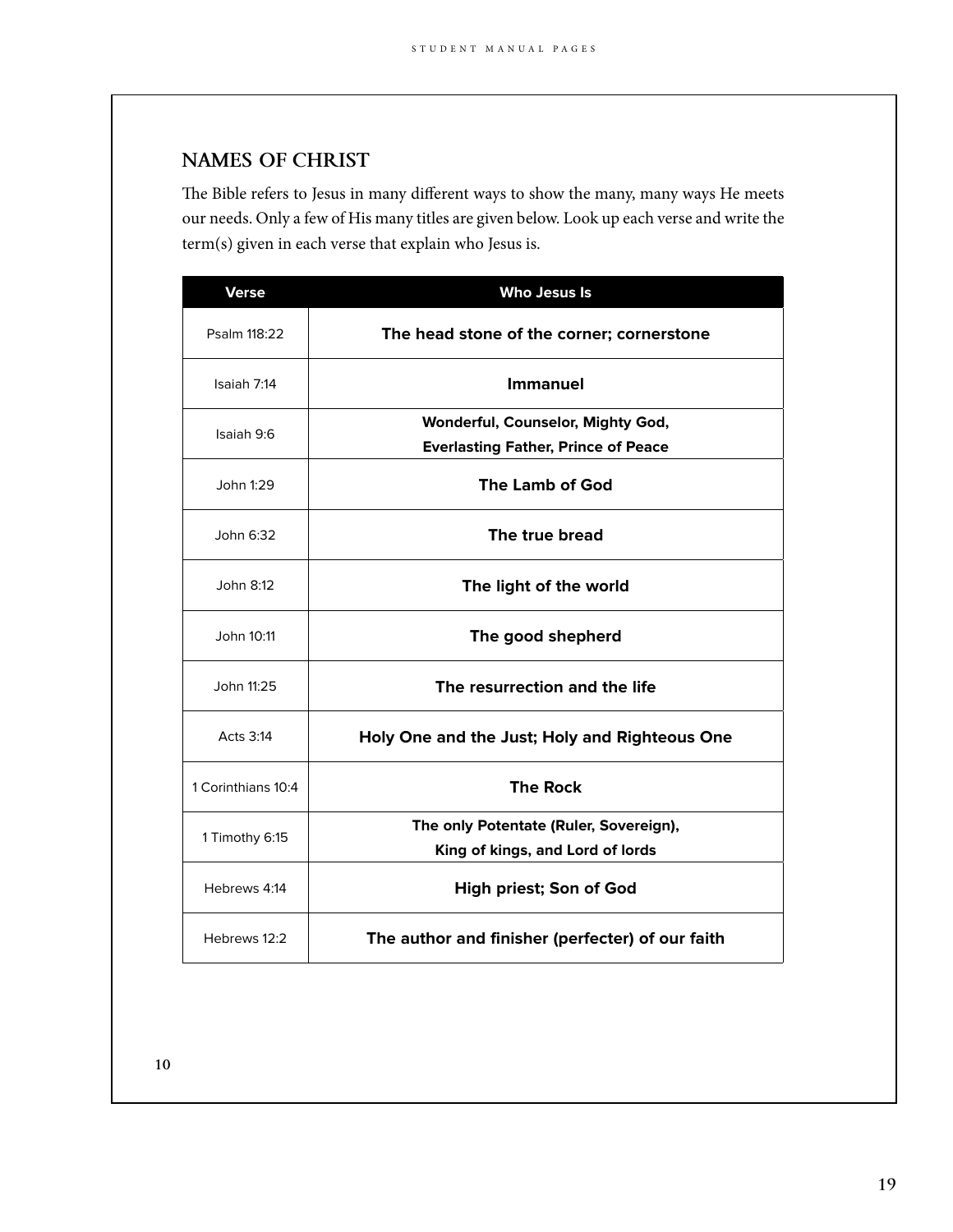## **MY RELATIONSHIP TO CHRIST**

- Who do you say Jesus is? **Answers will vary. Answers will vary. Answers will vary.**
- Is this important to you? \_\_\_\_\_\_ Why or why not? \_\_\_\_\_\_\_\_\_\_\_\_\_\_\_\_\_\_\_\_\_\_\_\_\_\_\_\_\_
- Based on the teacher's lesson, how can you "hear" God? \_\_\_\_\_\_\_\_\_\_\_\_\_\_\_\_\_\_\_\_\_\_\_ through the Word of God; by the Holy Spirit within the believer; **we arrite that** \_\_\_\_\_\_\_\_\_\_\_\_\_\_\_\_\_\_\_\_\_\_\_\_\_\_\_\_\_\_\_\_\_\_\_\_\_\_\_\_\_\_\_\_\_\_\_\_\_\_\_\_\_\_\_\_\_\_\_\_\_\_\_\_\_\_ **through those placed as authorities in our lives**

\_\_\_\_\_\_\_\_\_\_\_\_\_\_\_\_\_\_\_\_\_\_\_\_\_\_\_\_\_\_\_\_\_\_\_\_\_\_\_\_\_\_\_\_\_\_\_\_\_\_\_\_\_\_\_\_\_\_\_\_\_\_\_\_\_\_

\_\_\_\_\_\_\_\_\_\_\_\_\_\_\_\_\_\_\_\_\_\_\_\_\_\_\_\_\_\_\_\_\_\_\_\_\_\_\_\_\_\_\_\_\_\_\_\_\_\_\_\_\_\_\_\_\_\_\_\_\_\_\_\_\_\_

\_\_\_\_\_\_\_\_\_\_\_\_\_\_\_\_\_\_\_\_\_\_\_\_\_\_\_\_\_\_\_\_\_\_\_\_\_\_\_\_\_\_\_\_\_\_\_\_\_\_\_\_\_\_\_\_\_\_\_\_\_\_\_\_\_\_

\_\_\_\_\_\_\_\_\_\_\_\_\_\_\_\_\_\_\_\_\_\_\_\_\_\_\_\_\_\_\_\_\_\_\_\_\_\_\_\_\_\_\_\_\_\_\_\_\_\_\_\_\_\_\_\_\_\_\_\_\_\_\_\_\_\_ \_\_\_\_\_\_\_\_\_\_\_\_\_\_\_\_\_\_\_\_\_\_\_\_\_\_\_\_\_\_\_\_\_\_\_\_\_\_\_\_\_\_\_\_\_\_\_\_\_\_\_\_\_\_\_\_\_\_\_\_\_\_\_\_\_\_ \_\_\_\_\_\_\_\_\_\_\_\_\_\_\_\_\_\_\_\_\_\_\_\_\_\_\_\_\_\_\_\_\_\_\_\_\_\_\_\_\_\_\_\_\_\_\_\_\_\_\_\_\_\_\_\_\_\_\_\_\_\_\_\_\_\_

- Are you conscious of listening to the voice of God? \_\_\_\_\_\_
- In what ways do you hear His voice? \_\_\_\_\_\_\_\_\_\_\_\_\_\_\_\_\_\_\_\_\_\_\_\_\_\_\_\_\_\_\_\_\_\_\_\_\_
- Give an example of a time when He spoke to you in a specific way.

### **TEACHER'S LESSON NOTES**

#### **JESUS' PURPOSE ON EARTH**

. " And we have seen and do testify that the Father sent the Son to be **the Savior of the world. the savior of the world. the Savior of the world. the same of the world.** 

 $\ddot{ }$  (1 John 4:14)

#### **RESPONSES TO CHRIST**

- Many did not **know** Him (John 1:10)
- Many did not <u>receive</u> Him (John 1:11)
- Some did receive Him, and they were given **eternal life** [John 1:12]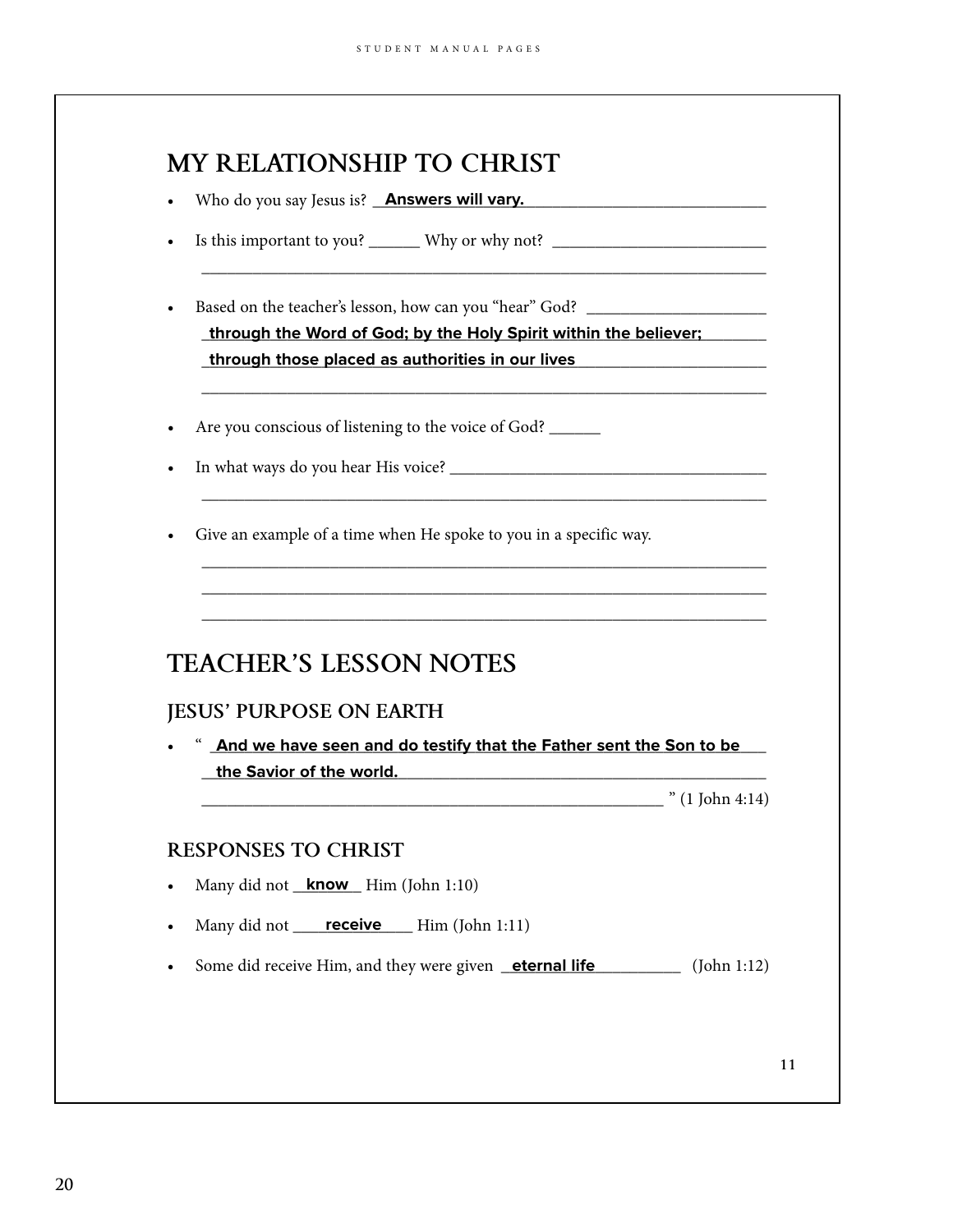| <b>GOD WANTS TO</b> | Speak TO Us |
|---------------------|-------------|
|---------------------|-------------|

- Through the **Word** of **God**
- By the **Holy Spirit** within the **believer**
- Through those placed as <u>equal **authorities** and in our strives</u>

 $\mathsf{GOD} \text{ WANTS}$  <u>Us</u> TO LISTEN TO \_\_\_\_\_\_\_His Words \_\_\_\_\_

- We can **know** His **voice**
- We can <u>winderstand</u> His words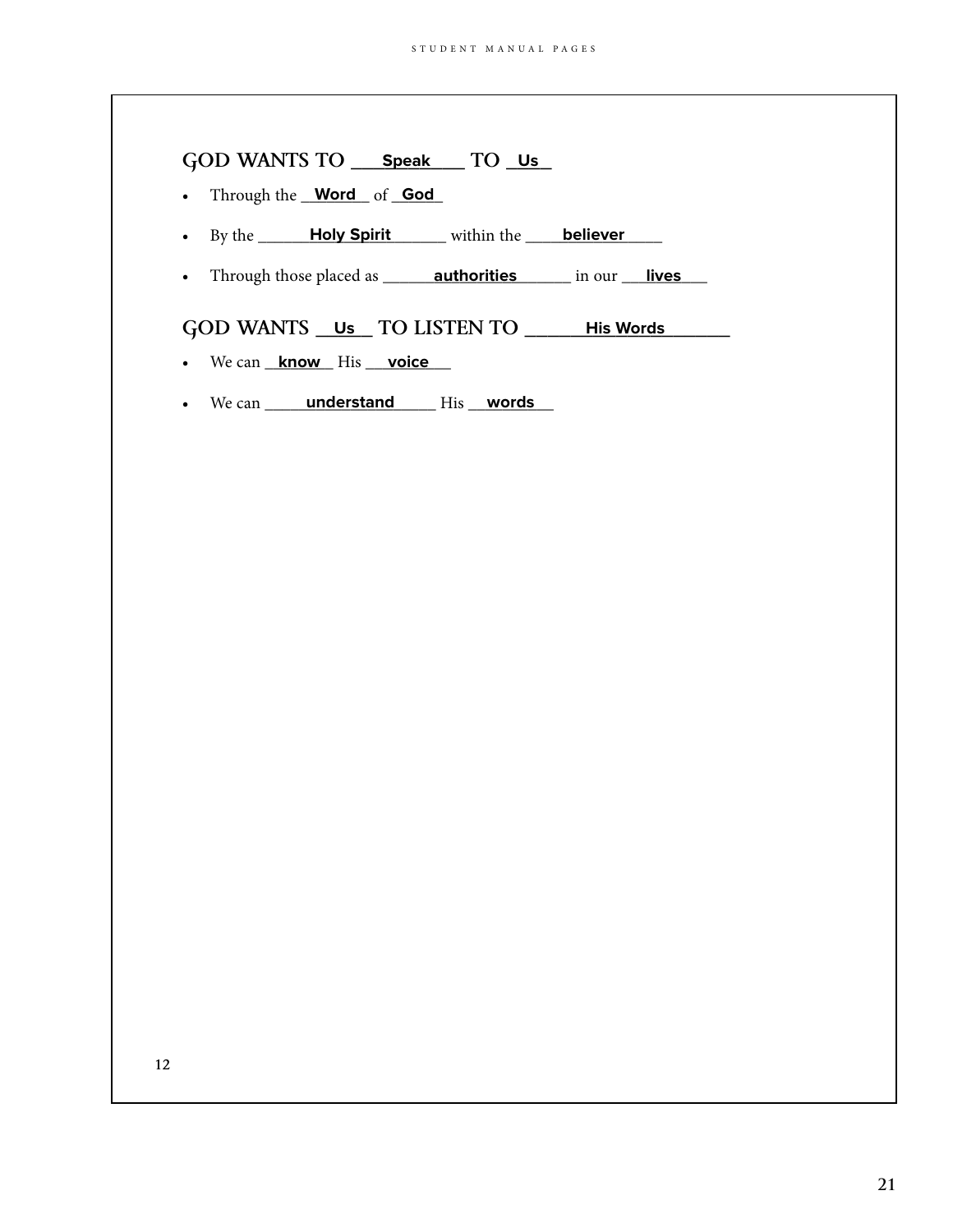# *LESSON TWO* **THE PROPHETIC CHRIST**

## **TARGET TRUTHS**

- The Old Testament gave many prophecies that were fulfilled in Jesus Christ.
- The Word of God is the story of Jesus Christ.
- The slaying of a lamb and the shedding of its blood provided a picture of what Christ would do when He died on the cross for our sins.
- God's promises are always fulfilled.

# **TEACHING STRATEGY——**

In Lesson 1 we discussed the fact that the Bible is the Word of God. We need to understand exactly what that means. God used different people to record His message by "inspiring" or inerrantly guiding them. So when we say the Bible is God's Word, we know that this is literally true. When we read the Bible, we are reading the very thoughts of God.

Jesus is the Word of God (John 1: 1). So when "the Word was made flesh, and dwelt among us" (John 1:14), He embodied the essence of the entire Bible.

This is why we have taken two lessons to understand that the life of Christ did not begin in Bethlehem. Christ has truly always existed. The entire Bible is His story.

## **JESUS CHRIST IN PROPHECY/ISAIAH 53**

Have your students complete the sections on the fulfillment of prophecy and Isaiah 53. If you feel the sections are too long, divide them up by groups or have students work in pairs. Spend time together discussing each section.

Since the time of Adam and Eve, all believers in the true God have looked forward to a time when the Savior would come to Earth to save them. Many thought that the Savior would be a king that would come from the heavens and save them from the Roman soldiers and government. But many knew that the Scriptures taught that the Messiah would come as a lamb to suffer and die for our sin. Century after century went by, and the Messiah did not appear. From the time of the writing of the last book of the Bible until Jesus' birth approximately 400 years passed with no word from God. But the Bible says that God has a perfect time for all events. And when the perfect time had come, Jesus was born and fulfilled every detail of prophecy.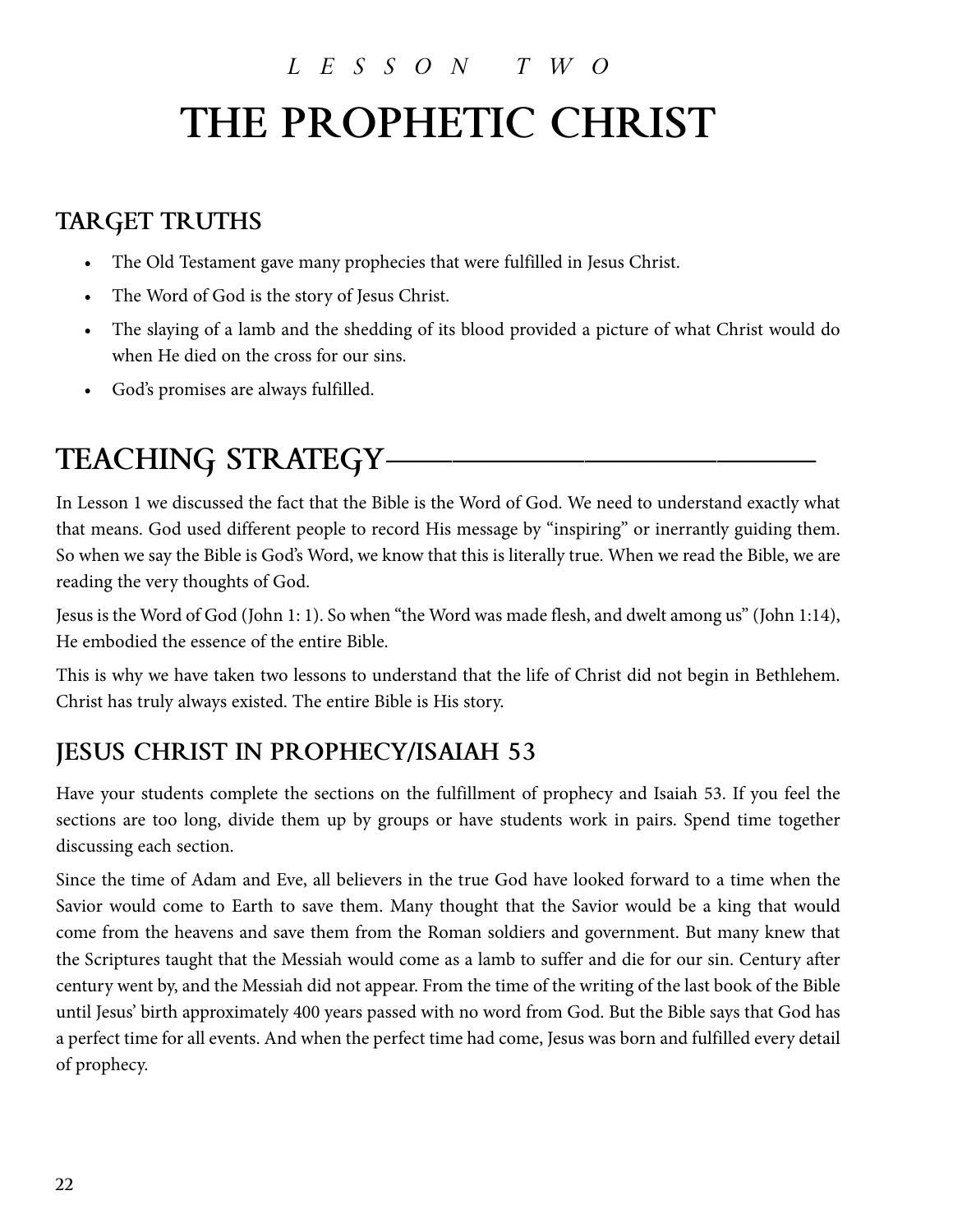## **THE LAMB OF GOD**

Use this section in conjunction with the stories of Adam and Eve and Abraham and Isaac in the teacher's lesson. Begin by having students look up John 1:29 to learn how John the Baptist responded to Jesus. Then have the students look up the other verses to understand the fulfillment of this important aspect of Scripture. Emphasize again that the entire Bible is the story of Jesus. Though He is not mentioned by the name of Jesus in the Old Testament, He is mentioned again and again through prophecy and symbolism. The Bible is truly the story of Jesus from cover to cover.

# **MY RELATIONSHIP TO CHRIST-**

Spend time discussing the need for integrity in our lives. Read with your students the importance of "keeping a vow" in Numbers 30:2, Deuteronomy 23:21, and Ecclesiastes 5:4–5. Help students think through their unspoken commitments to God, their parents, and their friends. Students at this age need to begin to realize that they have responsibilities and obligations to others that must not be overlooked. As they learn to keep their commitments and walk in truth and honesty, they are building a life of strong integrity and character to please God.

# **ADDITIONAL TEACHING SUGGESTIONS-**

## **MY LETTER TO GOD**

After writing a letter from God last week, you might have students write a letter to God, thanking Him for what He has given them and describing their commitment to Him in response. This sequence of letters is based on the concept that "we love Him, because He first loved us" (1 John 4:19). As we understand the love and commitment of God towards us, we can begin to recognize what our response and commitment to Him should be. Being committed to God includes how we treat our parents and our friends and acquaintances.

## **INTEGRITY**

Integrity means being open, honest, and trustworthy in all situations. As you discuss the concept of God's integrity and commitment to us through His promises, have students find verses in Proverbs that show a promise of God to us. (See Prov. 3 to begin.) The Book of Proverbs is based on the idea that if we obey God, He will make sure that His promises will come true in our lives.

Have your students listen to television advertising to notice half-truths that advertisers want us to believe. The world's ideas are built on half-truths that try to persuade us in some way. As we learn what true integrity is, we will gain more wisdom in dealing with the world and recognizing half-truths or "white lies."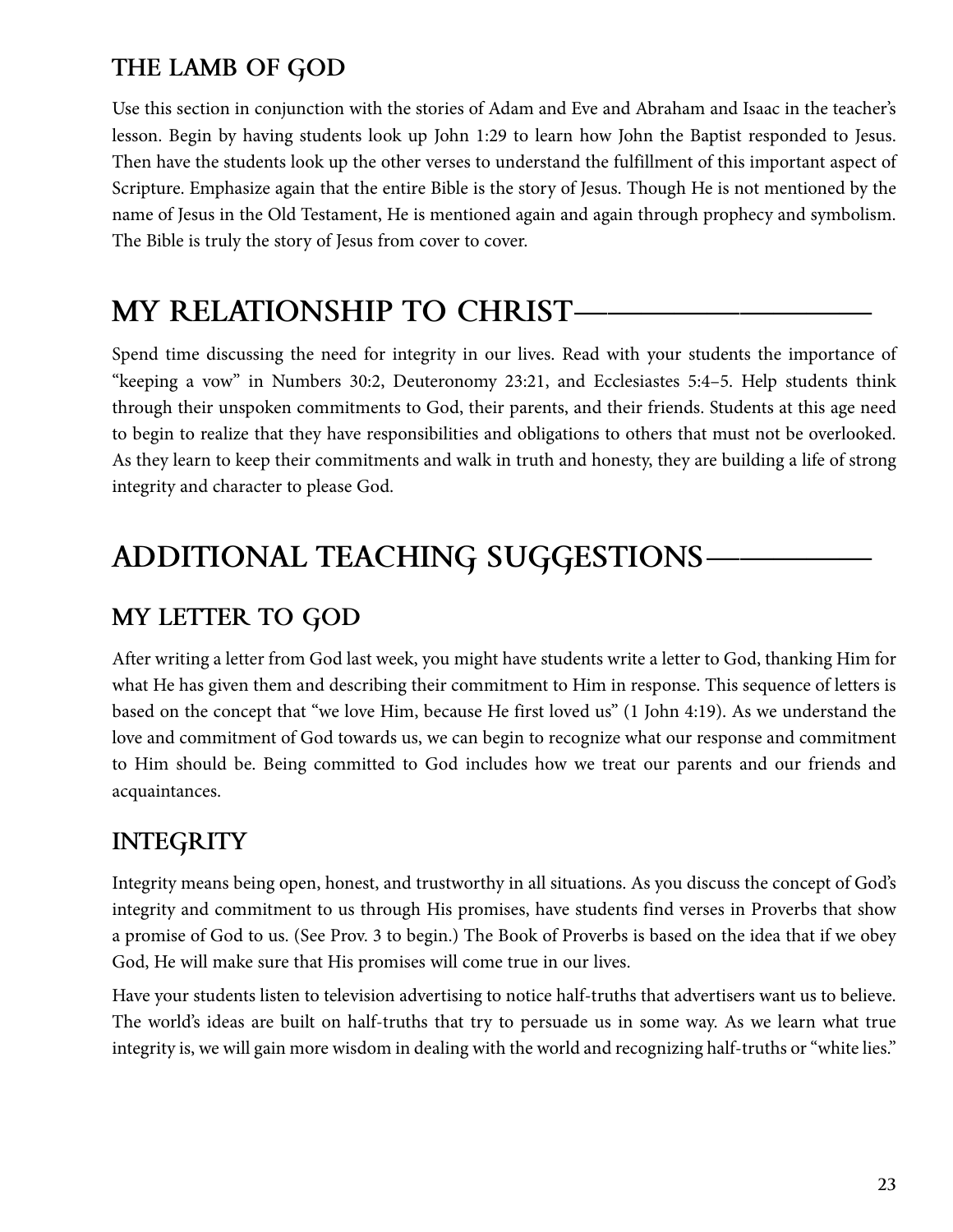# **TEACHER'S LESSON —————————————**

## **DEFINITIONS**

- "Testament" means a promise of God.
- "Prophecy" can mean either (1) the proclaiming of the Word of God (preaching) or (2) the ability to foretell the future by inspiration from God.
- "Inspiration" means God guided and directed people to deliver His words. Second Peter 1:21 says: "For the prophecy came not in old time by the will of man: but holy men of God spake as they were moved by the Holy Ghost." Second Timothy 3:16 says: "All scripture is given by inspiration of God."
- The Old Testament continually says, "Christ will come." The New Testament says, "Christ has come."
- The Word of God is the story of Jesus Christ.

## **THE LAMB OF GOD**

The concept of the "lamb of God" is another very important aspect of the fulfillment of Old Testament prophecy. We are going to look at verses throughout the Old Testament and see a pattern that points to Jesus Christ.

#### **The Promise to Adam and Eve**

In the Garden of Eden, Adam and Eve's sin brought a different relationship with God than they had been used to. God immediately withdrew His close fellowship with them because He could not allow sin in His presence.

### **A Response of Love**

God's response was one that came from holiness and righteousness based on His character. Adam and Eve could not restore the relationship they once had with God. Because God's character is also love, He promised that He would provide a way to restore fellowship between God and people.

#### **God made coats of skins (Gen. 3:21)**

God made a promise. Read Genesis 3:15. Here God gives the first promise of a Savior to pay for the sin that had come to the people of Earth through Adam and Eve. Then, in Genesis 3:21, God provided a way to give all who loved God a picture of the coming Savior. God killed an animal and made coats of skins to clothe Adam and Eve. This was the first sacrifice.

From this time on until Jesus died on the cross, the sacrifice of an animal, usually a spotless lamb, was used as a symbol of the need for shedding of blood and providing a sacrifice for sin.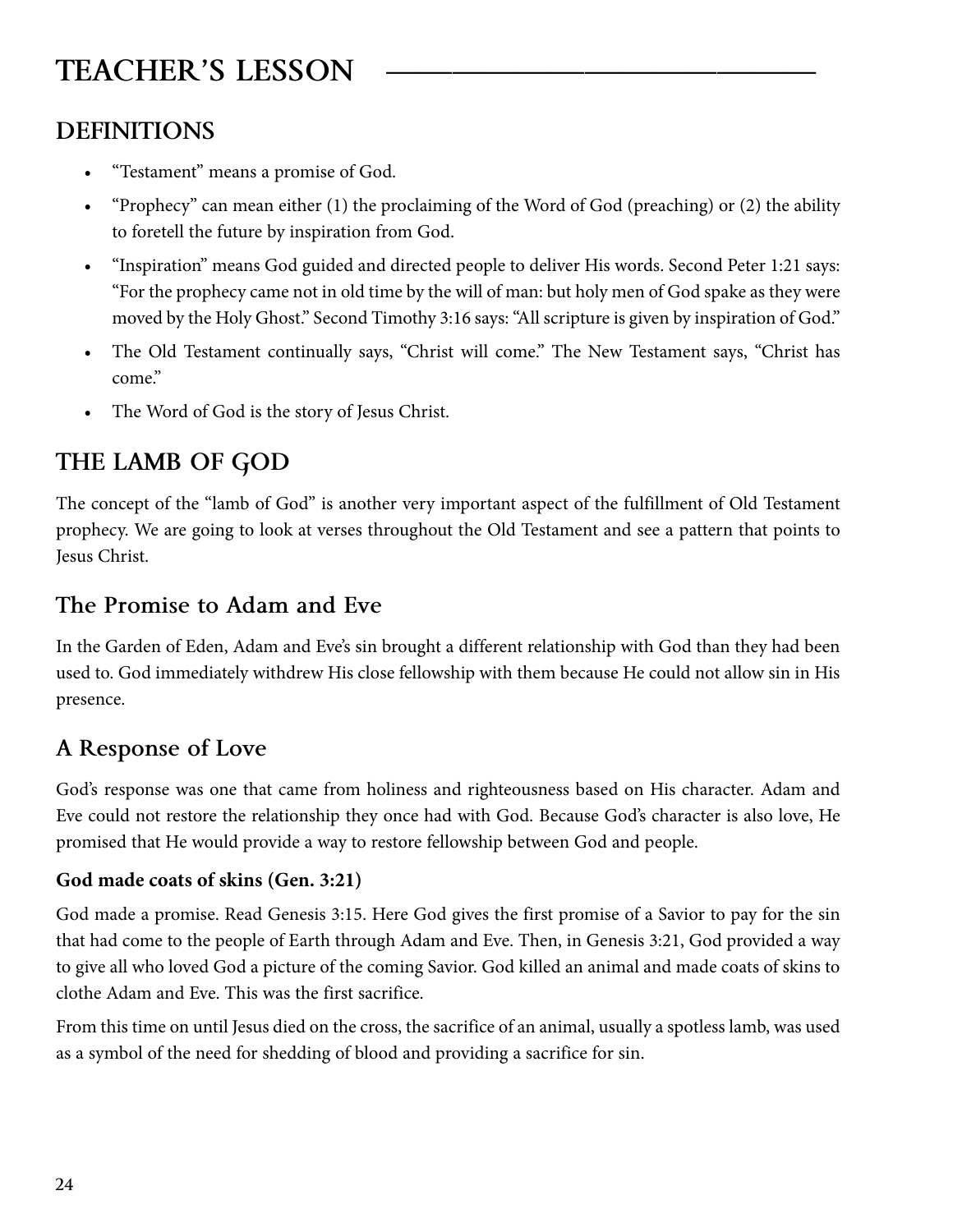## **Abraham Is Willing to Sacrifice His Only Son**

#### **A picture of God's sacrifice of His only Son, Jesus**

Review the story of Abraham and Isaac in Genesis 22:6–13. Abraham was asked by God to sacrifice his only son on an altar. In verse 7, Isaac asked a very important question. He wanted to know where the lamb was for the offering. God gave a very important answer to Abraham.

#### **"God will provide Himself a lamb for a burnt offering" (Gen. 22:8)**

Abraham was willing to sacrifice Isaac, his beloved son, to God, trusting God even though he did not understand His purposes. At the last moment, a ram was substituted for Isaac. This incident with Abraham, Isaac, and God provides a beautiful picture throughout many centuries that God would provide His own Son as the promised sacrifice for sin. Jesus was the lamb that takes away the sin of the world.

#### **The Passover Lamb**

One of the most important events that showed the picture of the lamb as a sacrifice for sin took place in Egypt when Moses was persuading Pharaoh to release God's people. Over and over again, God had brought plagues on Egypt to persuade Pharaoh to let His people go; but Pharaoh continually hardened his heart against God. Nine times God had brought devastation to the land, but Pharaoh was firm in his refusal.

#### **The blood of the lamb was placed on the doorpost**

In Exodus 12:21–23, we read that God was to save His people from being subjected to the last plague. The tenth and last plague would bring death of the firstborn to every household in Egypt. God told the Israelites that to save their children from death, they were to kill a lamb, collect the blood of the lamb in a basin, and use hyssop to spread the blood over the top and down the sides of the doors to their homes. They were to stay inside their homes all night. During the night, God would "pass over" the homes with the blood of the lamb on the doors, and no harm would come to those homes.

#### **The blood of the lamb saved the Israelite homes from death**

That night the Lord passed through all of Egypt, and the firstborn from each home that did not have the blood of a lamb over its doorpost was dead by the morning. This was the beginning of the Passover celebration that is commemorated each year.

#### **The Book of Leviticus**

God gave laws and rules of conduct on how to use the lamb as a sacrifice for sin. Leviticus 1:10–11 shows a brief portion of the law in regard to the sin offering.

- The lamb must be a perfect male (without blemish).
- The blood from the lamb must be sprinkled on the altar.

God gave hundreds of different laws to the people, showing them specifically how to make sacrifices for different types of sin. We must remember, however, that these sacrifices were only symbols of the coming Savior who would sacrifice Himself for us by shedding His own blood. Their sacrifice did not in itself take away their sin, for only Jesus can wash away our sin. Now, because the Lamb of God shed His own blood, we no longer need to sacrifice lambs.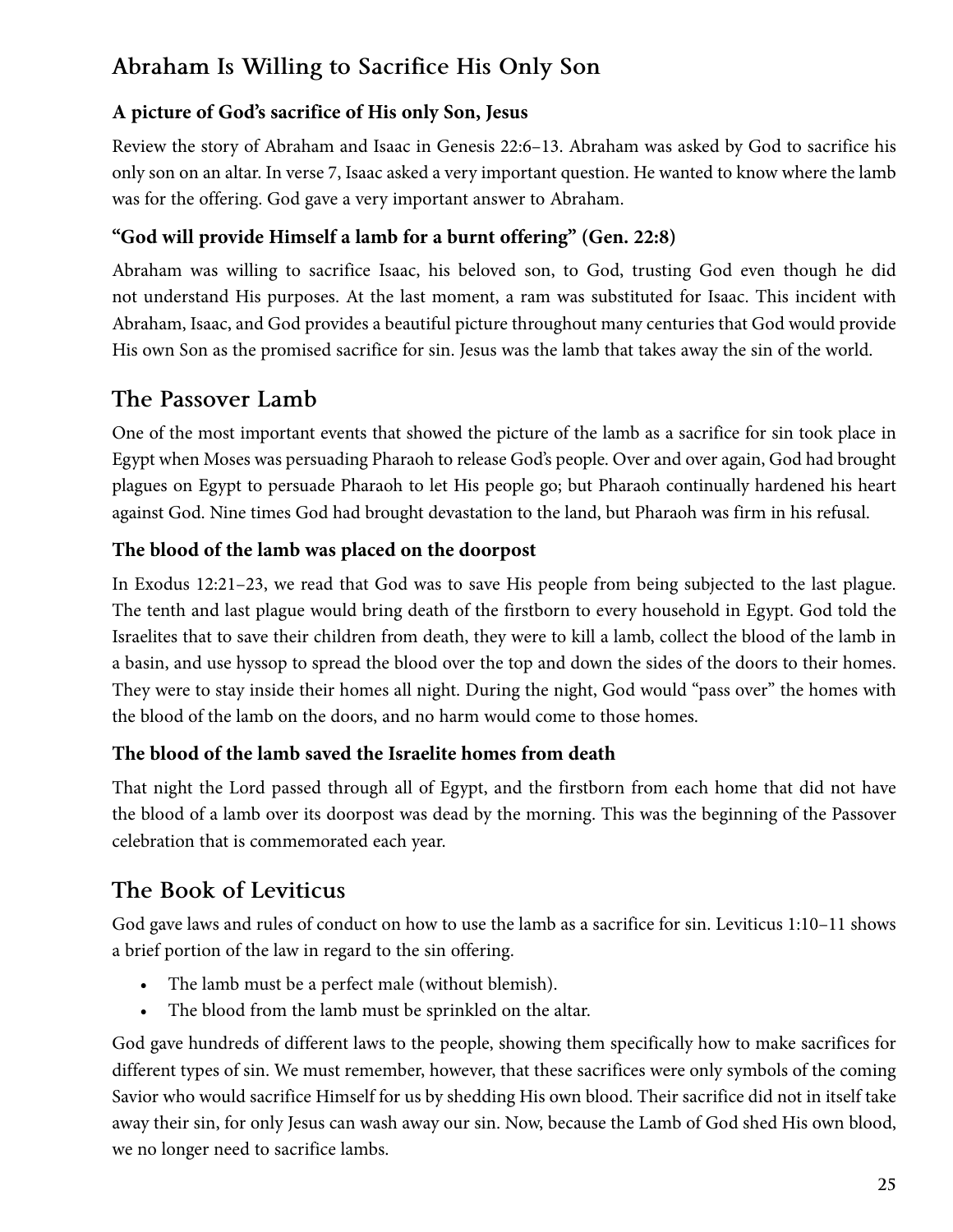#### *LESSON TWO*

# **THE PROPHETIC CHRIST**



The word *prophecy* in the Bible has two different meanings. One meaning refers to the proclaiming of the Word of God. A pastor or evangelist who teaches the Word of God and proclaims the need to repent from sin and live life for God is a prophet of God, for he is proclaiming and revealing the Word of God to others. The second meaning refers to the ability to foretell the future by inspiration from God. In this lesson, we will be discussing this second meaning.

There were literally hundreds of prophecies made about the life of Christ in the Old Testament that were fulfilled in the New Testament. Prophecies were made about the lineage or ancestry of Christ, about His birth, and particularly about His betrayal and death on the cross. Detail after detail was foretold about the life of Christ centuries before He walked on the earth.

The Old and New Testaments tell of the promise of God to all people. The Old Testament is a preparation for the coming of Jesus into the world. It prophesies (or foretells) what Christ would do on the earth. The New Testament begins with the birth of Christ and tells of the ful fillment of everything that was told (or prophesied) about Jesus in the Old Testament.

#### **JESUS CHRIST IN PROPHECY**

The prophecies of Christ generally fall into one of two categories: prophecies that describe a kingly Messiah and prophecies that show a suffering Savior. Most scholars of the Old Testament were awaiting the king who would rescue them from all their trials and earthly problems. So when Christ came to Earth and suffered on the cross, they did not recognize him as that same king. If they had focused on the entire Scriptures, they would have seen that Jesus, the suffering Savior, was also the kingly Messiah.

• Compare the Old Testament verse to the New Testament verse and explain what prophecy was fulfilled through Christ. Beside each prophecy, write a "K" If the prophecy describes Jesus as King or "S" if the prophecy describes the suffering Savior.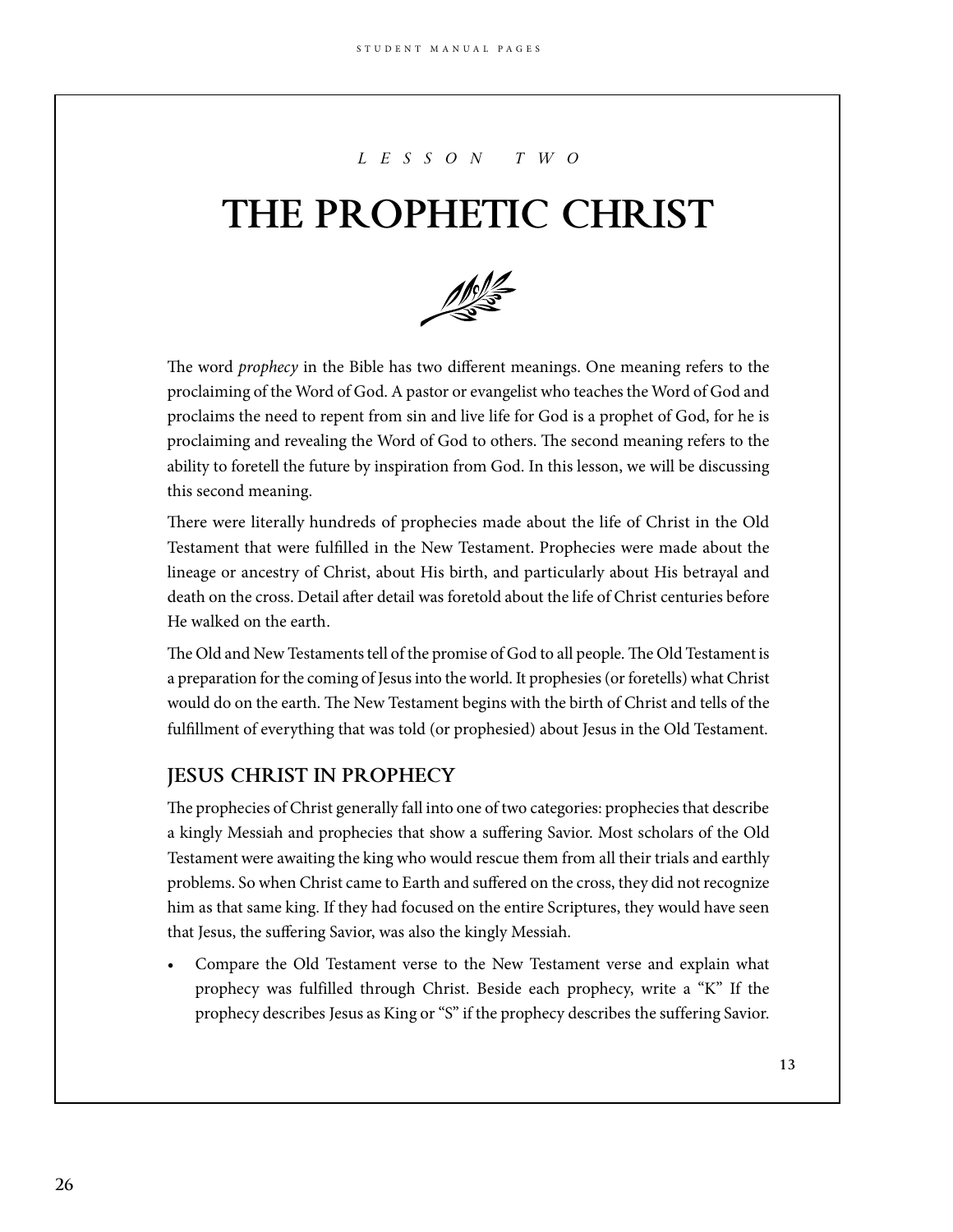| O. T. Verse        | N. T. Verse               | <b>Prophecy Fulfilled</b>                              | K/S |
|--------------------|---------------------------|--------------------------------------------------------|-----|
| Psalm 22:18        | Mark 15:24                | Lots were cast for His garments                        | S   |
| Psalm 34:20        | John 19:33–36             | None of His bones were broken.                         | S   |
| Psalm 41:9         | Mark 14:10                | He was betrayed by a close friend.                     | S   |
| Psalm 68:18        | Luke 24:51                | He went up to heaven.                                  | S   |
| Psalm 69:21        | John 19:29                | He was given vinegar to drink.                         | S   |
| Psalm 110:1        | Hebrews 10:12             | He sits at the right hand of God.                      | K   |
| Psalm 110:4        | Hebrews 6:20              | He is a priest forever<br>in the order of Melchizadek. | K   |
| Isaiah 7:14        | Matthew 1:18-23           | He was born of a virgin.                               | s   |
| Isaiah 9:1-2       | <b>Matthew 4:12-16</b>    | He was a light shining out of darkness.                | S   |
| Isaiah 50:6        | Matthew 27:30             | He was spit upon and beaten.                           | S   |
| Isaiah 61:1        | Matthew 3:16              | The Spirit of God was upon Him.                        | S   |
| Jeremiah 31:15     | Matthew 2:16-18           | Baby boys were killed,<br>causing great weeping.       | S   |
| Hosea 11:1         | Matthew 2:14-15           | He was taken into Egypt to escape death.               | S   |
| Micah 5:2          | Matthew 2:1<br>Luke 2:4-6 | He was born in Bethlehem.                              | S   |
| Zechariah 9:9      | John 12:12-15             | He rode into Jerusalem on a donkey.                    | S/K |
| Zechariah 11:12-13 | Matthew 26:15             | He was betrayed for 30 pieces of silver.               | S   |
| Malachi 3:1        | Matthew 11:7-10           | John the Baptist prepared<br>the way for Him.          | s   |

**14**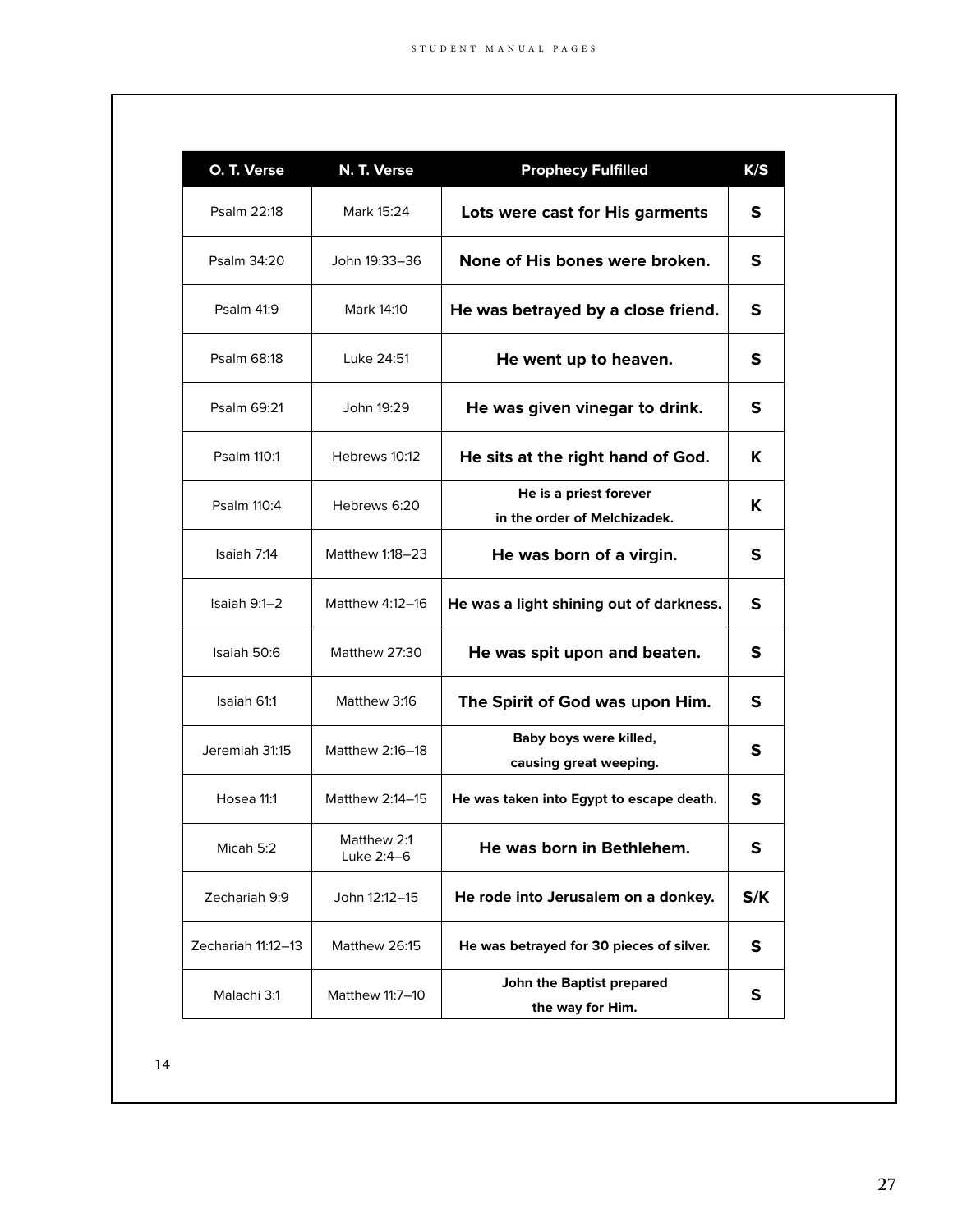#### **ISAIAH 53**

Isaiah 53 was written completely with Jesus in mind. It would be impossible, except for the inspiration of the Holy Spirit, for the prophet Isaiah to have understood the sufferings of Jesus so completely and as accurately. The Lord knew what Jesus was to suffer and explained what would happen centuries before Jesus was born in Bethlehem.

Each verse has several descriptions of some aspect of what Christ did for us. For each verse, nd one phrase and explain how it explicitly refers to Christ or our relationship to Christ.

| Verse           | <b>Phrase</b>      | <b>How It Refers to Christ</b> |
|-----------------|--------------------|--------------------------------|
| $\mathbf{1}$    | Answers will vary. | Answers will vary.             |
| $\overline{2}$  |                    |                                |
| $\mathsf 3$     |                    |                                |
| $\overline{4}$  |                    |                                |
| 5               |                    |                                |
| $\,$ 6          |                    |                                |
| $\overline{7}$  |                    |                                |
| 8               |                    |                                |
| $\mathsf 9$     |                    |                                |
| 10 <sup>°</sup> |                    |                                |
| 11              |                    |                                |
| 12              |                    |                                |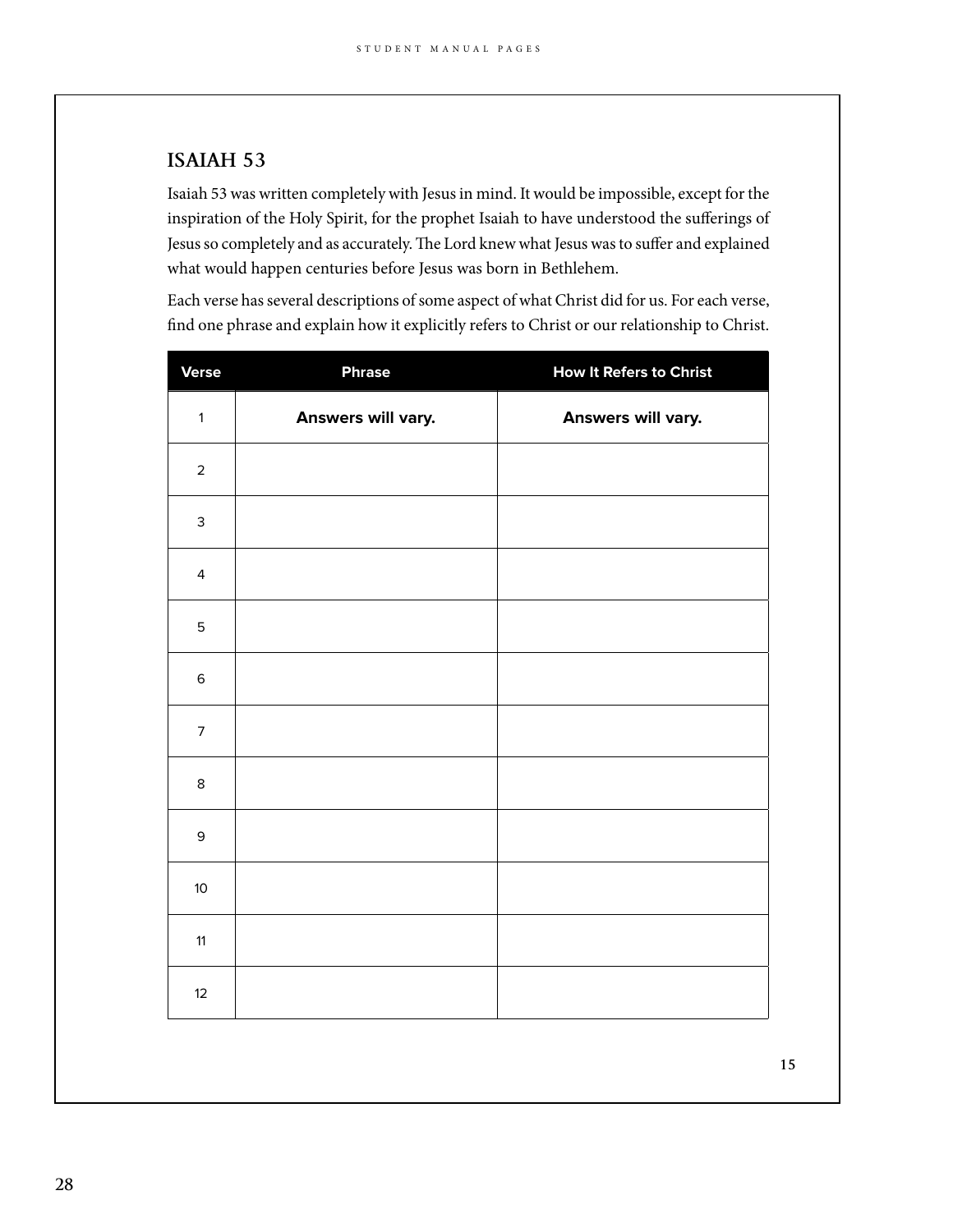#### **THE LAMB OF GOD**

• When John the Baptist first saw Jesus, he referred to Him in a very interesting way. How did John the Baptist acknowledge Jesus in John 1:29? \_\_\_\_\_\_\_\_\_\_\_\_\_\_\_\_\_\_\_\_\_\_\_\_

**He acknowledged Jesus as the Lamb of God who would take away** \_\_\_\_\_\_\_\_\_\_\_\_\_\_\_\_\_\_\_\_\_\_\_\_\_\_\_\_\_\_\_\_\_\_\_\_\_\_\_\_\_\_\_\_\_\_\_\_\_\_\_\_\_\_\_\_\_\_\_\_\_\_\_\_\_\_ **the sin of the world.**

Now look at the following verses and explain what they have to say about Jesus as the Passover Lamb and sacrifice for our sins.

• 1 Corinthians  $5:7$ —

Christ our passover was sacrificed for us to "purge out" our sins.

1 Peter: 1:19—

The precious blood of Christ was like a lamb without blemish or spot. \_\_\_\_\_\_\_\_\_\_\_\_\_\_\_\_\_\_\_\_\_\_\_\_\_\_\_\_\_\_\_\_\_\_\_\_\_\_\_\_\_\_\_\_\_\_\_\_\_\_\_\_\_\_\_\_\_\_\_\_\_\_\_\_\_\_

\_\_\_\_\_\_\_\_\_\_\_\_\_\_\_\_\_\_\_\_\_\_\_\_\_\_\_\_\_\_\_\_\_\_\_\_\_\_\_\_\_\_\_\_\_\_\_\_\_\_\_\_\_\_\_\_\_\_\_\_\_\_\_\_\_\_

Revelation 5:12-

The Lamb was slain to receive power, riches, wisdom, strength, honor, \_\_\_\_\_\_\_\_\_\_\_\_\_\_\_\_\_\_\_\_\_\_\_\_\_\_\_\_\_\_\_\_\_\_\_\_\_\_\_\_\_\_\_\_\_\_\_\_\_\_\_\_\_\_\_\_\_\_\_\_\_\_\_\_\_\_ **glory, and blessing.**

Remember, the sacrificing and shedding of the blood of the lamb in the Old Testament did not take away the sins of the people. When they sacrificed a lamb, they were admitting to God that they could not rid themselves of their own sin but needed a Savior. They were trusting God to send Jesus Christ, the Lamb of God, to sacrice Himself and shed His own blood for them.

#### **MY RELATIONSHIP TO CHRIST**

• I understand that the details of the life of Christ are given throughout the Old Testament. This is important to me because . . .

#### \_\_\_\_\_\_\_\_\_\_\_\_\_\_\_\_\_\_\_\_\_\_\_\_\_\_\_\_\_\_\_\_\_\_\_\_\_\_\_\_\_\_\_\_\_\_\_\_\_\_\_\_\_\_\_\_\_\_\_\_\_\_\_\_\_\_ **Answers will vary.**

At the core of this lesson is recognizing the integrity of God. This quality is at the root of character strength. Integrity means honesty and truthfulness in every area of our lives. It means we can be trusted; it means that our words mean something; it means that we value

\_\_\_\_\_\_\_\_\_\_\_\_\_\_\_\_\_\_\_\_\_\_\_\_\_\_\_\_\_\_\_\_\_\_\_\_\_\_\_\_\_\_\_\_\_\_\_\_\_\_\_\_\_\_\_\_\_\_\_\_\_\_\_\_\_\_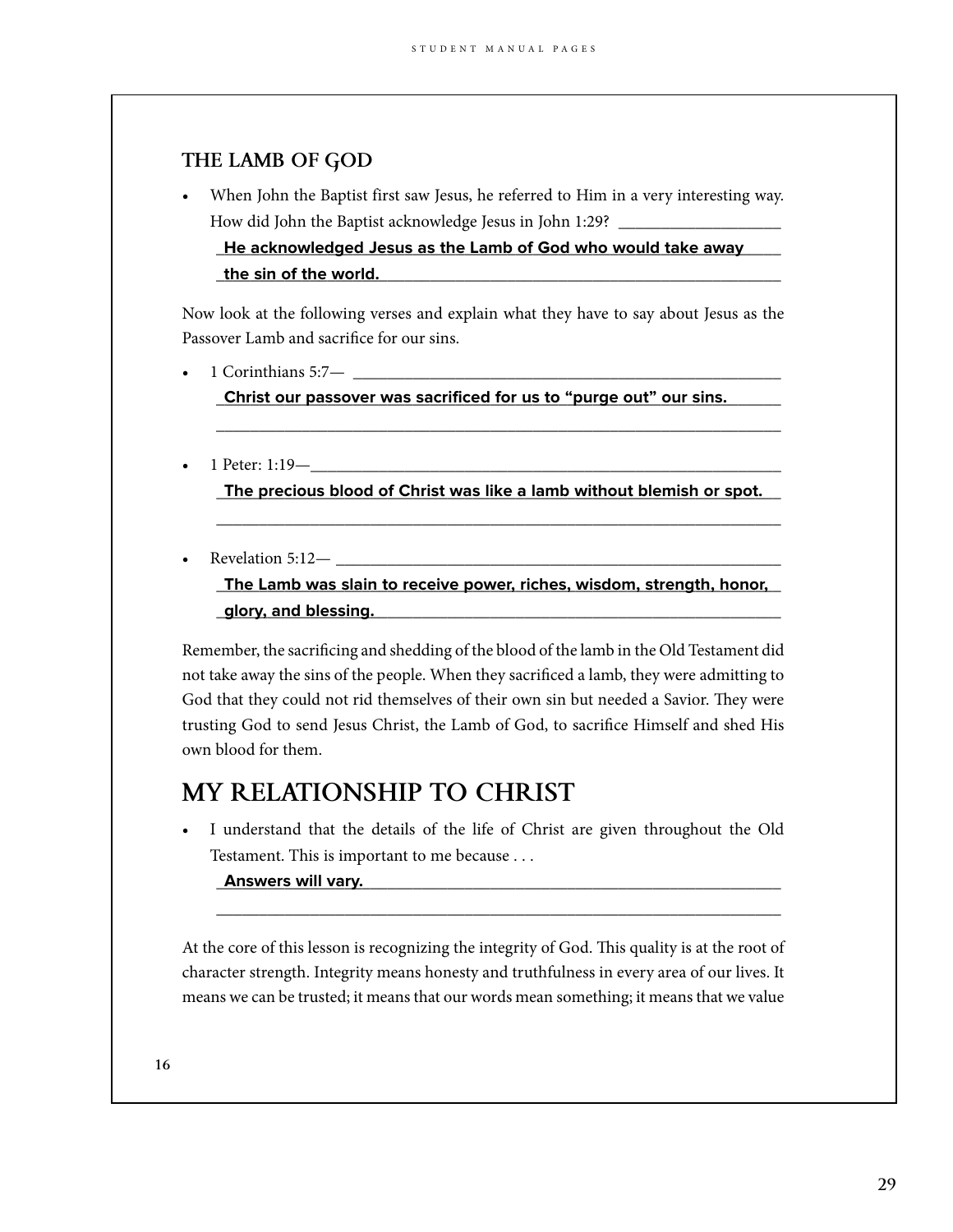who we are. God is truth. His promises have always been kept. We can always trust Him to mean what He says. He wants this part of His character to be an integral part of our lives.

\_\_\_\_\_\_\_\_\_\_\_\_\_\_\_\_\_\_\_\_\_\_\_\_\_\_\_\_\_\_\_\_\_\_\_\_\_\_\_\_\_\_\_\_\_\_\_\_\_\_\_\_\_\_\_\_\_\_\_\_\_\_\_\_\_\_

\_\_\_\_\_\_\_\_\_\_\_\_\_\_\_\_\_\_\_\_\_\_\_\_\_\_\_\_\_\_\_\_\_\_\_\_\_\_\_\_\_\_\_\_\_\_\_\_\_\_\_\_\_\_\_\_\_\_\_\_\_\_\_\_\_\_

• What promises or commitments do I have in my life right now?

\_\_\_\_\_\_\_\_\_\_\_\_\_\_\_\_\_\_\_\_\_\_\_\_\_\_\_\_\_\_\_\_\_\_\_\_\_\_\_\_\_\_\_\_\_\_\_\_\_\_\_\_\_\_\_\_\_\_\_\_\_\_\_\_\_\_ **Answers will vary.**

• Why is it important to keep these promises or commitments? \_\_\_\_\_\_\_\_\_\_\_\_\_\_\_\_\_\_\_\_\_\_\_\_\_\_\_\_\_\_\_\_\_\_\_\_\_\_\_\_\_\_\_\_\_\_\_\_\_\_\_\_\_\_\_\_\_\_\_\_\_\_\_\_\_\_ **Answers will vary.**

#### **TEACHER'S LESSON NOTES**

#### **DEFINITIONS:**

- Testament: A <u>promise</u> of **God**
- Prophecy:
	- The **proclaiming** of the **Word** of **God** (preaching)
	- The ability to <u>equal contract the future</u> of the future and the future of the solution of the solution of the solution of the solution of the solution of the solution of the solution of the solution of the solution of t \_\_\_\_\_\_\_\_\_\_\_\_\_\_\_\_\_\_\_\_\_\_ from \_\_\_\_\_\_ **inspiration God**
- Inspiration: God **guiding** and **directing** people to **write down** His message
- The \_\_\_\_\_\_ Testament continually says, " \_\_\_\_\_\_\_\_\_\_\_\_\_\_\_\_\_\_\_\_\_\_\_\_\_\_\_\_\_\_\_\_ ." **Old Christ will come**
- The \_\_\_\_\_\_ Testament says, "Christ \_\_\_\_\_\_\_\_\_\_\_\_\_\_\_\_\_\_\_\_\_\_\_\_\_\_\_\_\_\_\_\_\_\_\_\_ ." **New Christ has come**

### **The Word of God Is the Story of Jesus Christ**

#### $\begin{tabular}{c} \hline \text{THE PROMISE TO} \end{tabular} \begin{tabular}{c} \textbf{Addim} \end{tabular} \begin{tabular}{c} \hline \textbf{AND} \end{tabular} \begin{tabular}{c} \hline \textbf{Eve} \end{tabular}$

- A response of <u>love</u>
- God made **coats** of **skins** (Gen. 3:21)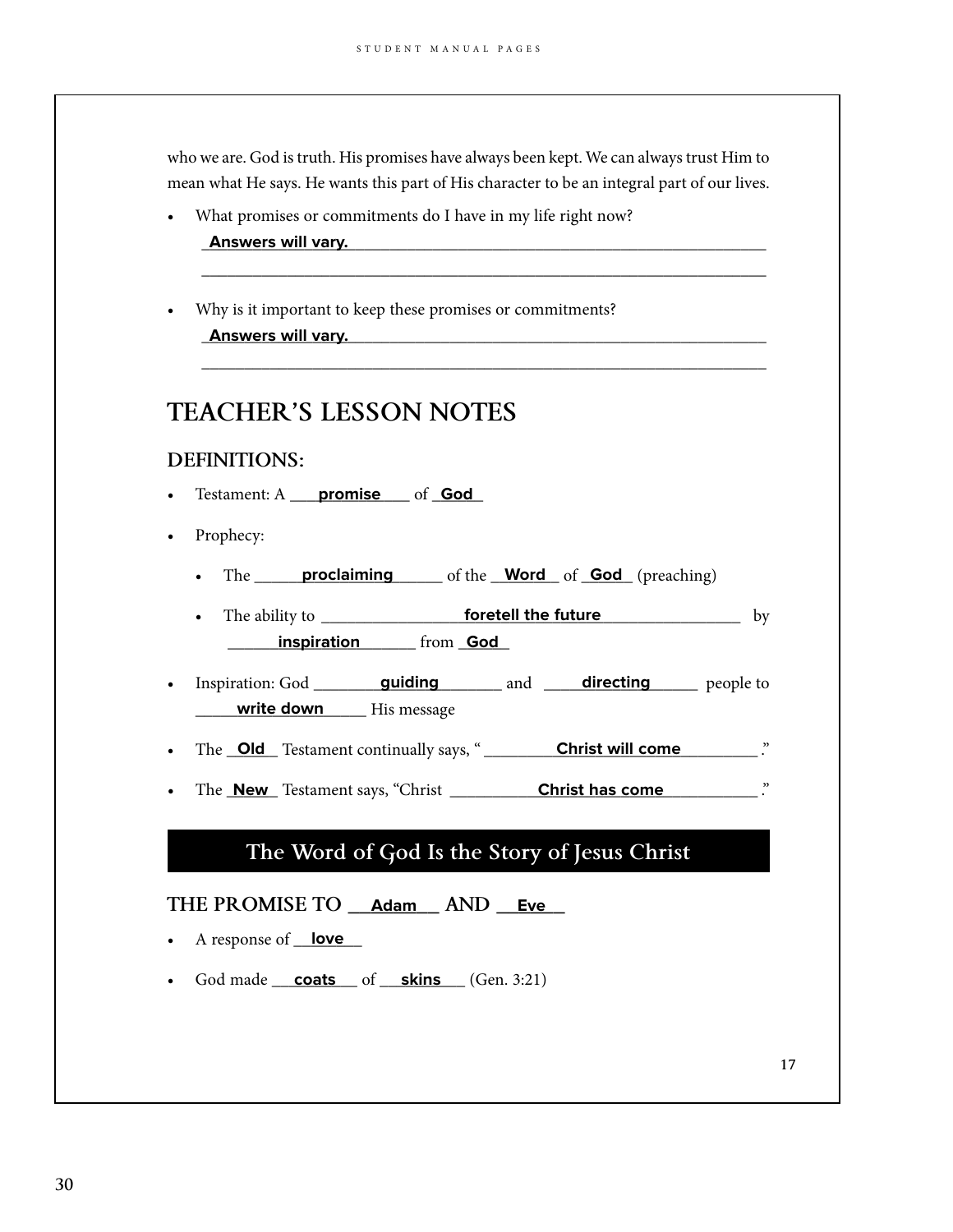| ABRAHAM IS WILLING TO | Sacrifice |
|-----------------------|-----------|
| HIS Only Son          |           |

- A \_\_\_\_\_\_\_\_\_\_\_\_\_\_ ofGod's \_\_\_\_\_\_\_\_\_\_\_\_\_\_\_\_\_\_ ofHis only \_\_\_\_\_\_, \_\_\_\_\_\_\_\_\_\_ **picture sacrifice Son Jesus**
- "God will provide **Himself** a lamb for a burnt offering" (Gen. 22:8)

#### **THE PASSOVER LAMB**

- The **blood** of the lamb was placed on the **doorpost**
- The **blood** of the **lamb** saved the Israelite homes from death

**THE BOOK OF \_\_\_\_\_\_\_\_\_\_\_\_\_\_\_\_\_\_ Leviticus**

- The **lamb** must be a **perfect** male
- The **blood** from the **lamb** must be sprinkled on the altar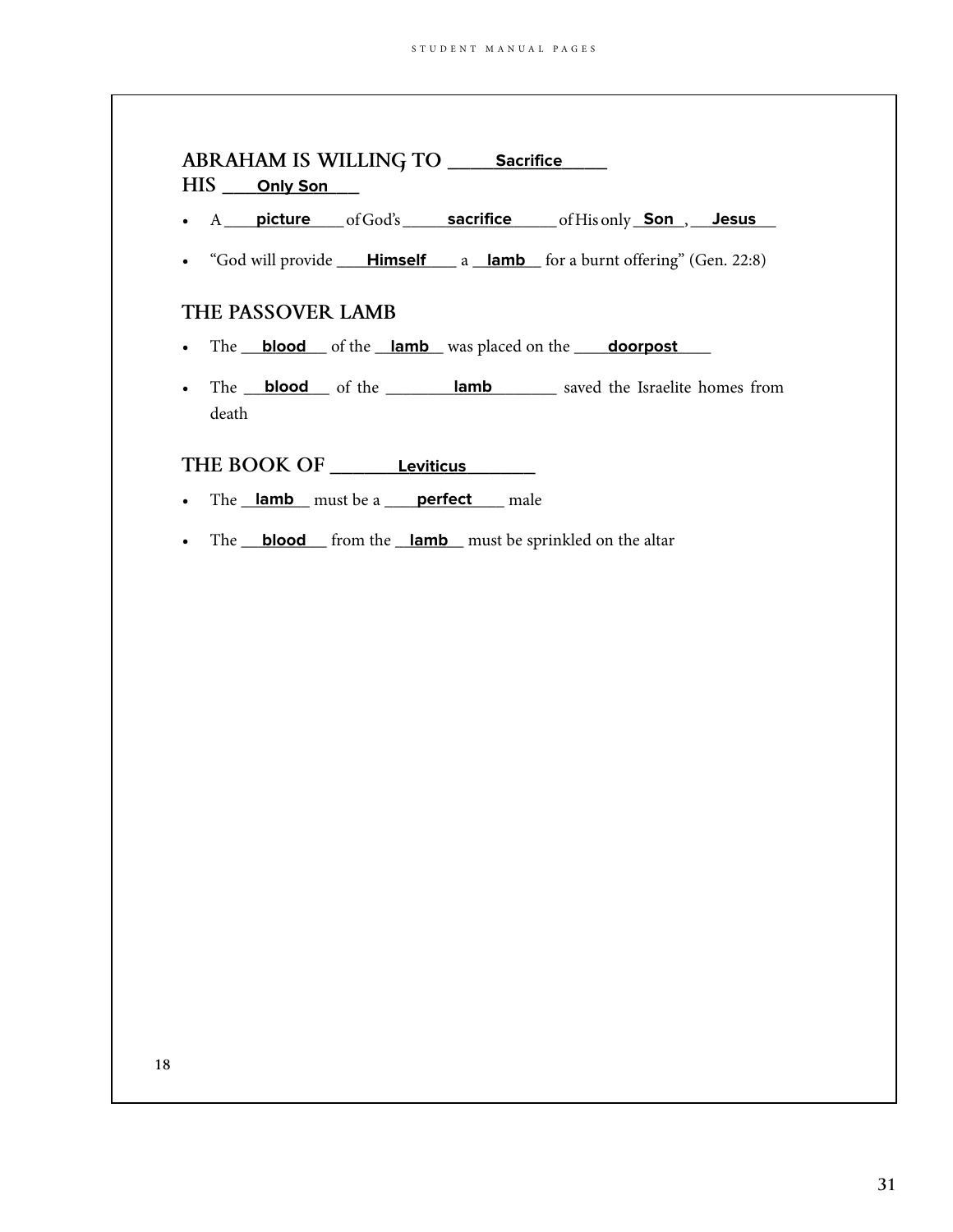# *LESSON THREE* **THE BIRTH AND CHILDHOOD OF CHRIST**

## **TARGET TRUTHS**

- The events of Jesus' birth were completely controlled by God, and they fulfilled prophecy.
- God showed in many ways and through many people that this was the child promised to bring redemption to the world.
- God protected Jesus even as a child so He could complete His earthly work in the correct way and at the correct time.

# **TEACHING STRATEGY-**

## **THE FIRST PROCLAMATIONS**

After 400 years of silence, God began to speak. He sent the angel Gabriel to proclaim the coming of the Christ. Angels have been used throughout Scripture (history) to protect and safeguard the children of God. You might share the following Scriptures to help answer any questions concerning the work of angels.

- Psalm 91:11—"For he shall give his angels charge over thee, to keep thee in all thy ways."
- Hebrews 1:14—"Are they not all ministering spirits, sent forth to minister for them who shall be heirs of salvation?"

## **MARY, THE MOTHER OF JESUS**

Explain to your class that Mary was probably not many years older than they are. Many scholars think that Mary was probably no more than 16 years of age when she became the mother of Jesus. The humility and faith of this young woman should serve as an example to all teenagers.

Explain also that Mary was not a perfect or sinless person. She was not chosen because of her own righteousness. She was in a unique situation because she also needed a Savior to die for her sins. The Savior that died for her was her own son—the Son of God. Mary had great honor in becoming the mother of Jesus, but we must realize that honor does not mean we should glorify or deify her. Mary cannot forgive our sins.

As the points concerning her character are brought up by your students and discussed, make certain each area is well understood—particularly her relationship with God and her purity of life. This is important for three reasons: first, it was a fulfillment of Scripture as was shown in our last lesson; second, the Son of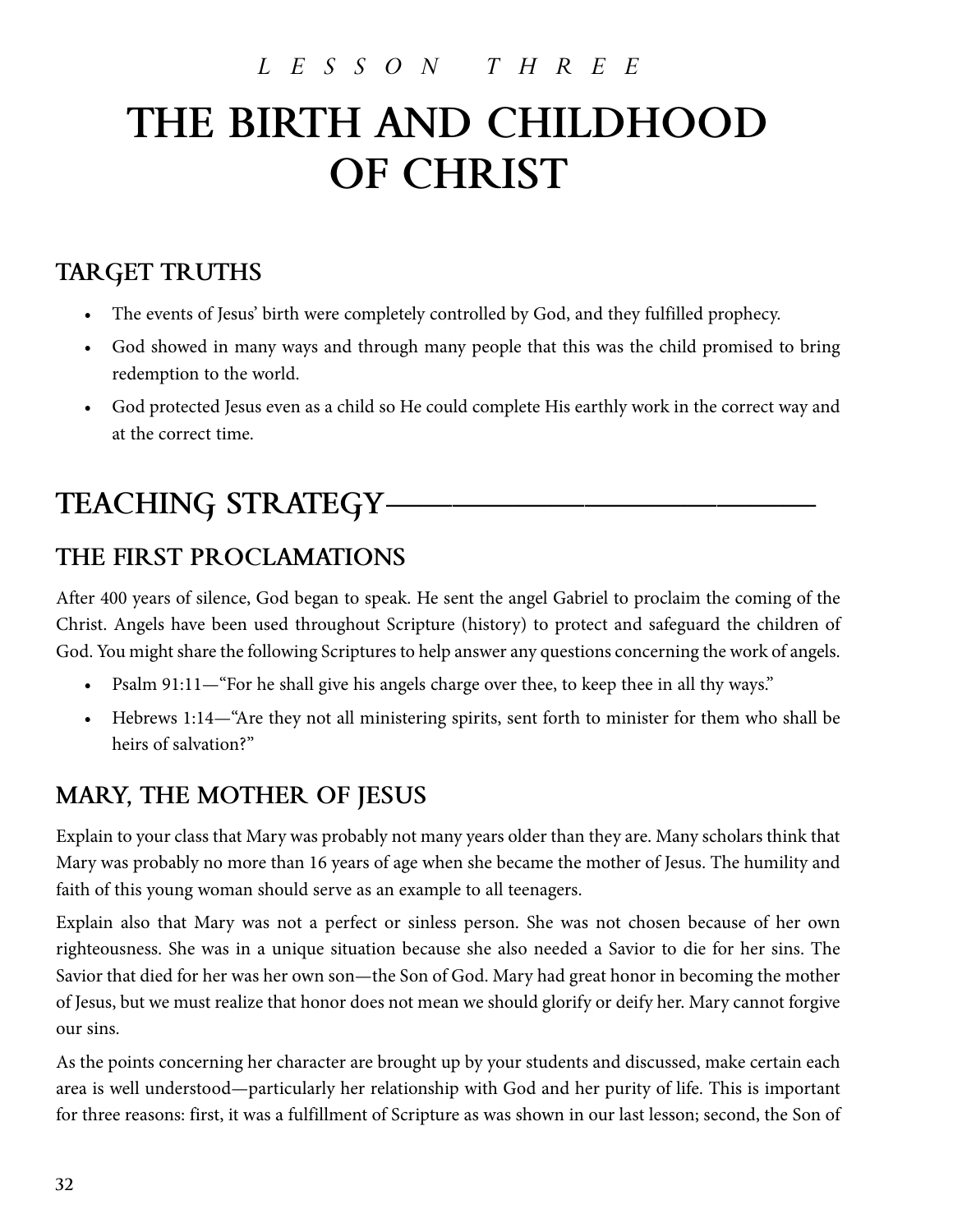God was not to be thought the son of an earthly father, so her sexual purity must be beyond dispute; and finally, God is showing the great value He places on faith and submission.

## **THE BIRTH OF CHRIST**

As the first section is discussed, have students note that the Bible never says that Jesus was born in a stable. Many assume this because of the manger that was used to feed animals. Many historians believe that Jesus may have been born in a cave on the side of a hill, for many animals were kept in caves during those days. We cannot be sure exactly where the birth took place.

Make certain your students also recognize that swaddling clothes not only refers to birth wrappings but also death wrappings. These were long, narrow strips that were used to wrap around a person's body.

## **THE WISE MEN AND THE FLIGHT INTO EGYPT**

Have students complete this section individually or in pairs and then discuss the sequence of events together. As the events are discussed, make certain that the following points are brought out.

These events took place not quite two years after Jesus was born. We know this because Herod had all children under two years of age killed so he could be certain that the child who was to be a king would be killed also. When the wise men came, Jesus was not a baby but a small child.

When Herod called the priests and other scribes together to explain about the child the wise men were looking for, they were fully aware of the Scriptures. See verses 5 and 6 of Matthew 2.

Herod was very deceptive to the wise men regarding his true motives. God protected Jesus by warning the wise men in a dream not to return to Herod.

The wise men brought frankincense and myrrh as gifts. These oils are the same ones that were used during burial. God continually points to the impending death of Jesus.

The murder of children under two years of age was a fulfillment of prophecy.

Angels were used two more times: to tell Joseph to take Mary and Jesus and flee into Egypt, and later to tell Joseph that Herod was dead and that the family could return to Israel.

Joseph was told by God in a dream to live in Nazareth, fulfilling another prophecy.

# **MY RELATIONSHIP TO CHRIST-**

Discuss the first section together and then read the second part with your class. Help them to understand that protection does not always mean freedom from problems but protection and help through the problems.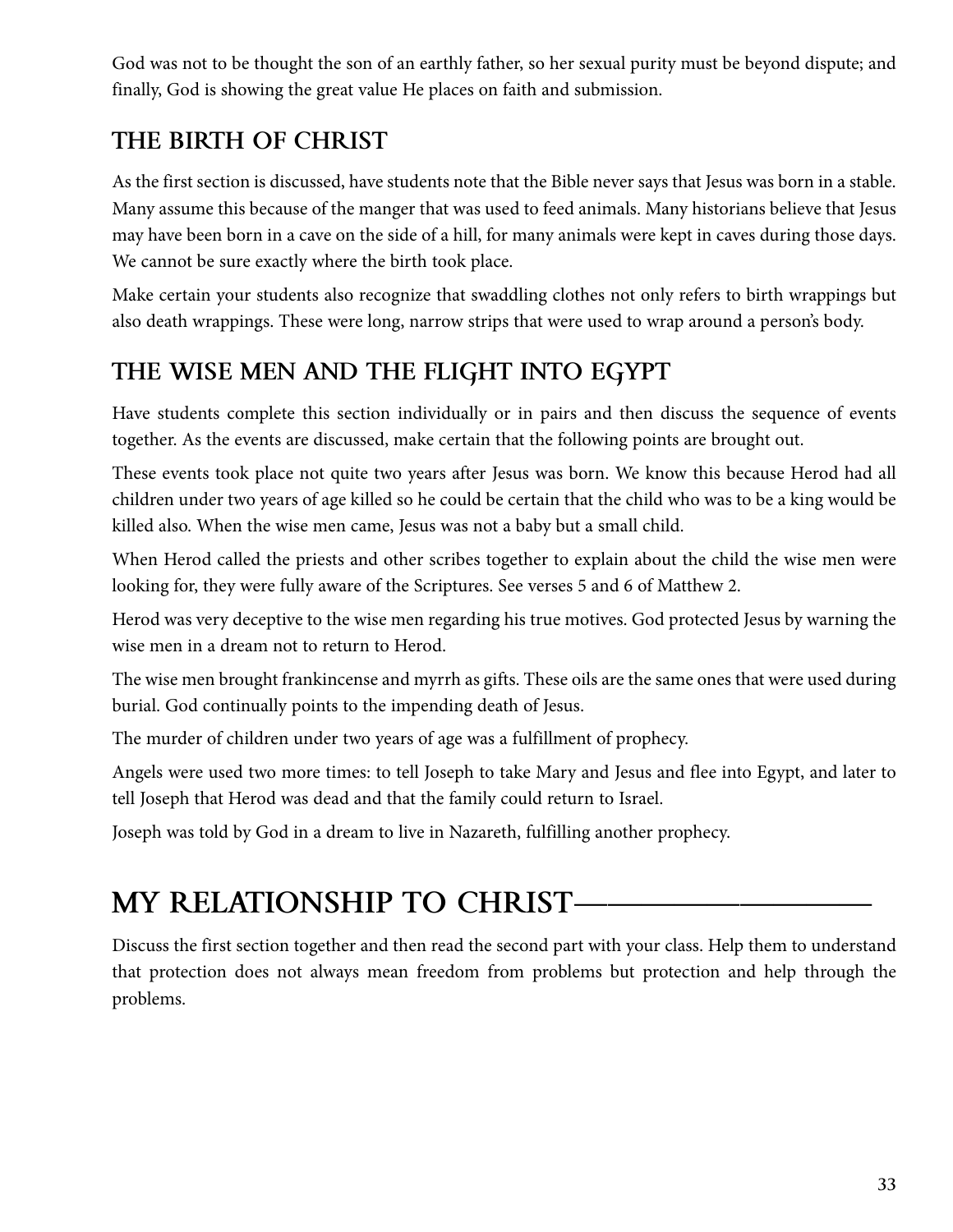# **ADDITIONAL TEACHING SUGGESTIONS**

## **NEWS STORY**

Use the following lesson either this week or next week to give students a glimpse of what Jesus was like as He grew up. He was both knowledgeable and understanding of His mission on the earth while still being submissive and obedient to His parents.

Read and discuss the passage in Luke 2:41–52 concerning the Passover in Jerusalem when Jesus was 12 years old. Discuss the experience focusing on the following ideas.

- Who was involved in the discussions at the temple when Jesus was talking to the learned men?
- What topics were being discussed?
- How did Jesus see the situation as it unfolded?
- How did Mary and Joseph see the situation?
- What was the response of Mary and Joseph?
- After Jesus left, what did the people say about Him?

Have your students pretend that they are covering the Passover celebration for a local newspaper. They are looking for an interesting story when they hear about the young man in the temple astounding the learned men. They rush to the temple to cover the story. They then write a news article explaining who, what, when and why. The first sentence in particular should be used to capture the attention of the reader of the article

# **TEACHER'S LESSON —————————————**

## **MATTHEW**

- The genealogy of Christ
- Gabriel appears to Joseph
- The visitation of the wise men
- The flight into Egypt

### **MARK**

• Does not refer to the birth of Christ

### **LUKE**

- Gabriel visits Zacharias and Mary
- Details of the birth of Christ
- The visitation of the shepherds
- Jesus is presented to the Lord in Jerusalem
- Simeon and Anna recognize the Savior

## **JOHN**

• "The Word was made flesh and dwelt among us." The Word, Jesus, is the Creator of all things.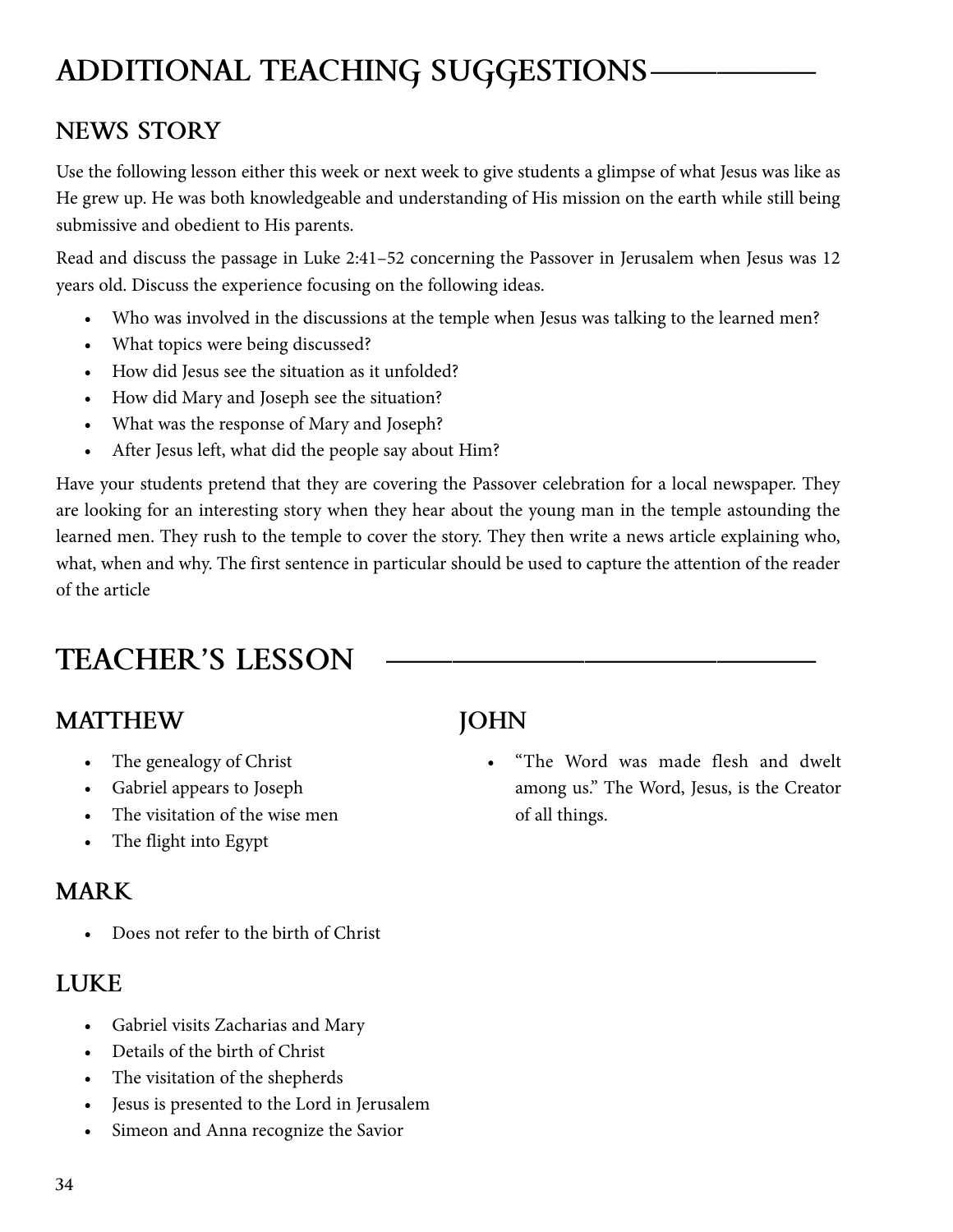#### *LESSON THREE*

# **THE BIRTH AND CHILDHOOD OF CHRIST**



For centuries, God had used His Word and His creation to explain that the kingly Messiah and the suffering Savior would be born. Prophets and teachers had proclaimed the coming of the Messiah. Priests had made sacrifices, looking forward to the time when an animal sacrifice would no longer be necessary to symbolize atonement for sin. And now, for approximately 400 years, God had been silent. It was a time of quiet waiting. Then, suddenly, out of eternity, God's voice proclaimed the time had come.

Galatians 4:4 explains it this way: "

But when the fullness of time was come, God sent forth His Son, **Netally** \_\_\_\_\_\_\_\_\_\_\_\_\_\_\_\_\_\_\_\_\_\_\_\_\_\_\_\_\_\_\_\_\_\_\_\_\_\_\_\_\_\_\_\_\_\_\_\_\_\_\_\_\_\_\_\_\_\_\_\_\_\_\_\_\_\_ **made of a woman, made under the law**

\_\_\_\_\_\_\_\_\_\_\_\_\_\_\_\_\_\_\_\_\_\_\_\_\_\_\_\_\_\_\_\_\_\_\_\_\_\_\_\_\_\_\_\_\_\_\_\_\_\_\_\_\_\_\_\_\_\_\_\_\_\_\_\_\_ ."

#### **THE FIRST PROCLAMATIONS**

Very few people have ever seen angels. God says that we may have seen an angel and not even have been aware of who it was we were meeting. Angels are sent by God to minister to us and protect us in ways that we are usually not even aware of.

But now, God sent angels to proclaim or announce the greatest event in history. The Son of God was to be born in order to be the final sacrifice for the sin of man. The fulfillment of the promise given to Adam and Eve and to all those who believed throughout the centuries was to come to pass.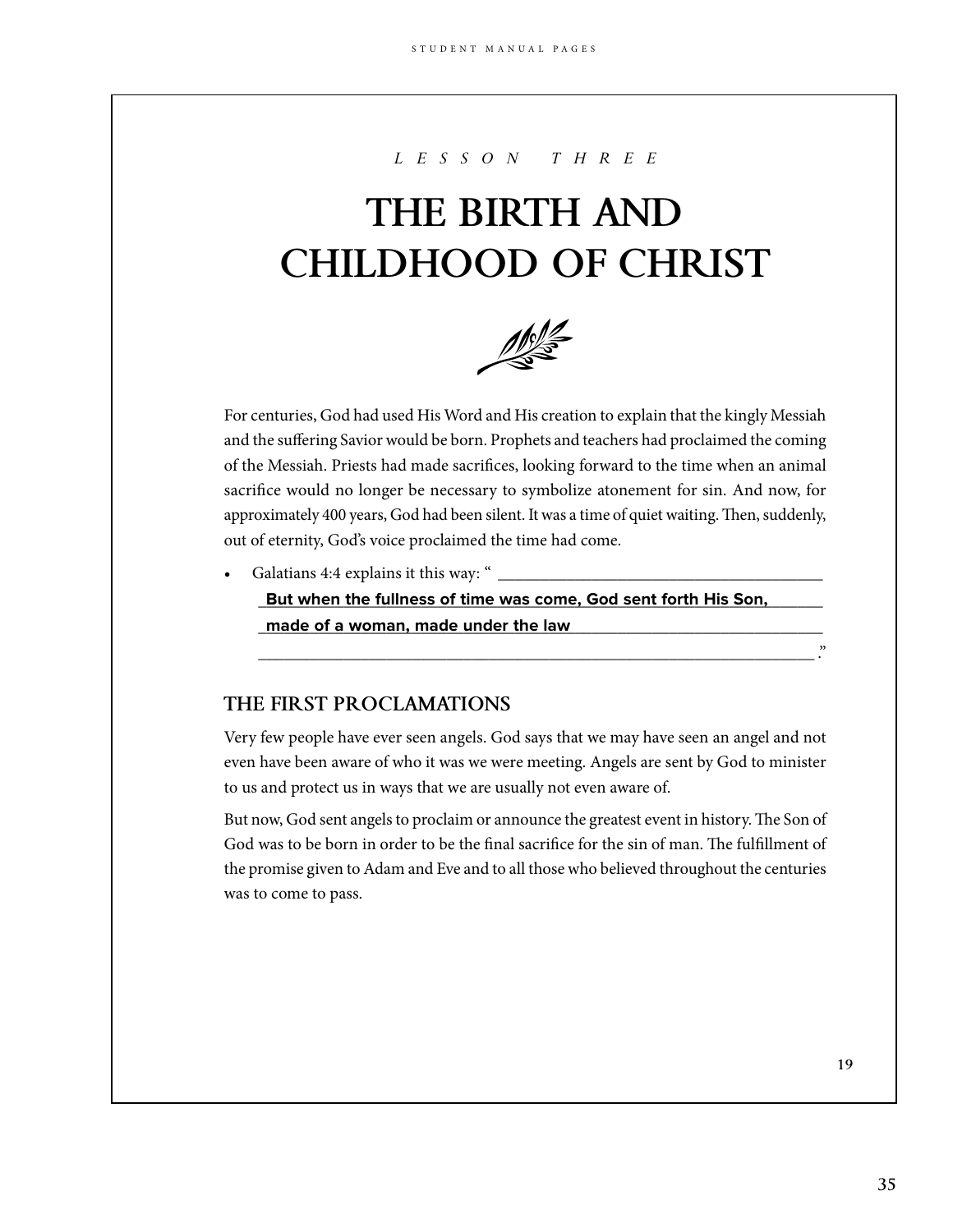• Find the following verses. Tell whom the angel visited, the purpose of the visit, and the response.

| <b>Verses</b>   | <b>Who Was Visited?</b>  | <b>The Purpose</b>                                                     | <b>The Response</b>                                           |
|-----------------|--------------------------|------------------------------------------------------------------------|---------------------------------------------------------------|
| Luke 1:5-22     | <b>Zacharias</b>         | to say that his wife<br>would have a child<br>(John the Baptist)       | He did not<br>believe it.                                     |
| Matthew 1:18-25 | Joseph (while<br>asleep) | to say that the<br>child Mary would<br>have would be the<br>Son of God | He obeyed<br>the angel and<br>married Mary.                   |
| Luke 1:26-38    | <b>Mary</b>              | to tell her that her<br>child would be the<br>Son of God               | <b>She showed</b><br>great joy.                               |
| Luke 2:8-17     | <b>Shepherds</b>         | to announce<br>Christ's birth and<br>where He could<br>be found        | They were<br>amazed and joyful<br>and went to find<br>Christ. |

#### **MARY, THE MOTHER OF JESUS**

Consider what it would be like to be a teenage young woman who is preparing to marry. You have been raised in very humble surroundings and have been very sheltered. You know from the Scriptures that someday, the Messiah will come to the earth.

How did Mary's life show that she was willing to serve God? Reread the passage regarding Mary's visitation by the angel and then read her response in Luke 1:26–56.

- As you read, think about the character of Mary and list those qualities that showed her relationship with God, and how she fulfilled prophecy.
	- 1. \_\_\_\_\_\_\_\_\_\_\_\_\_\_\_\_\_\_\_\_\_\_\_\_\_\_\_\_\_\_\_\_\_\_\_\_\_\_\_\_\_\_\_\_\_\_\_\_\_\_\_\_\_\_\_\_\_\_\_\_\_\_\_ **A virgin**
	- 2. \_\_\_\_\_\_\_\_\_\_\_\_\_\_\_\_\_\_\_\_\_\_\_\_\_\_\_\_\_\_\_\_\_\_\_\_\_\_\_\_\_\_\_\_\_\_\_\_\_\_\_\_\_\_\_\_\_\_\_\_\_\_\_ **Very poor; from Nazareth**
	- 3. **Totally submissive to God CODE 2.1 (2.2)** The Constant of Total Constant of Total Constant of Total Constant O

**20**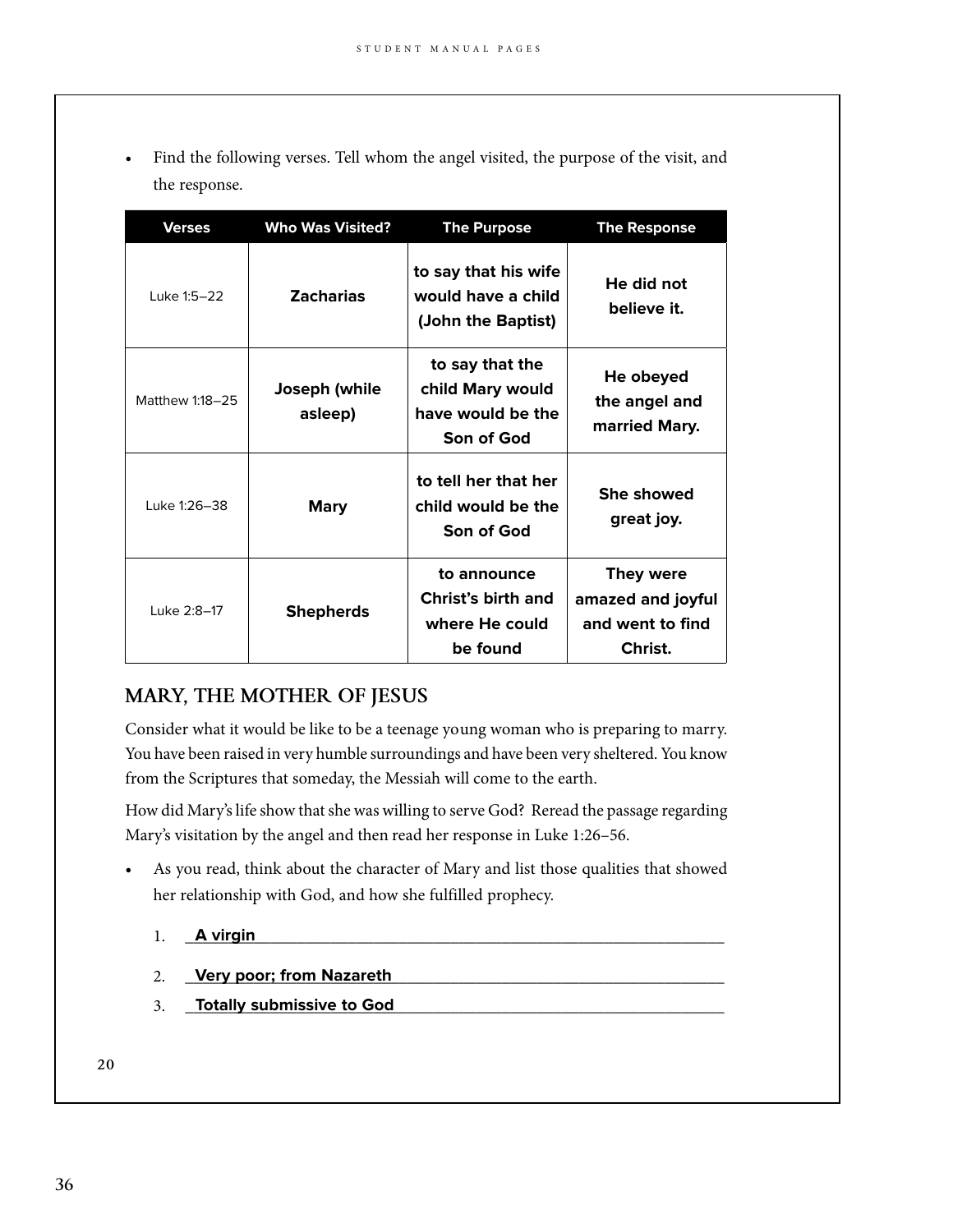- 4. \_\_\_\_\_\_\_\_\_\_\_\_\_\_\_\_\_\_\_\_\_\_\_\_\_\_\_\_\_\_\_\_\_\_\_\_\_\_\_\_\_\_\_\_\_\_\_\_\_\_\_\_\_\_\_\_\_\_\_\_\_\_\_ **Rejoiced in God**
- 5. Life brought glory to God **Example 20** and the brought glory to God

#### **THE BIRTH OF CHRIST**

Read the details of the birth of Jesus carefully in Luke 2:1–39.

Joseph loved his wife, Mary, and he understood the great responsibility he had undertaken. He knew that the child she was carrying was the Christ. Joseph took good care of her and protected her. When it was time for the birth of the child, they had to make a long trip to Bethlehem.

• Why was such a trip necessary at this time? \_\_\_\_\_\_\_\_\_\_\_\_\_\_\_\_\_\_\_\_\_\_\_\_\_\_\_\_\_\_\_

**Joseph had to pay taxes there because he was a descendant of King** \_\_\_\_\_\_\_\_\_\_\_\_\_\_\_\_\_\_\_\_\_\_\_\_\_\_\_\_\_\_\_\_\_\_\_\_\_\_\_\_\_\_\_\_\_\_\_\_\_\_\_\_\_\_\_\_\_\_\_\_\_\_\_\_\_\_ **David.**

• While they were in Bethlehem, Mary gave birth to Jesus. Where did the birth take place?

**by a manger where animals were kept** *by a manger where animals were kept* 

Why was this necessary?

\_\_\_\_\_\_\_\_\_\_\_\_\_\_\_\_\_\_\_\_\_\_\_\_\_\_\_\_\_\_\_\_\_\_\_\_\_\_\_\_\_\_\_\_\_\_\_\_\_\_\_\_\_\_\_\_\_\_\_\_\_\_\_\_\_\_ **There was no room for them in the inn.**

How did she take care of the baby under such circumstances? \_\_\_\_\_\_\_\_\_\_\_\_\_\_\_\_\_\_\_\_

Mary wrapped Jesus in swaddling clothes and used the manger as a \_\_\_\_\_\_\_\_\_\_\_\_\_\_\_\_\_\_\_\_\_\_\_\_\_\_\_\_\_\_\_\_\_\_\_\_\_\_\_\_\_\_\_\_\_\_\_\_\_\_\_\_\_\_\_\_\_\_\_\_\_\_\_\_\_\_ **bed.** 

#### **THE SHEPHERDS**

• During the night, the angels announced the birth of Jesus to the shepherds, and they came to the stable to worship Him. What does God's choice of shepherds tell you about how He sees people?

\_\_\_\_\_\_\_\_\_\_\_\_\_\_\_\_\_\_\_\_\_\_\_\_\_\_\_\_\_\_\_\_\_\_\_\_\_\_\_\_\_\_\_\_\_\_\_\_\_\_\_\_\_\_\_\_\_\_\_\_\_\_\_\_\_\_

\_\_\_\_\_\_\_\_\_\_\_\_\_\_\_\_\_\_\_\_\_\_\_\_\_\_\_\_\_\_\_\_\_\_\_\_\_\_\_\_\_\_\_\_\_\_\_\_\_\_\_\_\_\_\_\_\_\_\_\_\_\_\_\_\_\_ **Jesus came to help the common people of the world.**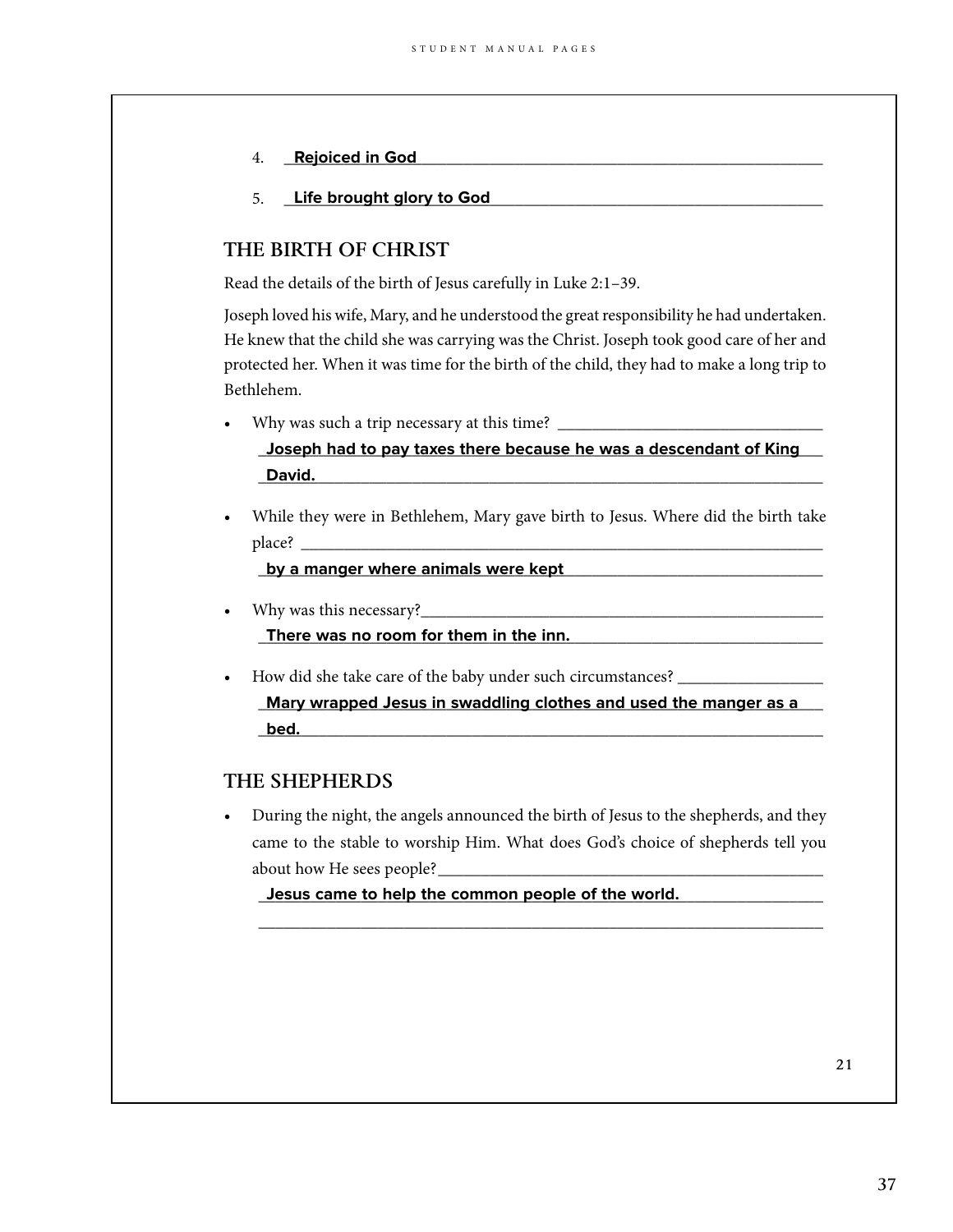• How did Mary respond to what was happening? \_\_\_\_\_\_\_\_\_\_\_\_\_\_\_\_\_\_\_\_\_\_\_\_\_\_\_\_

She watched what took place and pondered it, keeping it between **the same of the set of the set of the set of the set of the set of the set of the set of the set of the set of the set of the set of the set of the set of th** \_\_\_\_\_\_\_\_\_\_\_\_\_\_\_\_\_\_\_\_\_\_\_\_\_\_\_\_\_\_\_\_\_\_\_\_\_\_\_\_\_\_\_\_\_\_\_\_\_\_\_\_\_\_\_\_\_\_\_\_\_\_\_\_\_\_ **herself and God.**

#### **A TRIP TO JERUSALEM**

• After a period of time, Mary and Joseph took Jesus to Jerusalem. What was the purpose of this? \_

\_\_\_\_\_\_\_\_\_\_\_\_\_\_\_\_\_\_\_\_\_\_\_\_\_\_\_\_\_\_\_\_\_\_\_\_\_\_\_\_\_\_\_\_\_\_\_\_\_\_\_\_\_\_\_\_\_\_\_\_\_\_\_\_\_\_ **to present Jesus to the Lord at the temple**

#### **SIMEON AND ANNA**

- While they were in Jerusalem, two people recognized Jesus as the Savior. Who first responded to Jesus in this way? \_\_\_\_\_\_\_\_\_\_\_\_\_\_\_\_\_\_\_\_\_\_\_\_\_\_\_\_\_\_\_\_\_\_\_\_\_\_\_\_\_ **Simeon**
- What had God promised him? \_\_\_\_\_\_\_\_\_\_\_\_\_\_\_\_\_\_\_\_\_\_\_\_\_\_\_\_\_\_\_\_\_\_\_\_\_\_\_\_\_ \_\_\_\_\_\_\_\_\_\_\_\_\_\_\_\_\_\_\_\_\_\_\_\_\_\_\_\_\_\_\_\_\_\_\_\_\_\_\_\_\_\_\_\_\_\_\_\_\_\_\_\_\_\_\_\_\_\_\_\_\_\_\_\_\_\_ **that he would not die until he had seen the Savior**
- How did he recognize the Son of God? \_\_\_\_\_\_\_\_\_\_\_\_\_\_\_\_\_\_\_\_\_\_\_\_\_\_\_\_\_\_\_\_\_\_\_

\_\_\_\_\_\_\_\_\_\_\_\_\_\_\_\_\_\_\_\_\_\_\_\_\_\_\_\_\_\_\_\_\_\_\_\_\_\_\_\_\_\_\_\_\_\_\_\_\_\_\_\_\_\_\_\_\_\_\_\_\_\_\_\_\_\_ **The Holy Spirit revealed it to him.**

- Who was Anna? \_\_\_\_\_\_\_\_\_\_\_\_\_\_\_\_\_\_\_\_\_\_\_\_\_\_\_\_\_\_\_\_\_\_\_\_\_\_\_\_\_\_\_\_\_\_\_\_\_\_\_\_\_ Anna was a prophetess who lived at the temple, fasting and praying.
- What did she do when she saw Jesus? \_\_\_\_\_\_\_\_\_\_\_\_\_\_\_\_\_\_\_\_\_\_\_\_\_\_\_\_\_\_\_\_\_\_\_\_ **She gave thanks to the Lord for the redemption of Israel.**

#### **THE WISE MEN AND THE FLIGHT INTO EGYPT**

After presenting Jesus to the Lord in Jerusalem, Mary and Joseph returned to Bethlehem. Some events began to take place that could have taken the life of Jesus, but God protected the child. It was not meant that Jesus would die as a child in secret—He was to live His life openly and share many principles before dying on the cross in view of everyone.

• To understand these events, read each section of Scripture given below and explain what takes place. All the verses are from Matthew chapter 2.

**22**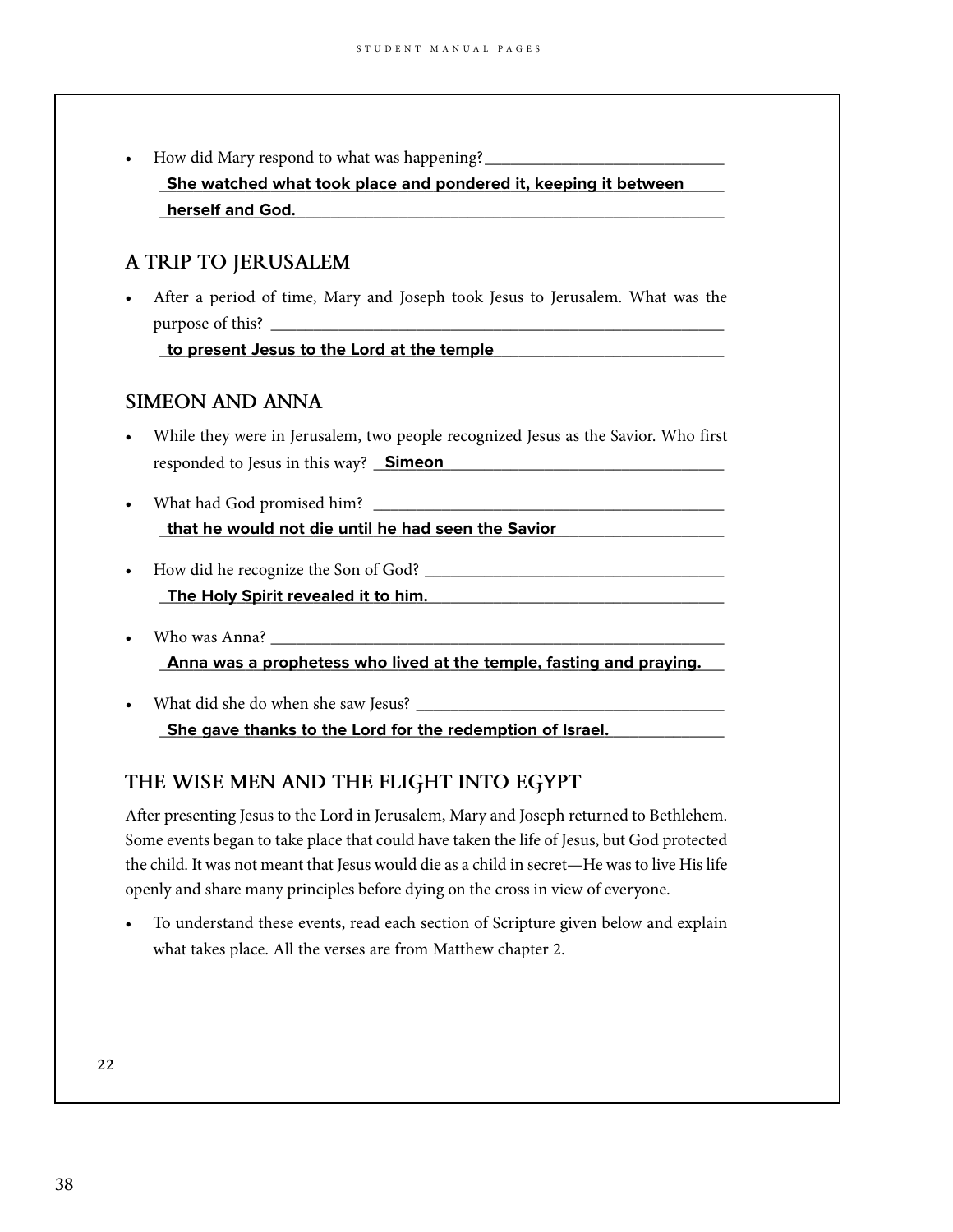| <b>Verses</b>     | <b>Who Was Involved?</b>    | <b>What Took Place?</b>                                                                 |
|-------------------|-----------------------------|-----------------------------------------------------------------------------------------|
| $1 - 2$           | Wise men from the East      | They came to worship the<br>King of the Jews.                                           |
| 3–6               | Herod and the chief priests | They heard of these things<br>and learned that Jesus was<br>born in Bethlehem.          |
| $7 - 8$           | Herod and the wise men      | The wise men were to<br>find Jesus and report<br>back to Herod.                         |
| $9 - 11$          | The wise men                | They followed the star, found<br>Jesus, and worshipped Him.                             |
| $12 \overline{ }$ | The wise men                | God warned them in a dream<br>to go home a different way.                               |
| $13 - 15$         | Joseph                      | An angel told him to<br>take Jesus to Egypt to<br>escape Herod.                         |
| $16 - 18$         | Herod                       | He had all children in<br><b>Bethlehem that were less</b><br>than two years old killed. |
| $19 - 23$         | Joseph, Mary, and Jesus     | An angel told them to<br>return to Palestine to<br>live in Nazareth.                    |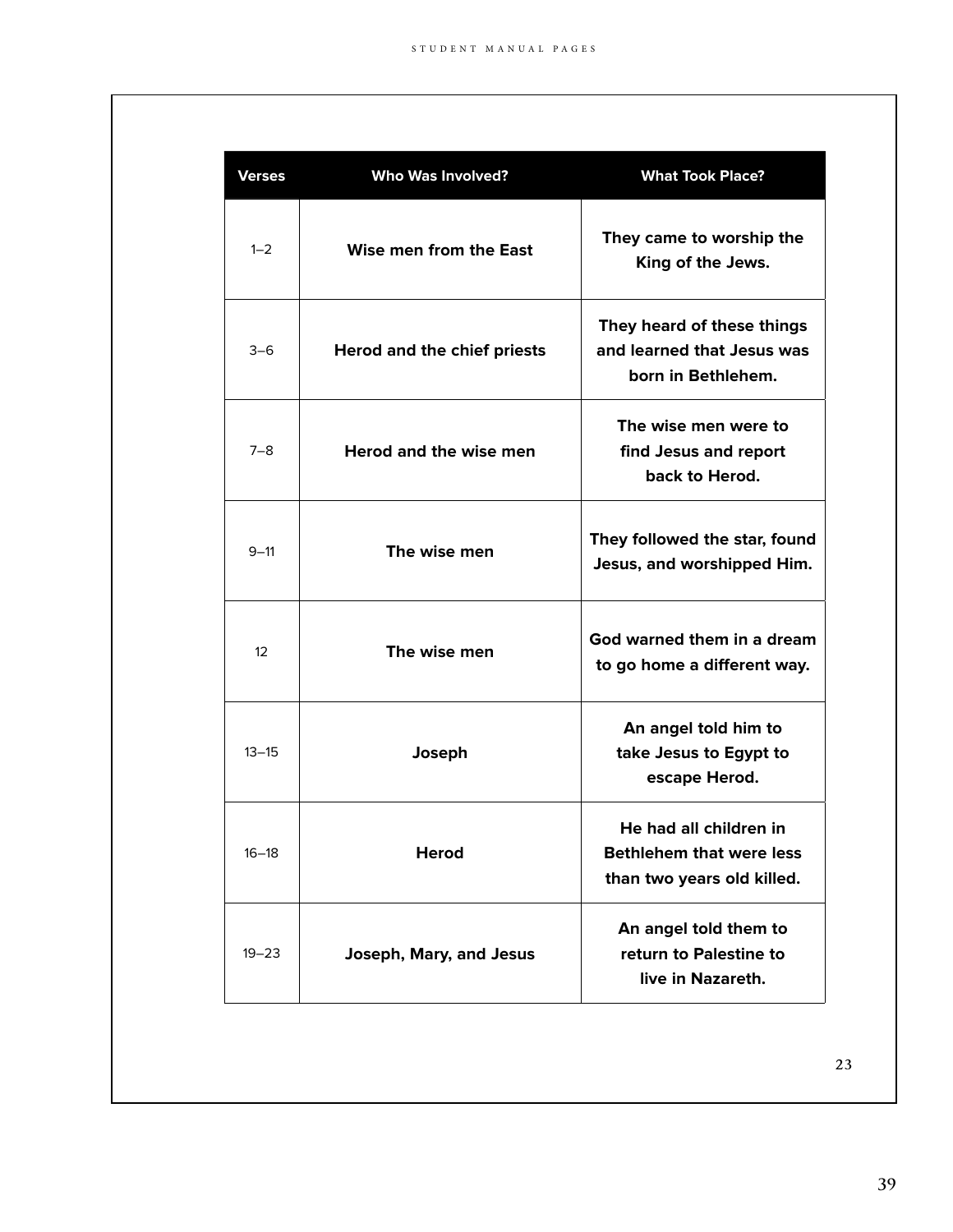#### **JOURNEYS OF JESUS IN HIS EARLY LIFE**

As another review of the events we have discussed, use the map in this lesson to trace the journeys of Mary, Joseph, and Jesus. Draw a line from place to place. Begin to learn the places that were important in the life of Jesus.

| <b>Verses</b>   | <b>Where He Traveled/Lived</b> | <b>Purpose</b>                                 |
|-----------------|--------------------------------|------------------------------------------------|
| Matthew 2:1     | <b>Bethlehem</b>               | was born there                                 |
| Luke 2:22-38    | <b>Jerusalem</b>               | was presented in<br>the temple                 |
| Matthew 2:13-14 | Egypt                          | went to escape Herod                           |
| Matthew 2:19-23 | <b>Nazareth</b>                | grew up there                                  |
| Luke 2:42-46    | <b>Jerusalem</b>               | asked questions in the<br>temple at age twelve |
| Luke 2:51-52    | <b>Nazareth</b>                | lived there until<br>He was grown              |

#### **JESUS' JOURNEYS AS A CHILD**

- Label the following using a map in your Bible if necessary:
	- Sea of Galilee
		- Samaria
	- Dead Sea
- Judea
	- Jordan River
- Label the cities given above and trace
- Galilee
- the path showing Jesus' early life.

**24**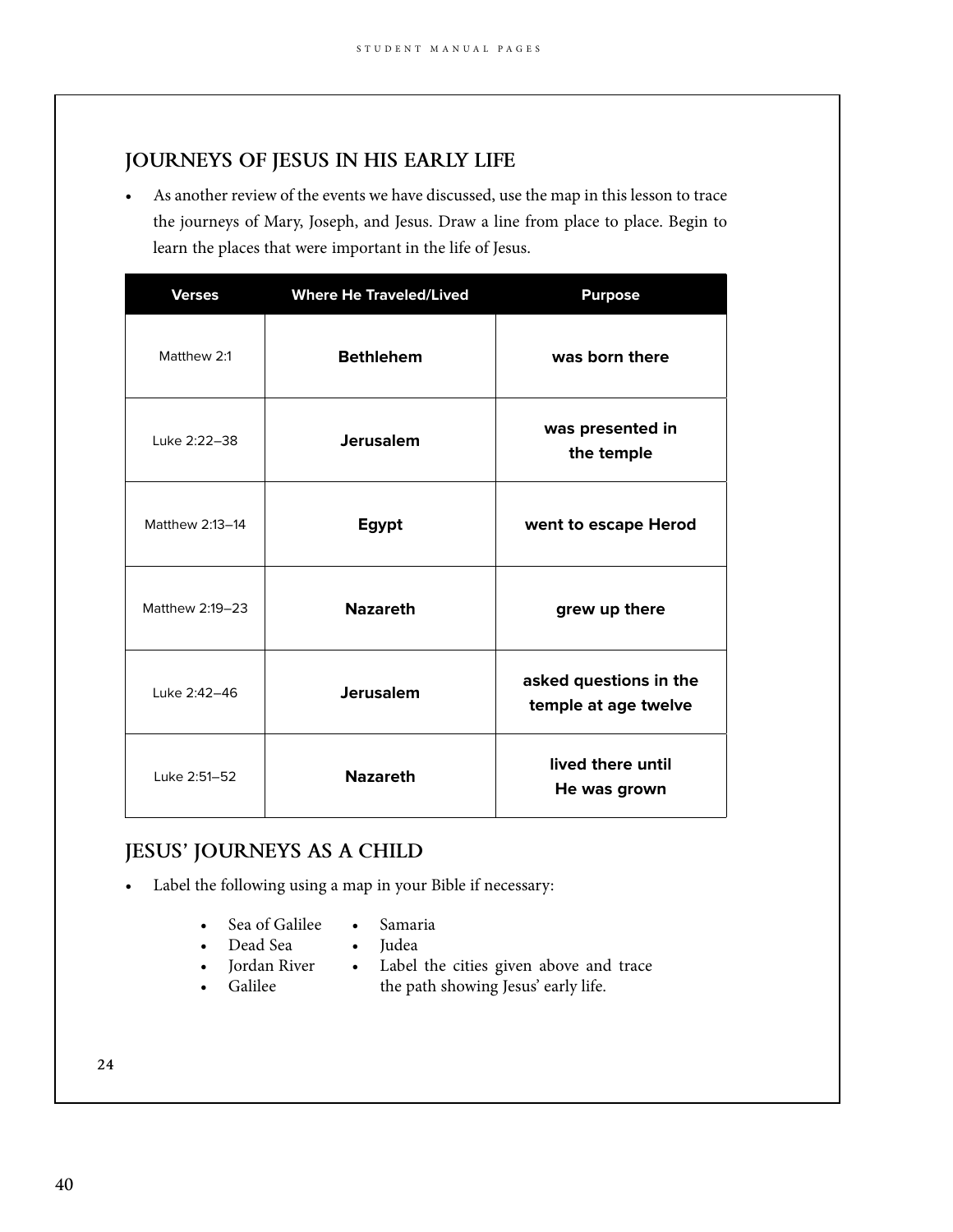

#### **MY RELATIONSHIP TO CHRIST**

• Review the story of the first few years of Jesus' life and explain in what ways God protected Jesus.

\_\_\_\_\_\_\_\_\_\_\_\_\_\_\_\_\_\_\_\_\_\_\_\_\_\_\_\_\_\_\_\_\_\_\_\_\_\_\_\_\_\_\_\_\_\_\_\_\_\_\_\_\_\_\_\_\_\_\_\_\_\_\_\_\_\_

\_\_\_\_\_\_\_\_\_\_\_\_\_\_\_\_\_\_\_\_\_\_\_\_\_\_\_\_\_\_\_\_\_\_\_\_\_\_\_\_\_\_\_\_\_\_\_\_\_\_\_\_\_\_\_\_\_\_\_\_\_\_\_\_\_\_ **Answers will vary.**

God had a great plan for Jesus. Jesus' life had a very definite purpose. It is important to understand that while the purpose of our lives can never be compared to the holy and awesome purpose of Jesus' death on the cross, our lives do have a unique purpose in God's plan. He is vitally concerned about our welfare and will protect us so that we can also fulfill our purpose. We must realize that just as Jesus and his family had problems and tribulations that even made them have to flee into Egypt for a while, still God was in control and protected them from harm. In our lives, we also will face problems, but God will be there to protect us through the problems.